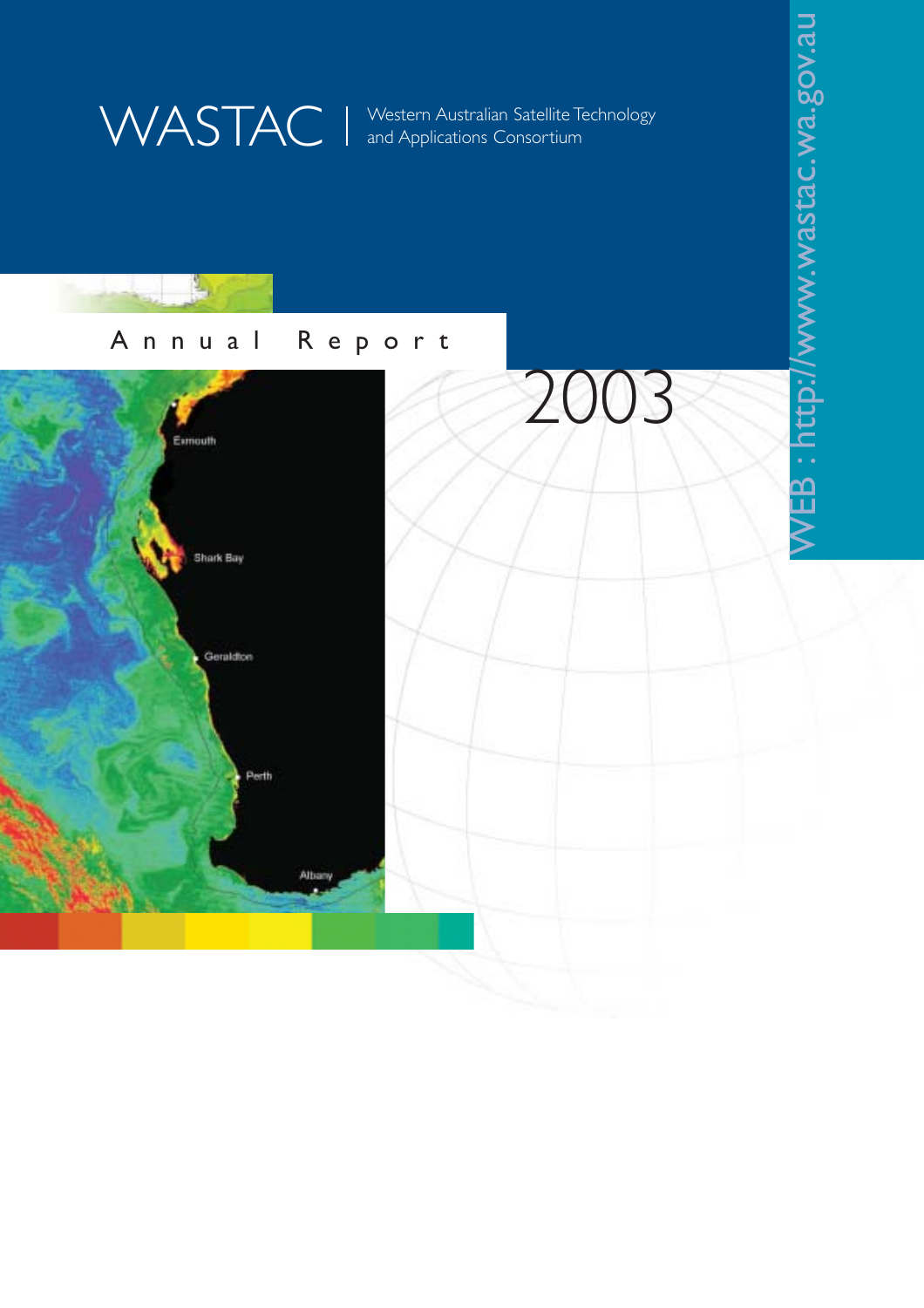# CONTENTS <sup>W</sup> ASTAC Annual Report 2003

PAGE

| Chairman's Report                                            | $\overline{2}$ |
|--------------------------------------------------------------|----------------|
| WASTAC Board and Standing Committee                          | 3              |
| Strategic Plan                                               | 4              |
| <b>Operational Status</b>                                    | 5              |
| <b>WASTAC Data Archive</b>                                   | 6              |
| <b>Operational Applications</b>                              | 8              |
|                                                              | 9              |
|                                                              | 16             |
| Research Developments                                        |                |
|                                                              | 21             |
|                                                              | 24             |
| DLI                                                          | 29             |
| WASTAC L and X Band Budgets                                  | 32             |
| Auditor's Reports                                            | 33             |
| Statement of Financial Performance L Band                    | 34             |
| Statement of Financial Position L Band                       | 35             |
| Cash Flow Statement L Band                                   | 36             |
| Notes to and forming part of the Financial Statements L Band | 37             |
| Statement of Financial Performance X Band                    | 39             |
| Statement of Financial Position X Band                       | 39             |
| Cash Flow Statement X Band                                   | 40             |
| Notes to and forming part of the Financial Statements X Band | 4 <sub>1</sub> |
| Asset Register L Band                                        | 43             |
| Asset Register X Band                                        | 44             |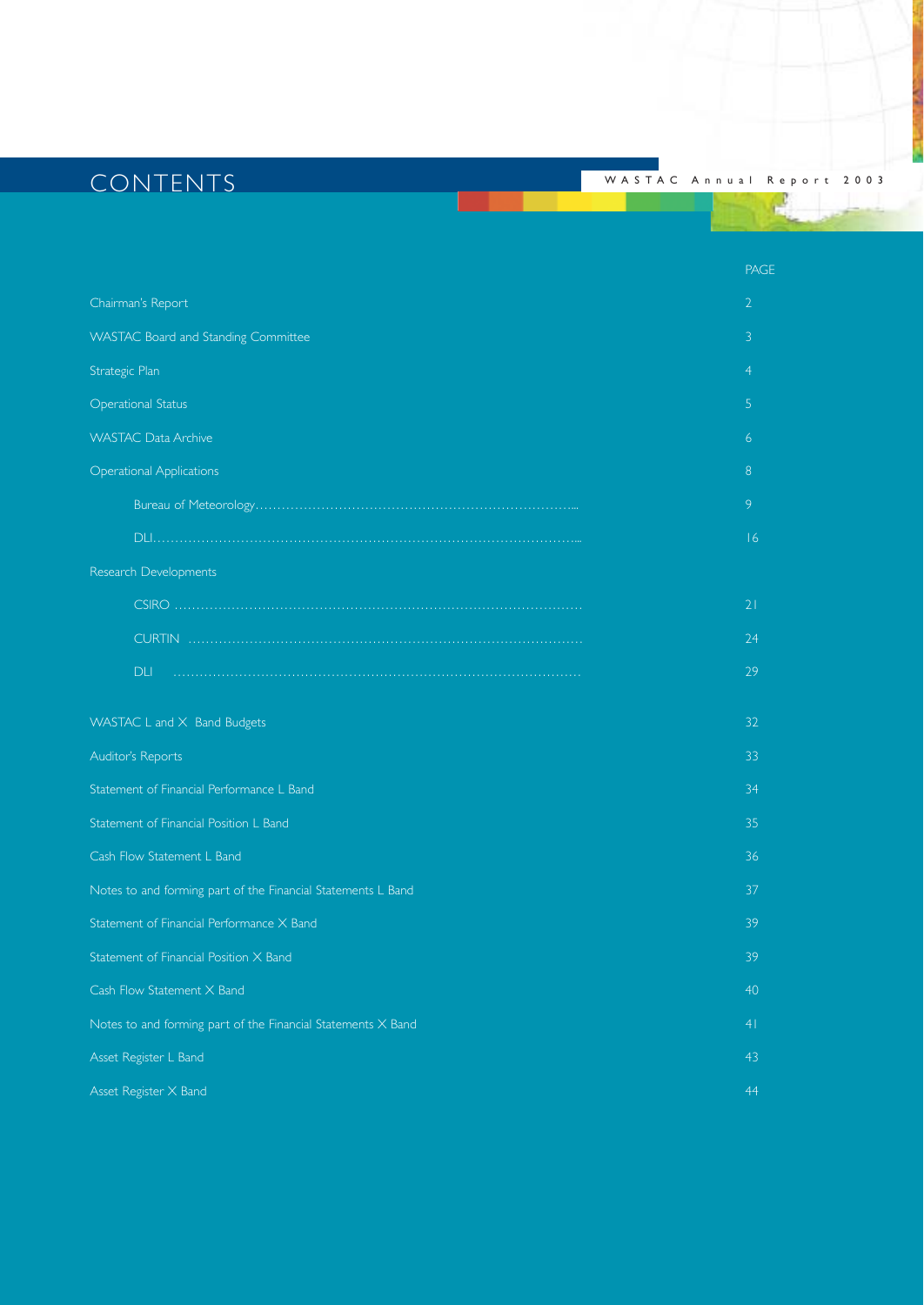## WASTAC CHAIRMAN'S REPORT 2003

Since inception WASTAC has built an impressive archive of NOAA-AVHRR and now MODIS data.

> Inspired by a recent MODIS image of the Queensland floods a meteorologist felt compelled to write that " the image ….. reminds us of the incredible capabilities of satellites in this day and age. And we're only seeing the tip of the iceberg".

Operationally we are building the processing system to reveal the "iceberg" of information in the MODIS data stream. In this quest WASTAC purchased two computers in 2003: one for CSIRO to develop the ocean capabilities and another for DLI to realise the land capabilities. In addition it provided a 12 month salary for Dr Brendon McAtee to implement NASA's global software to enable the atmospheric correction of direct broadcast MODIS within IMAPP code. Since this is not a trivial task WASTAC supported a 3 week visit by Dr Jim Davies from the University of Wisconsin IMAPP development group.

For example, our inability to correct satellite data for atmospheric and view angle effects has necessitated dependence on the empirical Normalised Difference Vegetation Index to measure green vegetation cover. With MODIS's 36 spectral bands we can move to less empirical measures by deriving the atmospheric and BRDF parameters needed to provide below-atmosphere NADIR reflectance as a standard product. This will open up the opportunity to derive a much wider range of vegetation parameters related to moisture content and total biomass. Similar opportunities exist with ocean measures.

The atmospheric parameters will also provide exciting new information such as the impact of smoke from bush fires and dust from desert storms on air quality. Similar opportunities exist with the ocean and near coastal regions. Getting from the tip of the iceberg to the rich vein of information in MODIS is not a trivial task, but the rewards to humanity from perseverance and good science are great. WASTAC is providing us a unique opportunity to pursue this vision.

Since inception WASTAC has built an impressive archive of NOAA-AVHRR and now MODIS data.To realise the potential of this historic archive WASTAC is a participant in an E-Science proposal to the Western Australia State Government. More recently the Australian Greenhouse Office has commissioned DLI to map the fire history of Australia for 1989 to 1991 from its archive to establish the baseline for carbon accounting.

Again the partners have contributed generously to the efficient running of WASTAC. Ron Craig and Sarah Foster, DLI along with Don Ward, BOM have kept the stations running with a high degree of reliability. CSIRO maintains the high speed data link needed for near real-time processing at the Leeuwin Centre. Richard Stovold, DLI as Secretary has kept the decision making on track and with Alan Pearce, CSIRO edits an excellent Annual Report. Curtin University continues to manage our accounts efficiently. Murdoch University maintains an excellent site for the X-band antenna and ACRES, Geoscience Australia have provided valuable national coordination and access to MODIS data from Alice Springs for WASTAC members.

Richard Smith Chairman

29 May 2004

Again the partners have contributed generously to the efficient running of WASTAC.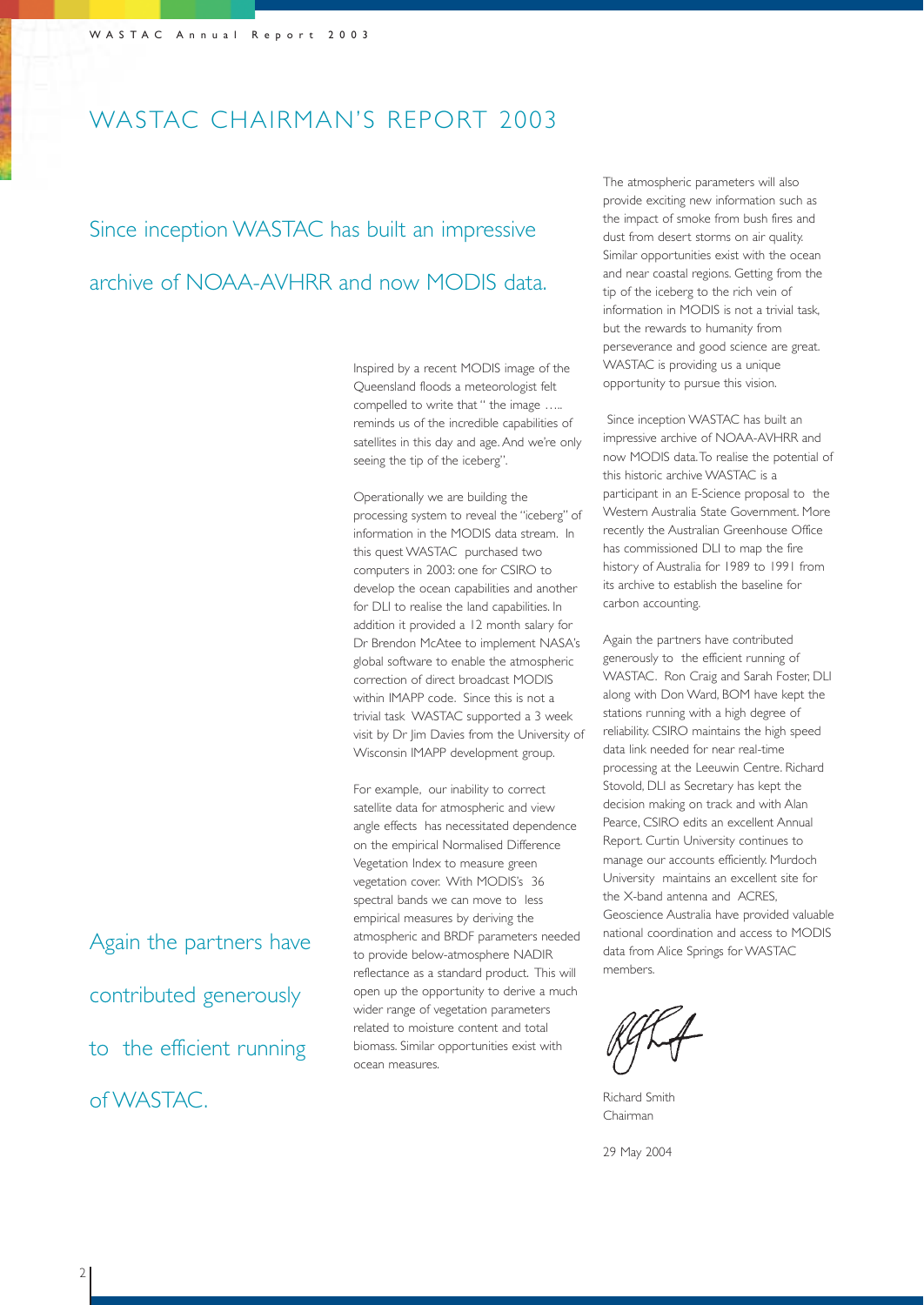### **WASTAC BOARD FOR 2003**

Dr Richard Smith (Chairman) Department of Land Information

Mr Richard Stovold (Secretary) Department of Land Information

Assoc. Prof. Merv Lynch Curtin University of Technology

Dr Doug Myers Curtin University of Technology

Dr Graeme Pearman CSIRO, Atmospheric Research

Dr David Jupp CSIRO, Earth Observation Centre

Dr David Griersmith Bureau of Meteorology

Mr Alan Scott Bureau of Meteorology

Mr Ian Shepherd Geoscience Australia

Professor Tom Lyons Murdoch University

#### **WASTAC STANDING COMMITTEE AND PROXY TO THE BOARD**

Dr Richard Smith (Chairman) Department of Land Information

Mr Richard Stovold (Secretary) Department of Land Information

Assoc. Prof. Merv. Lynch Curtin University of Technology

Dr Doug Myers Curtin University of Technology

Mr Alan Scott Bureau of Meteorology

Mr Don Ward Bureau of Meteorology

Mr Alan Pearce CSIRO, Marine Research

Dr Peter Hick CSIRO, Exploration and Mining

Professor Tom Lyons Murdoch University

#### **WASTAC TECHNICAL COMMITTEE:**

Mr Don Ward (Chairman)

Assoc Prof Merv Lynch

Dr Doug Myers

Mr Ronald Craig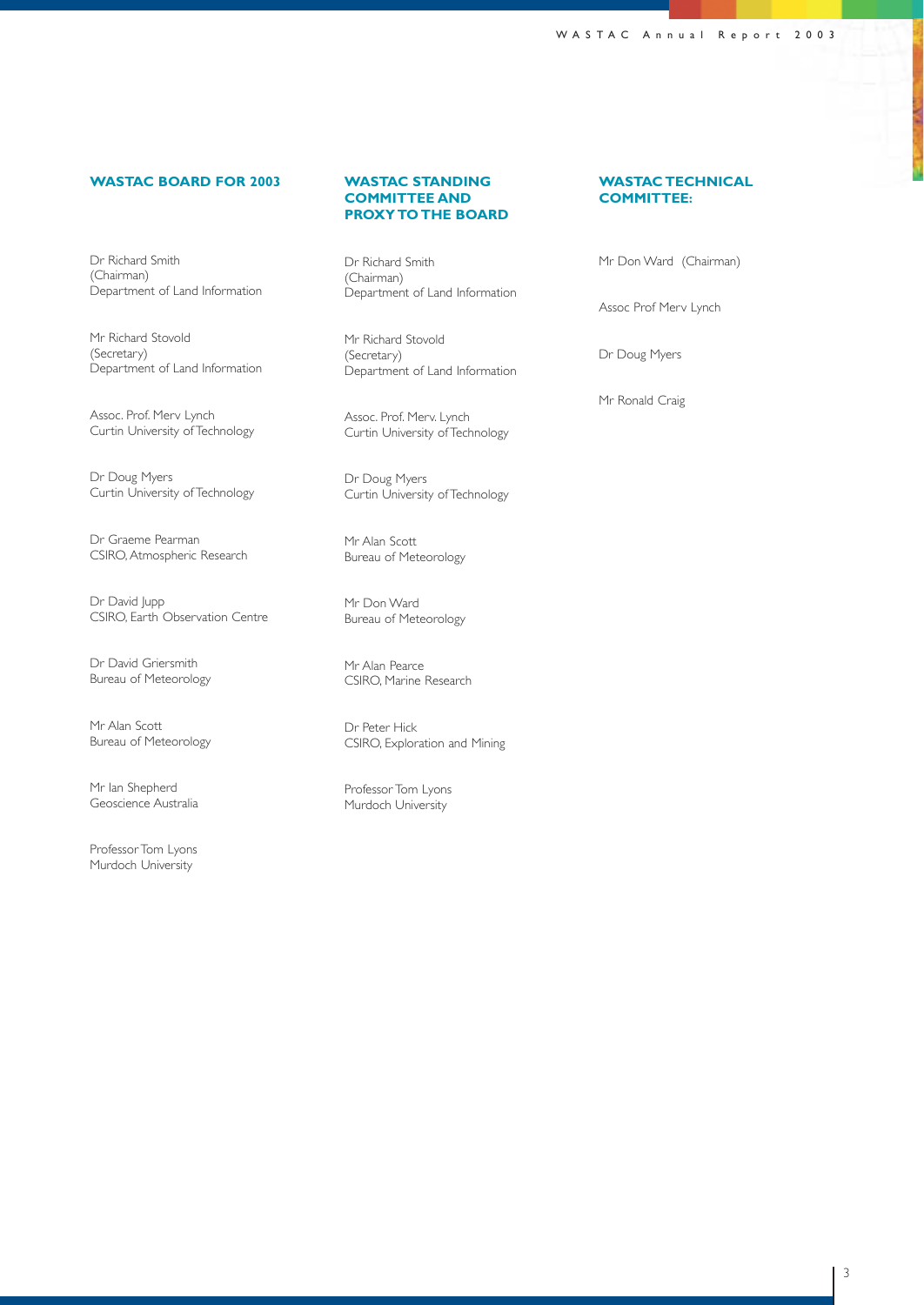## WASTAC STRATEGIC PLAN

#### VISION:

Improve the economy, society and environment through the acquisition of satellite observations of Western Australia and its oceans for research and near real-time applications.

### MISSION:

The mission of WASTAC is to :

- provide high speed access to MODIS , NOAA (TOVS and AVHRR) and SeaWiFS satellite data to members on a non-profit basis
- contribute these data for national and international initiatives in remote sensing
- adopt recognised data formats to ensure wide access to WASTAC data
- maintain the integrity of archived data for research and operational applications
- promote the development and calibration of value-added products
- ensure maximum use of MODIS, NOAA and SeaWiFS data in the management of renewable resources.

#### FUTURE STRATEGIES:

- Upgrade reception capabilities for METOP (additional to AVHRR) and NPP (replacement for MODIS) satellites.
- Advance MODIS processing from Level 1b to Level 2 (below-atmosphere NADIR reflection) through introduction of atmospheric and view angle (BRDF) corrections.
- Develop real-time access to Bureau of Meteorology data on Total Column Ozone,Total Column Water Vapour and Surface Pressure for the atmospheric correction of MODIS data.
- Network access to other MODIS receiving stations in Australia.

#### FUTURE SATELLITE OPPORTUNITIES:

- METOP (L-band)
- NPP (Replacement for MODIS).(X-band)

Improve the economy, society and environment through the acquisition

of satellite observations of Western Australia and its oceans for

research and near real-time applications.

4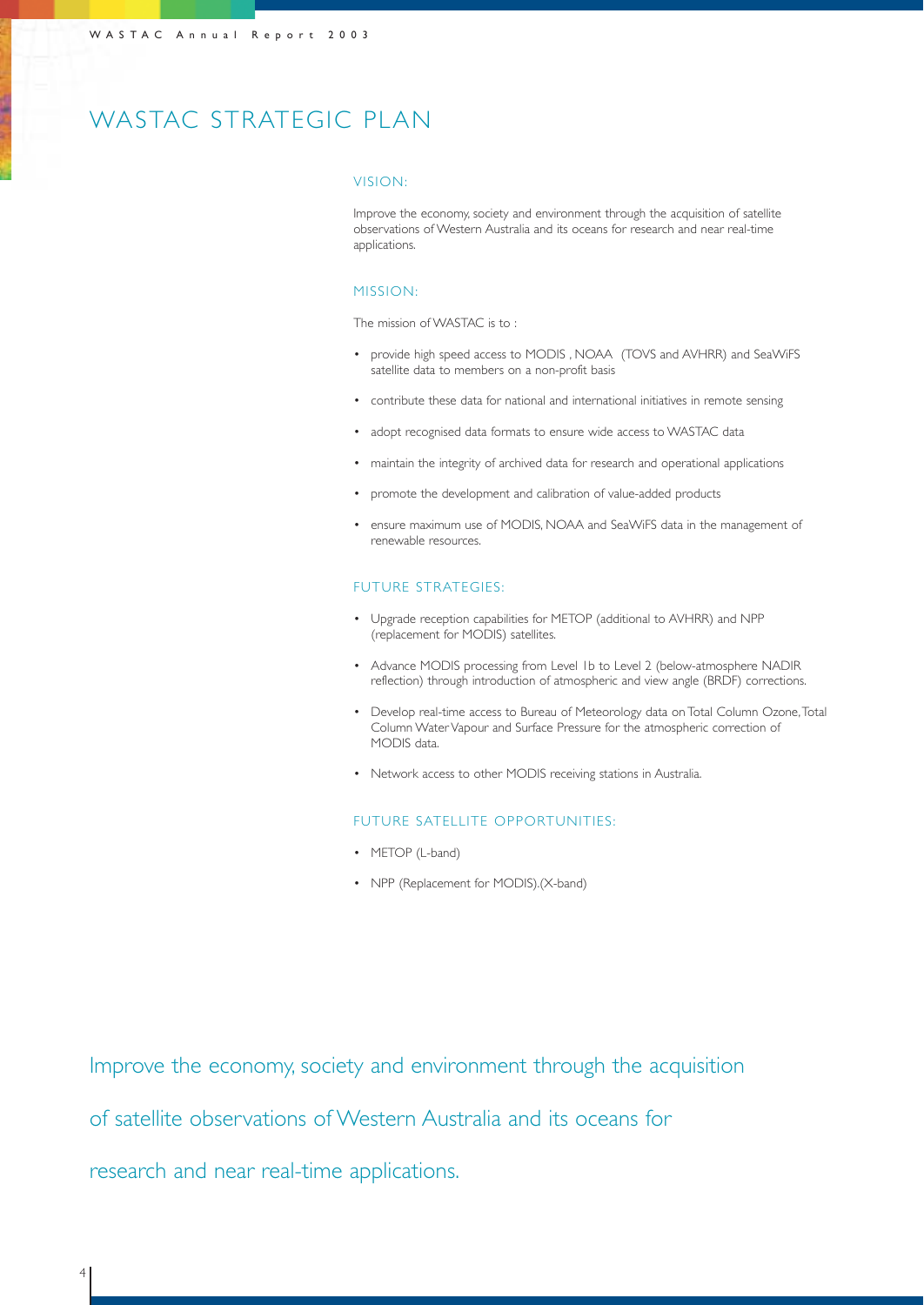### OPERATIONAL STATUS

*Don Ward , Regional Computing Manager Bureau of Meteorology(BOM): Perth www.bom.gov.au*

### WASTAC facilities now embrace both L Band and X Band reception. The X Band

### facility at Murdoch University was commissioned on the 21st November 2001.

### WASTAC L:

WASTAC L Band facilities consist of a 2.4m antenna and antenna controller at Curtin University of Technology and ingest and display computers with hard disk storage and tape archive facilities, located at the Bureau of Meteorology premises at 1100 Hay Street, West Perth. A low speed uni-directional microwave link connects the antenna to the ingest computers. A high speed microwave communications system was installed in June 1996, allowing the transmission of raw and processed satellite data between the Leeuwin Centre, Curtin University and the WA Regional Office of the BOM.

Colour and grey scale quicklook pictures are produced at the Department of Land Information (DLI) -Leeuwin Centre for Earth Sensing Technologies (LCEST) in near real time for archiving, indexing and distribution.The raw data archive is produced on 20GB DLT tape and a duplicate copy is currently produced for a national NOAA data archive program that is coordinated by CSIRO Office of Space Science and Applications (COSSA) in Canberra.

The AVHRR ingest and display system, developed and installed by the Bureau of Meteorology in September 1996, consists of two HP UNIX workstations, one provided by WASTAC and the other by BOM.

Software systems were upgraded late in 1999.The ingest program runs on both workstations providing display, processing and backup facilities.

The TOVS data, a subset of AVHRR, is automatically sent to the Bureau of Meteorology in Melbourne so that atmospheric temperature retrievals can be included in the global numerical weather prediction models.

Sea surface temperatures (SST) are being produced by BOM and DLI. DLI is able to produce vegetation maps and monitor fire scars in near real time.

NOAA and SeaWiFS archive information are posted to DLI's World Wide Web page. Equipment failures during the year resulted in no loss of data. Due to the dedicated efforts of DLI and BOM staff, a total of 11,388 passes were recorded for the year.

#### WASTAC X:

WASTAC X Band facilities consist of a 3.6m domed antenna and antenna controller computer at the Environmental Science building at Murdoch University, ingest and display computers with hard disk storage and tape archive facilities, located at DLI in Floreat Park, Perth.

The X band reception facility is directly connected to the high speed PARNET at the Murdoch node which allows data transfer to DLI and via the internet to other members of WASTAC.

Quicklook pictures are produced at LCEST in around 1 hour for archive, indexing and distribution.

The raw data archive is produced on 35 GB DLT tape.

The X band ingest and display system, developed and installed by SeaSpace Corp. in September 2001, consists of a Sun Sparc 400 workstation, antenna and reception hardware at Murdoch and a dual CPU LINUX processing computer at DOLA.

Due to the dedicated efforts of DLI, Murdoch University and BOM staff, a total of 3296 X band MODIS passes were recorded for the year of which 1651 passes were from the Aqua sensor.

#### ARCHIVE STORAGE:

DLI is currently holding the archive on 8mm exabyte DLT and DAT tapes. Orders for digital data can be provided via the internet www.wastac.wa.gov.au <http://www.wastac.wa.gov.au/> on 8mm data tape, DAT tape, DLT tape, CD-ROM or 6250/1600bpi magnetic tape.

#### FUTURE DIRECTIONS:

A proposal is being prepared to provide a backup NOAA L Band reception facility as an add on to the X Band ingest facility at Murdoch University.The receiver upgrade will also enable the acquisition of data from the NPP/NPOESS satellites. Further refurbishment of the existing L Band will include antenna replacement and a receiver upgrade to downfeed METOP satellite data.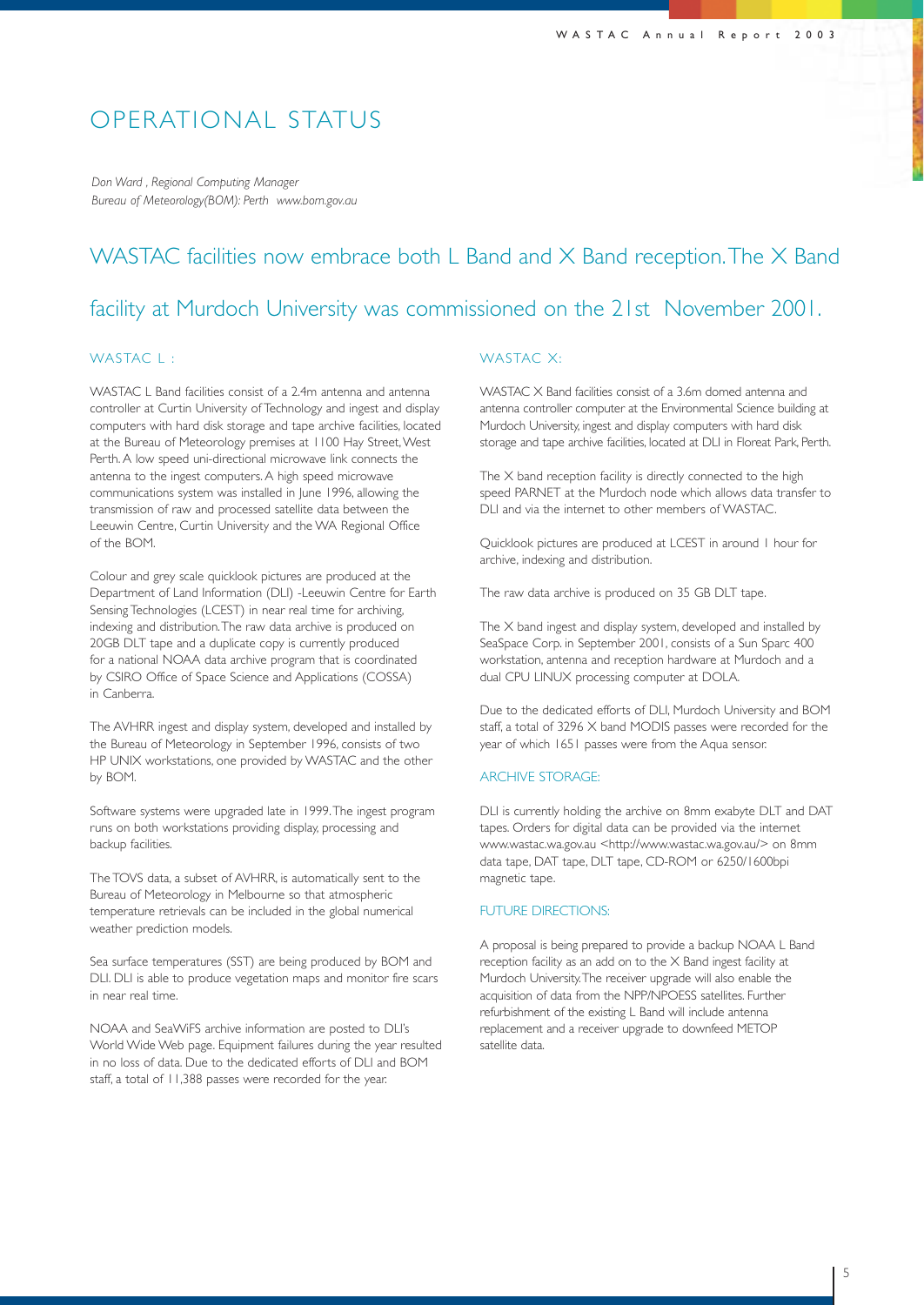## WASTAC DATA ARCHIVE

The WASTAC archive of NOAA, MODIS and SeaWiFS satellite passes, managed and maintained by the Department of Land Information (DLI) Satellite Remote Sensing Services (SRSS) group, is held at the Leeuwin Centre in Floreat,Western Australia.

DLI actively manages the daily archive and management systems which have been installed to ensure rapid and reliable delivery of WASTAC satellite data for research and wider community use.

A total of 7396 NOAA passes were archived for 2003. Passes comprised data from the NOAA 12, NOAA 14, NOAA 15 ,NOAA 16 and NOAA 17 satellites. All passes were stored on DLT tapes.

The archiving of SeaWiFS data onto 4mm data tapes commenced on 31 October 1997. During 2003, 696 SeaWiFS passes had been archived.

During 2003 1645 TERRA and 1651 AQUA passes have been archived on 100 DLT tapes comprising 2500 gigabytes of information.

We continue to maintain the near real time quick-look archive of MODIS and NOAA-AVHRR data on the world wide web.The digital archive holds data from the present time back to 1983. A similar archive of SeaWiFS quick-look data is also held on the world wide web.

Web addresses to view this archive of MODIS, NOAA and SeaWiFS data online are:

http://www.rss.dola.wa.gov.au/noaaql/NOAAql.html http://www.rss.dola.wa.gov.au/modisql/MODISql.html

We continue to maintain the near real time quick-look archive of MODIS and NOAA-AVHRR data on the world wide web. The digital archive holds data from the present time back to 1983. A similar archive of SeaWiFS quick-look data is also held on the world wide web.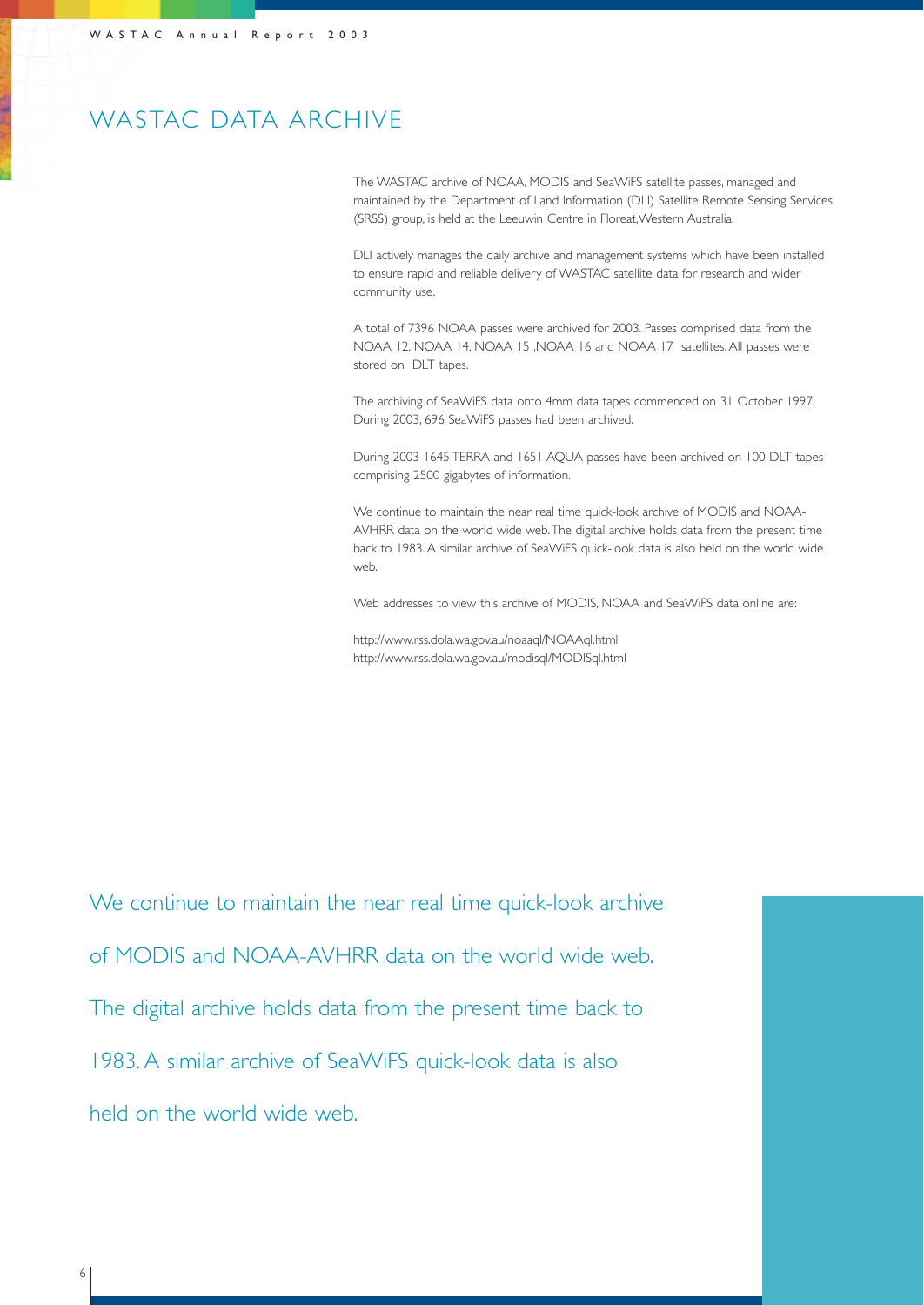### TOTAL NUMBER OF PASSES HELD IN THE WASTAC ARCHIVE - LEEUWIN CENTRE



|      | <b>AQUA</b> | <b>TERRA</b> | <b>SeaWiFS</b> | NOAA6 | NOAA7 | NOAA8          | NOAA9 |     |      |      |      | NOAAIO NOAAII NOAAI2 NOAAI4 NOAAI5 NOAAI6 NOAAI6 |      |      | <b>TOTAL</b> |
|------|-------------|--------------|----------------|-------|-------|----------------|-------|-----|------|------|------|--------------------------------------------------|------|------|--------------|
| 1981 |             |              |                | 5     | 22    |                |       |     |      |      |      |                                                  |      |      | 27           |
| 1982 |             |              |                |       | 115   |                |       |     |      |      |      |                                                  |      |      | 116          |
| 1983 |             |              |                | 2     | 244   | 2              |       |     |      |      |      |                                                  |      |      | 268          |
| 1984 |             |              |                | 7     | 179   | $\overline{4}$ |       |     |      |      |      |                                                  |      |      | 190          |
| 1985 |             |              |                | 7     | 33    | $\overline{4}$ | 212   |     |      |      |      |                                                  |      |      | 256          |
| 1986 |             |              |                |       |       |                | 5     |     |      |      |      |                                                  |      |      | 5            |
| 1987 |             |              |                |       |       |                | 97    | 8   |      |      |      |                                                  |      |      | 115          |
| 1988 |             |              |                |       |       |                | 280   | 25  | 53   |      |      |                                                  |      |      | 358          |
| 1989 |             |              |                |       |       |                |       | 21  | 601  |      |      |                                                  |      |      | 622          |
| 1990 |             |              |                |       |       |                |       | ٠   | 1003 |      |      |                                                  |      |      | 1103         |
| 1991 |             |              |                |       |       |                |       | 506 | 1399 | 575  |      |                                                  |      |      | 2480         |
| 1992 |             |              |                |       |       |                |       | 47  | 1693 | 1571 |      |                                                  |      |      | 3311         |
| 1993 |             |              |                |       |       |                | 183   | ٠   | 1656 | 1720 |      |                                                  |      |      | 3559         |
| 1994 |             |              |                |       |       |                | 362   | ٠   | 1227 | 1641 |      |                                                  |      |      | 4230         |
| 1995 |             |              |                |       |       |                | 770   |     | ٠    | 1326 | 1615 |                                                  |      | ÷    | 3711         |
| 1996 |             |              |                |       |       |                |       | 354 | ÷    | 1780 | 1776 |                                                  |      |      | $3910$       |
| 1997 |             |              | 42             |       |       |                |       | 694 | ÷    | 1797 | 1876 |                                                  |      |      | 4509         |
| 1998 |             |              | 859            |       |       |                |       |     | ÷    | 1763 | 1828 | 432                                              |      |      | 4882         |
| 1999 |             |              | 822            |       |       |                |       |     |      | 1589 | 1839 | 1663                                             |      |      | 5912         |
| 2000 |             |              | 843            |       |       |                |       |     | ÷    | 1427 | 1681 | 905                                              | 341  |      | 5197         |
| 2001 |             | 390          | 811            |       |       |                |       |     |      | 1548 | 27   | 1292                                             | 1733 |      | 7045         |
| 2002 | 734         | 1710         | 780            |       |       |                |       |     |      | 1579 | 976  | 1455                                             | 1789 | 709  | 9732         |
| 2003 | 1651        | 1645         | 696            |       |       |                |       |     |      | 1521 | 1351 | 1200                                             | 1728 | 1827 | 11388        |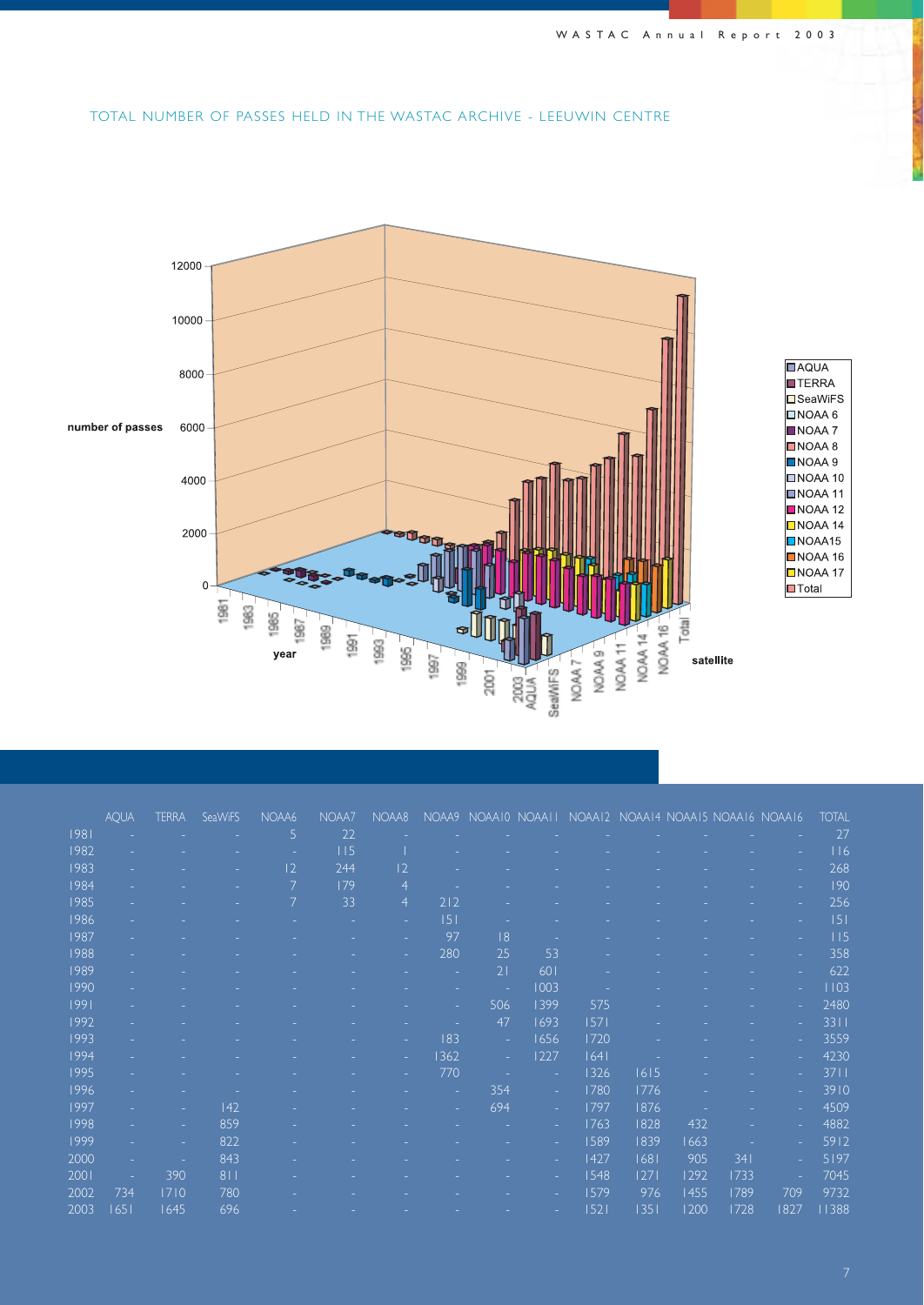### WASTAC DATA ARCHIVE 2003



|            | <b>TERRA</b> | <b>AOUA</b> | SeaWiFS | NOAA12          | NOAA 14 | NOAA 15        | NOAA 16      | NOAA 17      | <b>TOTAL</b> |
|------------|--------------|-------------|---------|-----------------|---------|----------------|--------------|--------------|--------------|
| JAN        | 140          | 4           | 58      | 19              | 115     | 119            | $ 40\rangle$ | 152          | 984          |
| <b>FEB</b> | 129          | 126         | 51      | 113             | 95      | 116            | 136          | 46           | 912          |
| <b>MAR</b> | 140          | 140         | 54      | 10              | 98      | 122            | 154          | 158          | 976          |
| <b>APR</b> | 137          | 135         | 57      | $ $ $ $ $ $ $ $ | 125     | 48             | 43           | 150          | 913          |
| MAY        | 138          | 136         | 63      | 130             | 132     | 105            | $ 54\rangle$ | 154          | 1012         |
| <b>JUN</b> | 132          | 136         | 62      | 121             | 3       | 108            | 44           | 47           | 981          |
| JUL.       | 138          | 4           | 64      | 123             | 4       | 44             | 153          | 153          | 893          |
| AUG,       | 40           | 40          | 67      | 133             | 116     | 9 <sub>1</sub> | $ 54\rangle$ | 152          | 826          |
| <b>SEP</b> | 137          | 135         | 58      | 138             | 94      | 134            | $ 40\rangle$ | $ 49\rangle$ | 985          |
| <b>OCT</b> | 43           | 139         | 57      | 45              | 97      | 126            | 136          | 158          | 1001         |
| <b>NOV</b> | 137          | 135         | 45      | 132             | 119     | 49             | 129          | 5            | 897          |
| DEC.       | 134          | 47          | 60      | 139             | 88      | 138            | 45           | 157          | 1008         |

**COLL**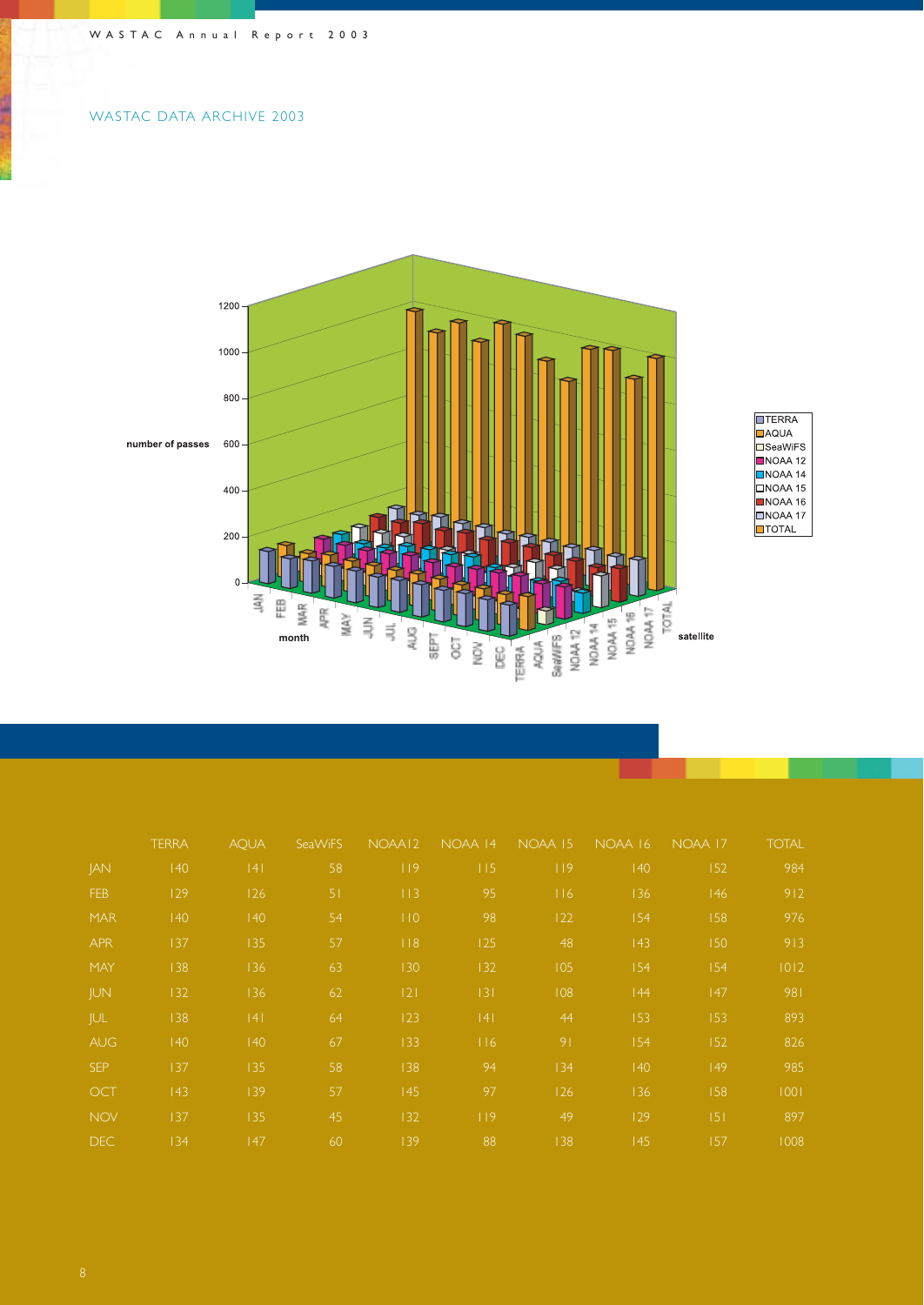### OPERATIONAL APPLIC ATIONS

Locally-received AVHRR, SeaWiFS and MODIS satellite data are being used for a variety of routine environmental products by the WASTAC partners.This section summarises these applications which are playing an increasingly important role in natural resource management both in Western Australia and nationally.

### BUREAU OF METEOROLOGY

Compiled by Anthony Rea & David Griersmith

#### **Sea Surface Temperatures**

The sea-surface temperature (SST) algorithms used by the Australian Bureau of Meteorology (Bureau) use a combination of NOAA HRPT data from WASTAC, Crib Point, Casey and Darwin for each orbit of NOAA -17, -16, -15 and -12. However, recent problems with NOAA-16 have resulted in its removal from operational processing.The algorithms were developed from empirical relationships (originally based on McClain et al. 1985) between satellite observed brightness temperatures and temperatures measured directly near the sea surface. Surface values can be from ship inlet sensors, floating buoys or manually-taken measurements.

The algorithms currently in use are the Global Multi-Channel Sea Surface Temperature (MCSST) algorithms derived by NOAA/NESDIS, publicly available from http://noaasis.noaa.gov/NOAASIS/ml/sst.html (link visited 7/4/04). Current Bureau work in progress is on updating this algorithm to the Non-Linear SST (NLSST) which has improved performance, particularly in atypical atmospheres.

Recent changes to the system include the experimental implementation of navigation using the Common AVHRR Processing System (CAPS). The CAPS system, using the Clift navigation model and orbital information from CSIRO Marine Research (Hobart), is impressive since it consistently provides a navigational accuracy of around 1 pixel.

Verification of the computed SST fields is carried out automatically after each individual orbit is processed. SST temperatures are compared to ship and buoy sea-temperature observations which are co-located in both space and time. Observations within 3 hours of the nominal AVHRR image time are accepted.The results of the comparisons are produced in both graphical and tabular formats and are accessible via the Bureau internal web. Statistics for this verification system have been kept since July 1999.Typical RMS errors (usually around 1K) for the satellite-observed minus ship/buoy observed SSTs are shown in Figure 1, with a typical bias (for September 2003 to March 2004) of -0.14 (NOAA-17), -0.86 (NOAA-16), 0.03 (NOAA-15), -0.16 (NOAA-12) degrees. (Note: NOAA-16 performance was affected by an AVHRR scan motor failure).

SST products produced by the Bureau are available to the general public free of charge (via the browse service at http://www.bom.gov.au/nmoc/archives/SST/) or by subscription for higher resolution data. Examples of both products are given in Figures 2 and 3.



Figure 1. Average RMS error computed by taking the sum of the squares of the SST errors (satellite versus ground truth), dividing by the number of observations, subtracting the square of the bias, and taking the square root.The red line on the graph represents an RMS error of 1.0 degrees Kelvin.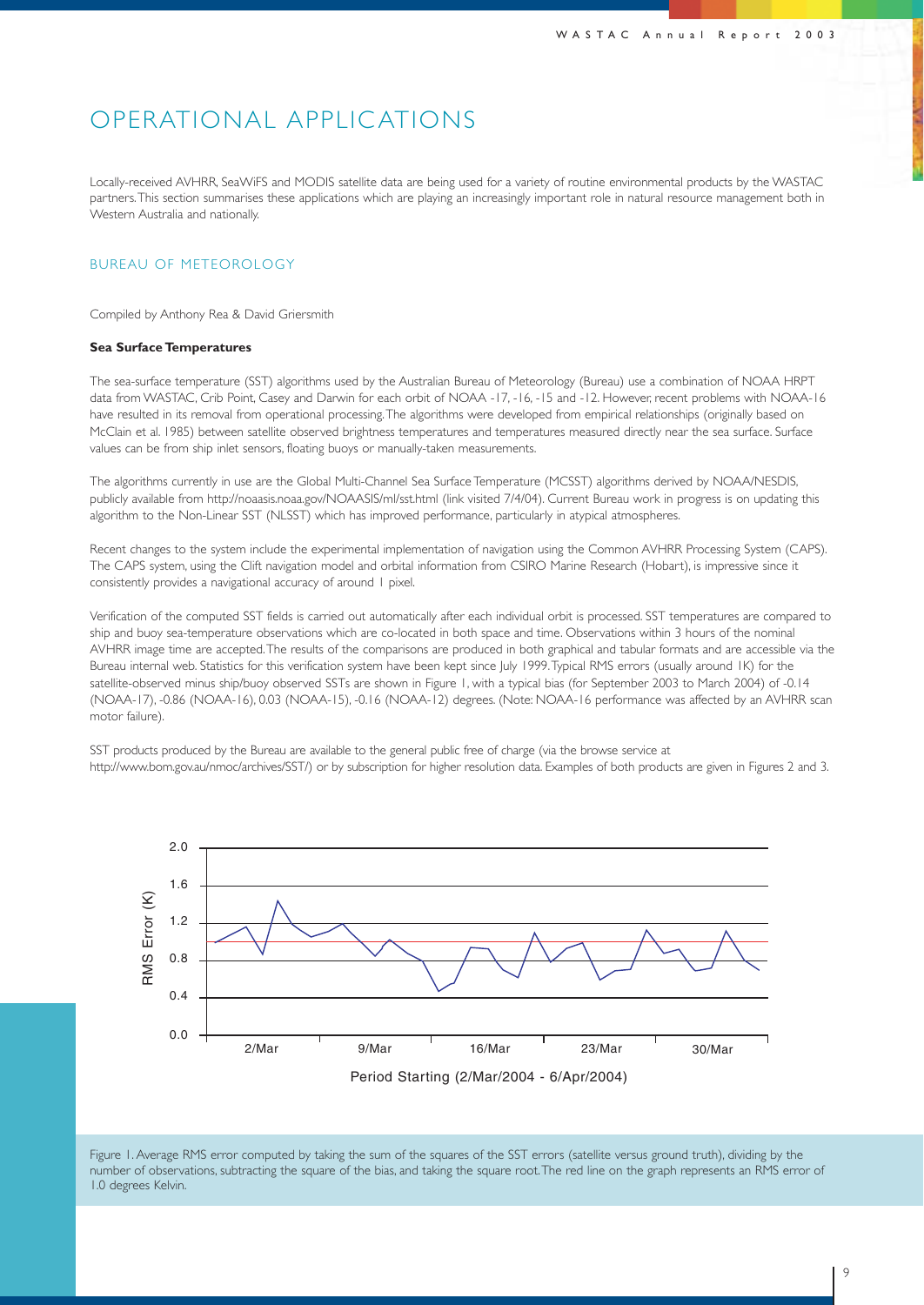## OPERATIONAL APPLIC ATIONS (continued)



Figure 2. Daily removed the need for manually navigation using the Common AVHRR correcting the image registration.

**Figure 2.** Daily regional contour map of satellite-derived SSTs in degrees Celsius, on a 0.25 degree grid.This product is available to the public by subscription.



**Figure 3.** SST product available free to the public via a browse service on the Bureau web site (www.bom.gov.au).The image shows SSTs at 1:5 resolution.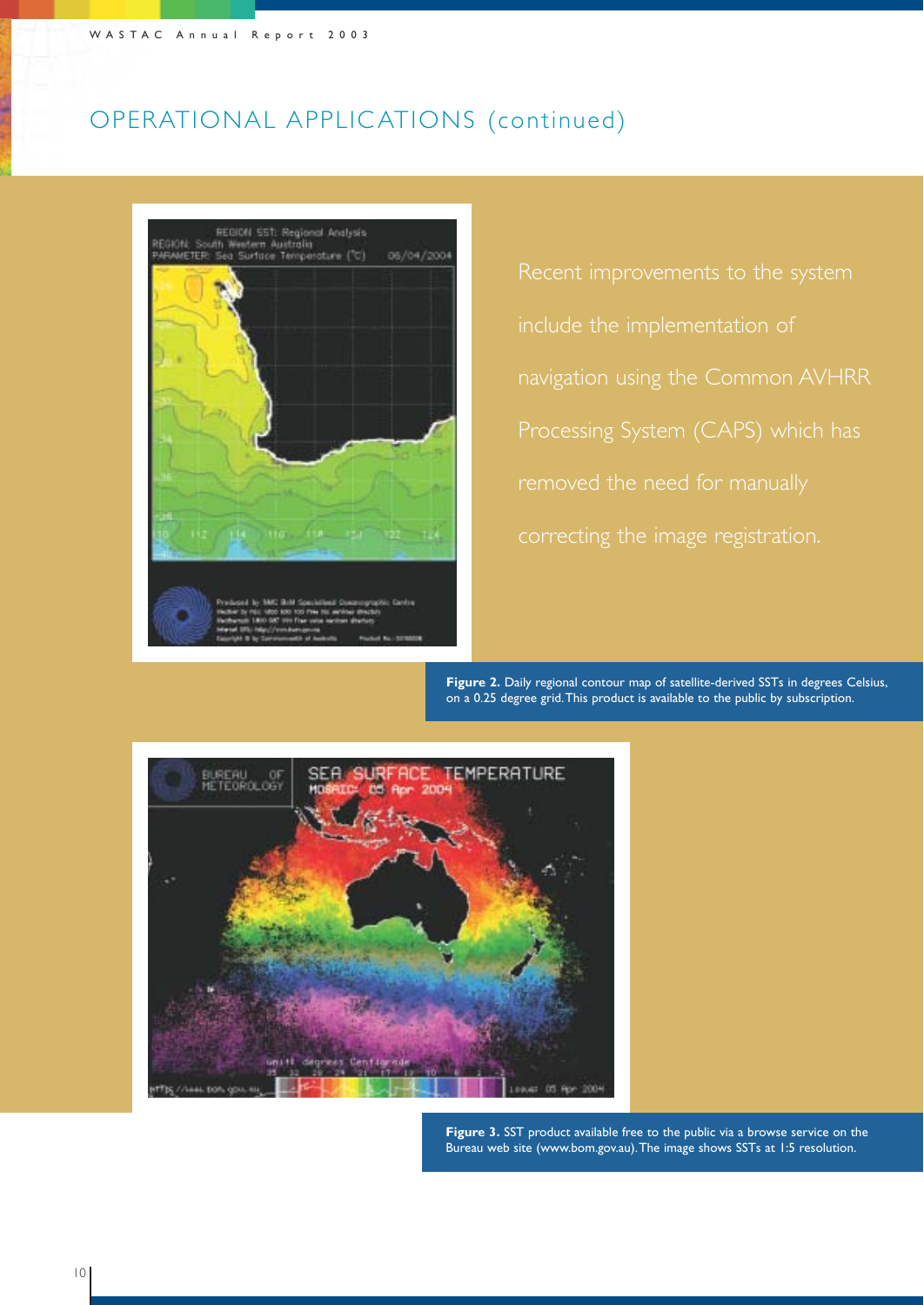#### **Weather Modelling / Forecasting**

The Bureau's present operational global assimilation system utilises a One-Dimensional Variational (1D-VAR) retrieval of both NOAA-15 and NOAA-16 AMSU-A and HIRS radiances, utilising 1D radiances as available from NESDIS. An extended version of this global system allows the full forward calculation of ATOVS radiance first guess values in the 1D-VAR retrieval scheme still using level 1D ATOVS radiances. In the immediate future, use of 1C radiances will be examined where each instrument (HIRS or AMSU-A or B) in the ATOVS instrument package will be treated as a separate observation. Processing of locally-derived data can deliver both 1C and 1D radiances which are desirable in support of early cut-off regional assimilation.The Bureau is currently implementing operational processing of HRPT data received at WASTAC, Darwin, Casey and Crib Point to level 1C/1D using the ATOVS and AVHRR Processing Package (AAPP) from EUMETSAT.

The online 1D-VAR ATOVS radiance retrieval scheme, implemented operationally within the global system (GASP), has also been integrated with the Bureau's Limited area Assimilation and Prediction System (LAPS), as part of the effort to unify the data assimilation component of the local and global forecasting systems.The 1D-VAR retrievals are used over the sea and at pressures < 100 hPa over land.Work is underway to test the 1D-VAR system in an extended version of LAPS with an increased number of vertical levels and the model top raised to 0.1 hPa, following similar extensions to GASP. This eliminates the need for NESDIS retrievals and will facilitate the use of locally received and processed ATOVS radiances whose timeliness will improve the amount of data available to the operational LAPS system.

#### **NDVI/ GCI**

Normalised Difference Vegetation Index (NDVI) products are produced by the Bureau of Meteorology for the Australian region using measurements from channels 1 and 2 of the AVHRR instrument on board the NOAA-16 satellite.The differential reflectance in these bands provides a means of monitoring density and vigour of green vegetation growth using the spectral reflectivity of solar radiation.

Typically two sequential daytime orbits covering most of Australia are available for processing in near real time each day. Monthly Maximum Value Composite (MVC) NDVI maps in Mercator projection are produced by taking the highest value for each pixel for the month from all the daily composites created from the individual orbits.This minimises data gaps in any particular composite due to cloud interference or missing data and overcomes some of the systemic errors that reduce the index value. See Figure 4 for an example of the Bureau's NDVI product.

Recent improvements to the system include the implementation of navigation using the Common AVHRR Processing System (CAPS) which has removed the need for manually correcting the image registration.The CAPS system, using the Clift navigation model and orbital information from CSIRO Marine Research (Hobart), provides navigation accuracy of around 1 pixel.

Due to the apparent failure of the AVHRR on NOAA-16, the Bureau has begun generating NDVI data from NOAA-17.This is expected to become the operational product if the problems with NOAA-16 cannot be rectified.



Figure 4. An example of the Bureau's Maximum Value Composite NDVI product.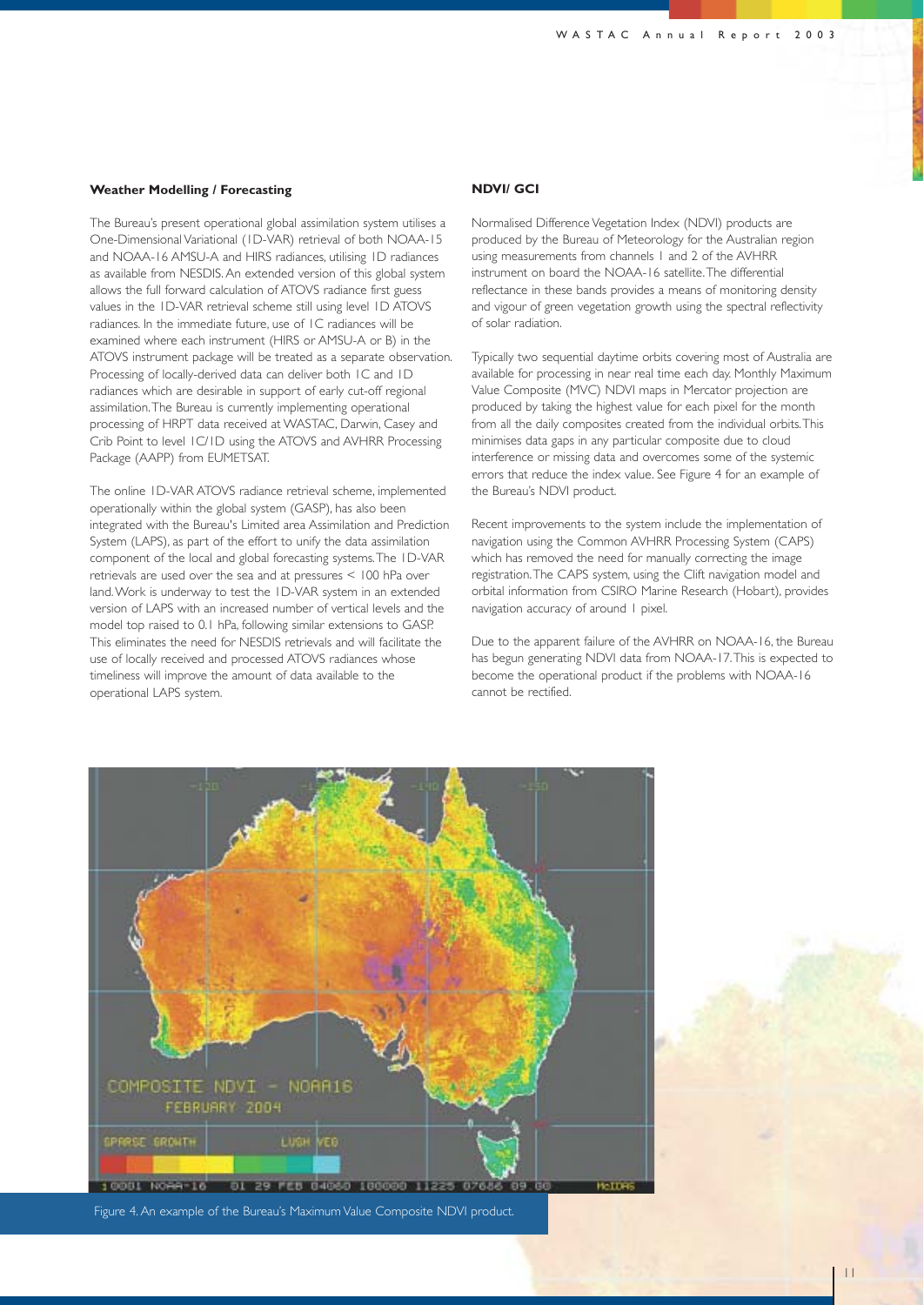## OPERATIONAL APPLIC ATIONS (continued)

In addition to NDVI, the Bureau now provides a Grassland Curing Index (GCI) product derived from NOAA AVHRR data.The product was developed at CSIRO Atmospheric Research and utilises best-practice techniques for navigation, calibration and atmospheric correction.The result is a high-quality product which is of great use to a range of customers including regional fire services and various power generation and distribution companies.The product is currently available for Victoria and for South Australia. An example of the Victorian product is given in Figure 5.

The Victorian GCI imagery is produced as part of a cooperative agreement involving the Bureau of Meteorology, the Country Fire Authority and the CSIRO where the Bureau operationally runs the software, via its Central Computing Facility and relevant operational staff, CSIRO provides the software and the CFA provides validation data and other support.

The product is generated once per day from an afternoon pass of the NOAA-16 satellite, between 04 and 06 UTC (around 3-5pm EDST). In cases where a single NOAA pass does not completely cover the target area (a 'split pass') the product is not generated. Due to the orbital characteristics of the satellite this will happen once every 9 days for each region.

A NOAA-17 version of the product has been prepared for the 2004/2005 fire season. Current plans are to expand the product to all states and territories. Due to calibration and sun-angle differences compared to NOAA-16, and regional differences in vegetation type, further calibration of this product will be required before it is made available for operational use.





### VOLCANIC ASH

The Volcanic Ash Advisory Centre (VAAC) in Darwin provides warnings on volcanic ash for the aviation industry for an area that extends over much of the Southeast Asia region. Data from WASTAC are used to complete the coverage of Darwin's area of responsibility. By way of example, in 2002 Darwin issued a total of 224 advices covering the area south of 10ºN between longitudes 100ºE to 160ºE.

The Volcanic Ash Advisories (VAAs) issued are based on an initial report or detection of a volcanic eruption or ash cloud, an analysis of satellite data to identify and track the ash cloud, and a short term forecast of the ash movement based on upper level winds and a numerical dispersion model. In the event of a volcanic eruption the provision of timely warnings is critical if the risk of an aircraft encounter with the ash is to be minimised.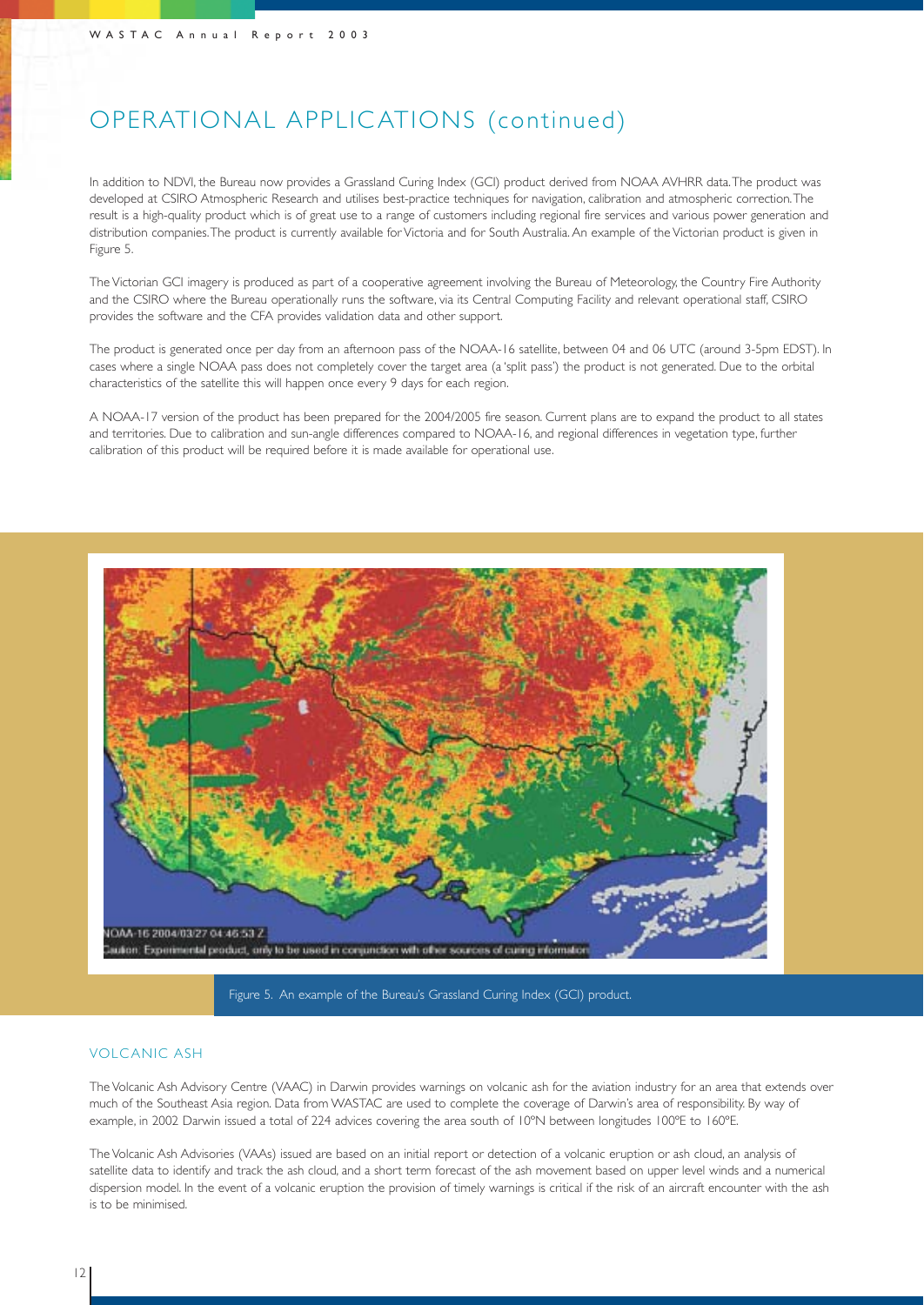### FOG / LOW CLOUD

The fog/low cloud program developed by the Bureau of Meteorology Research Centre is aimed at improving our understanding and forecasting capability for fog, which is critical to efficient and safe aircraft operations.The low cloud software mosaics AVHRR infrared imagery onto a latitude-longitude grid, using near real-time NOAA-15 and -16 satellite data received at WASTAC and Melbourne. Products are available within 10 minutes of the satellite pass being received, and are geometrically calibrated to within one pixel (1 km).

Daytime low cloud detection is produced using NOAA-15 data. Daytime detections are obtained by taking advantage of the high reflectivity of water clouds in the 3.7 micron channel compared to lower reflectivity and higher emissivity of the ground. If the 3.7 micron channel is warmer than the 11 micron channel by approximately 14K, then cloud is flagged. Subsequent checks eliminate cloud that is too cold or (where the ground is visible) too high off the ground.

Nighttime low cloud detection is performed using channels 3 and 4 from NOAA-15, -16 and -17 data. Emittance of low altitude water clouds (with small droplets) at nighttime approximates blackbody emittance in NOAA channel 4, but not in channel 3, therefore T3 < T4. Clouds composed of large droplets and/or ice crystals are not detected.

Recent improvements to the software include improved cloud height assignment with the use of topography and a land-sea mask, use of temperature rather than brightness values (for greater thermal resolution) and better quality control. For example, nominally low cloud pixels (from ch3 - ch4 test) are rejected, and shown in red on the cloud mask.The cloud mask was also improved to better detect low cloud pixels. See Figure 6 for an example of a cloud mask.



Figure 6. Cloud mask of the southern portion of Western Australia, 6 April 2004. Colours on the cloud mask mean: grey no cloud detected; red rejected fog / low cloud; blue very low cloud/fog; green low cloud; yellow low cloud but tops clearly distinct from ground (ex ch3-ch4); brown dull cloud - low and/or thin (ex neighbouring pixel check); purple bright cloud - mid and/or thick (ex neighbouring 'surface' check); magenta/pink cirrus and cloud edges; orange cold cloud - ice or large water droplets; black cold cloud - probable ice.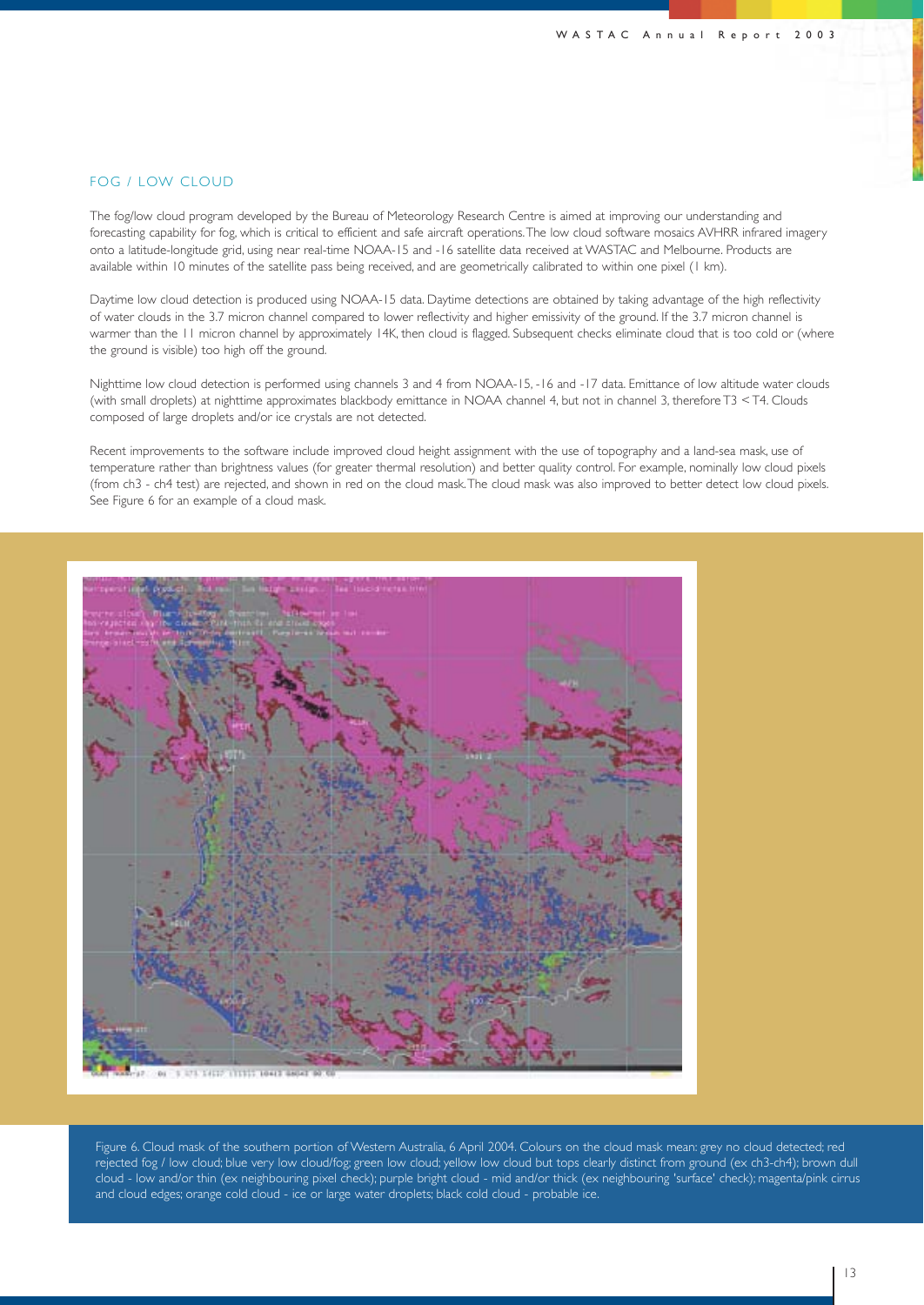## OPERATIONAL APPLIC ATIONS (continued)

### CYCLONE MONITORING

The Bureau's Western Australian Regional Forecasting Centre in Perth provides warnings of tropical cyclones whenever the need arises from its Tropical Cyclone Warning Centre (TCWC). The AVHRR data are used to assist in the monitoring of fine detail of tropical cyclones and supplement the positioning of these large systems by radar, GOES-9 imagery and NWP analysis. It is also a critical back-up to GOES-9 imagery noting that the replacement for GMS-5, Japan's Multifunctional Transport Satellite MTSAT-1R is yet to be launched. As an example, Figure 7 shows a tropical cyclone near Western Australia.



Figure 7. NOAA-17 image of Tropical Cyclone Monty off the north-west coast of Western Australia (2 March 2004). After causing hurricaneforce winds at offshore reporting sites, Monty crossed the coast as a category 3 system near Mardie station between Onslow and Dampier.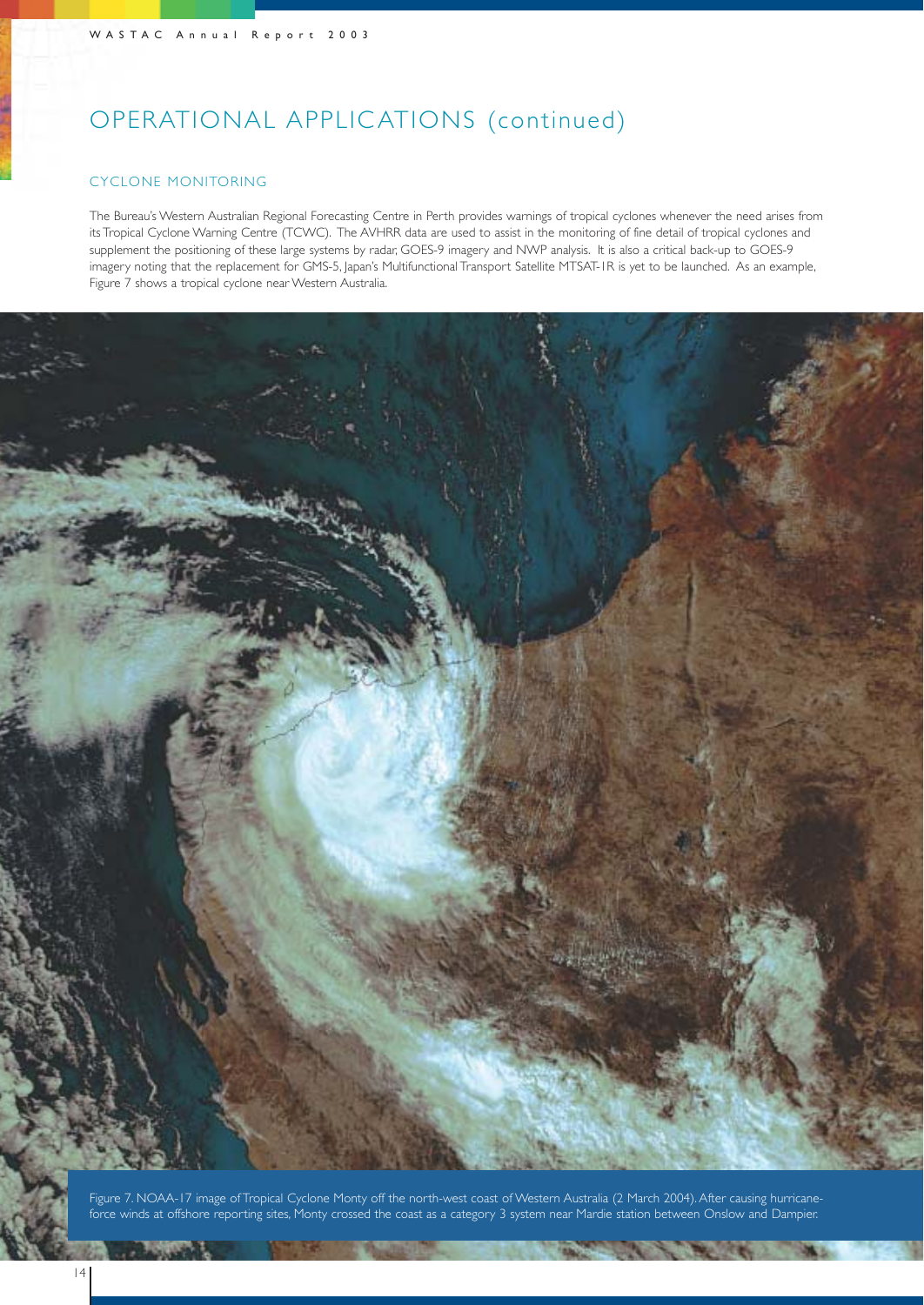#### FIRE WEATHER FORECASTING

The Bureau issues Fire Weather warnings as part of its public weather forecast and warning service. In support of this service the Bureau has developed fire detection algorithms for use with AVHRR data.The data received from WASTAC provides coverage for Western and South Australia. See Figure 8 for a hotspot image of fires near Perth in early 2003.



Figure 8. A NOAA-12 image of fire hotspots (coloured red) near Perth on 11 January 2003.

### MODIS DATA

The Bureau is using the IMAPP (International MODIS and AIRS Processing Package) software from University of Wisconsin for experimental processing of MODIS high resolution imagery from Hobart, and is working toward establishment of operational systems which would use the WASTAC X-band antenna MODIS data in real time for several operational products in support of forecasting, including fog/low cloud detection.

#### References

McClain E.P., Pichel W.G. and Walton C.C., 1985,"Comparative Performance of AVHRR-Based Multichannel Sea Surface Temperatures", Journal of Geophysical Research,Vol 90, C6, 11587-11601.

Potts, R.J. and Manickam, M., 2003,"Developments in the provision of warnings for volcanic ash", Proceedings of the 10th National Conference for the Australian Meteorological and Oceanographic Society (AMOS), University of Western Australia, 10-12 February.

Weymouth, G.T., 2002,"National fog and low cloud analyses", Proceedings of the 9th National Conference for the Australian Meteorological and Oceanographic Society (AMOS), University of Melbourne, 18-20 February.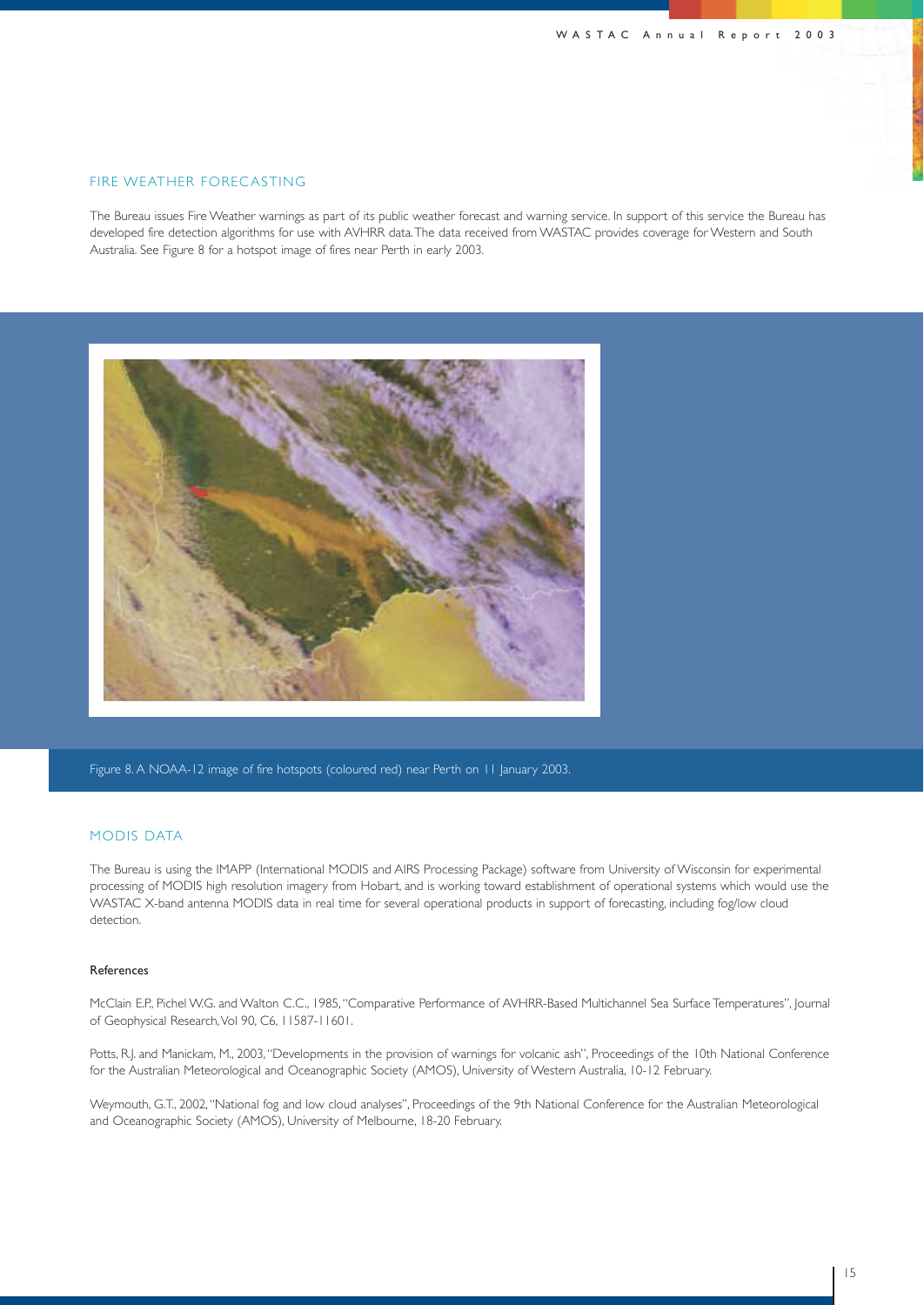## OPERATIONAL APPLIC ATIONS (continued)

### DEPARTMENT OF LAND INFORMATION (SATELLITE REMOTE SENSING SERVICES)

#### **Fire Fax and Email Service**

#### Mike Steber

During 2002 DLI operated a fax service delivering fire maps to pastoralists and government agencies (Figure 1). Due to the fact that many pastoralists now have access to a broadband service DLI decided to offer an email service as well as the fax service. This year 40 pastoral stations and government agencies signed up for these services, including several pastoral stations from the Northern Territory; 11 of these used the fax service and 29 the email service. By the end of December 2003, over 1100 fax and email maps had been transmitted.

Feedback received by SRSS showed that many pastoralists found that the service was very important because it helped improve their management of fires and saved time. They were also interested in getting NDVI images. In 2004 DLI may trial a new service offering fortnightly NDVI images in several different formats.

#### **Fire Scar Mapping**

#### Belinda Heath

Satellite Remote Sensing Services have mapped fire scars from NOAA-AVHRR since 1993. The first continental mapping project commenced in 1998; the data were collected for Environment Australia and appeared in the State of the Environment Report 2002.The ground resolution of NOAA-AVHRR is 1km<sup>2</sup>, thus fire scars less than 400 hectares are not included in this dataset.The fire scars are manually digitised every nine days when the satellite is at nadir, which limits the atmospheric and geolocation errors.The fire scar vectors are imported into a GIS where they are analysed with various spatial datasets and area burnt is calculated.

The map (Figure 2) shows the number of times an area has burnt in six years.There is a high frequency of burn in the tropical savannas, some regions burn every year. There is also a high level of prescribed burning in the Northern Territory and Kimberley region of Western Australia in the early dry season, which promotes pasture growth and manages the risk of late season wildfire.The frequency of burn in southern regions of Australia is low when compared to the north. Many of the fire scars in the south are less than 400 hectares and are therefore not included in the dataset. Fuel load builds very slowly in the south thus return burns are limited.The tropical savannas in comparison have rapid fuel build up due to the monsoonal rains assisting vegetation growth, and so return burn time is swift.



Figure 1: Fire email product for 24/11/03 showing fires on Nicholson station in the Kimberley region of Western Australia.

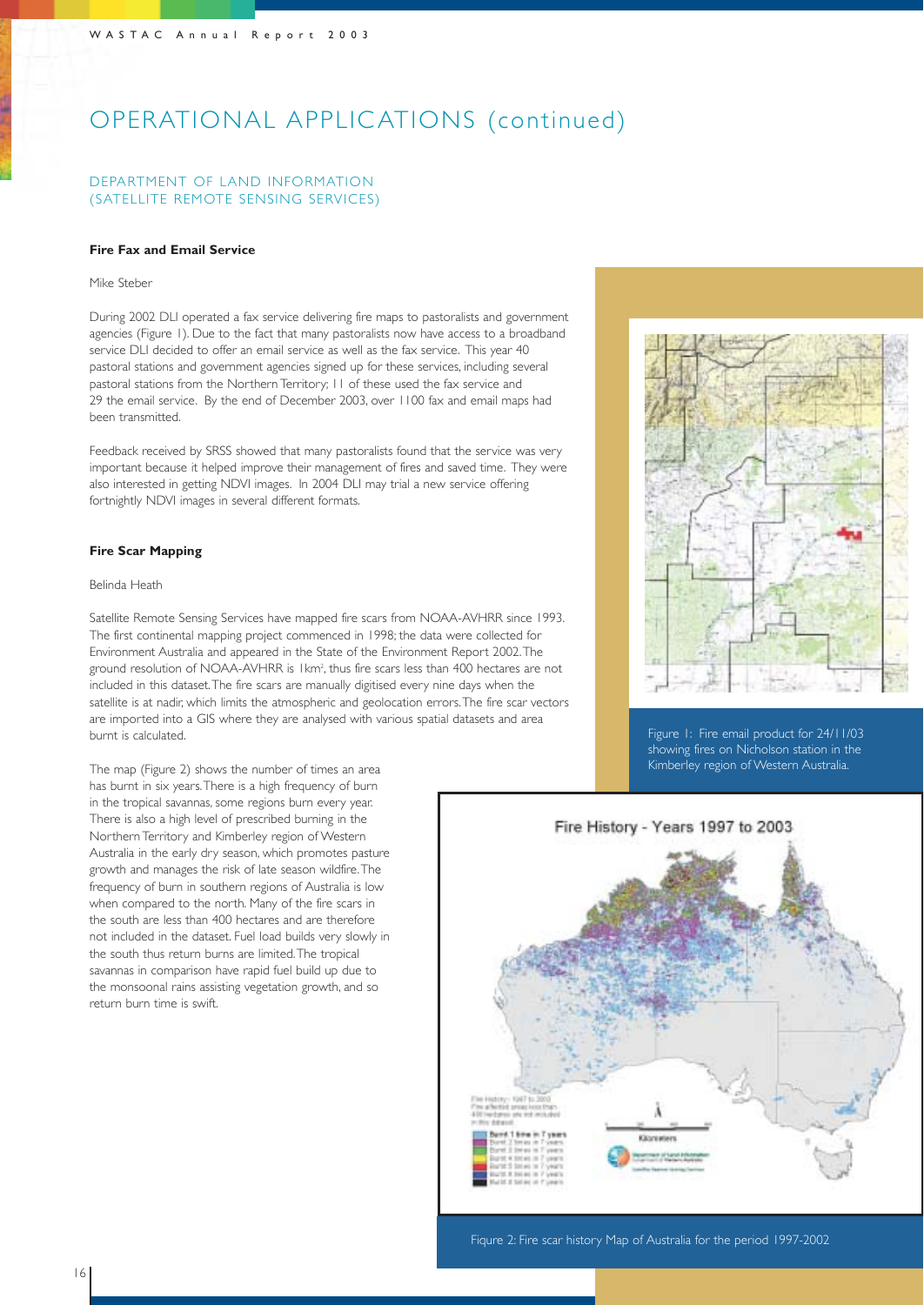#### **Fire Scar and Fire Hotspot Mapping from Modis – Yampi Military Training Area**

#### Miquel Tovar

As part of a joint project with CALM and FESA, SRSS provided daily digital fire hotspot maps of the Yampi Military training area derived from the MODIS satellite. On two different dates, morning and afternoon image maps were produced indicating active fire fronts and smoke plumes in relation to previous fire affected areas (SRSS have a extensive archive of all areas burnt across Australia since 1994 at 1 km resolution). On the 21st October five fronts were spotted across a distance of almost 60 km (Figures 3 and 4).

The maps were valuable in the identification of active hot spots to plan fire control actions (back burning and fire break lines) and infrastructure protection.The total area burnt in about 15 days was larger than 400 000 hectares.The Yampi Military Training Area has little grazing of native vegetation.This (together with recent culling of feral donkeys) would have contributed to higher fuel loads and the big impact of the fire event .



Figure 3: MODIS image of 21 October 2003, 10:04am over the Yampi Military Training Area. Fire affected areas show as the dark tones. Smoke plumes are clearly visible in light blue.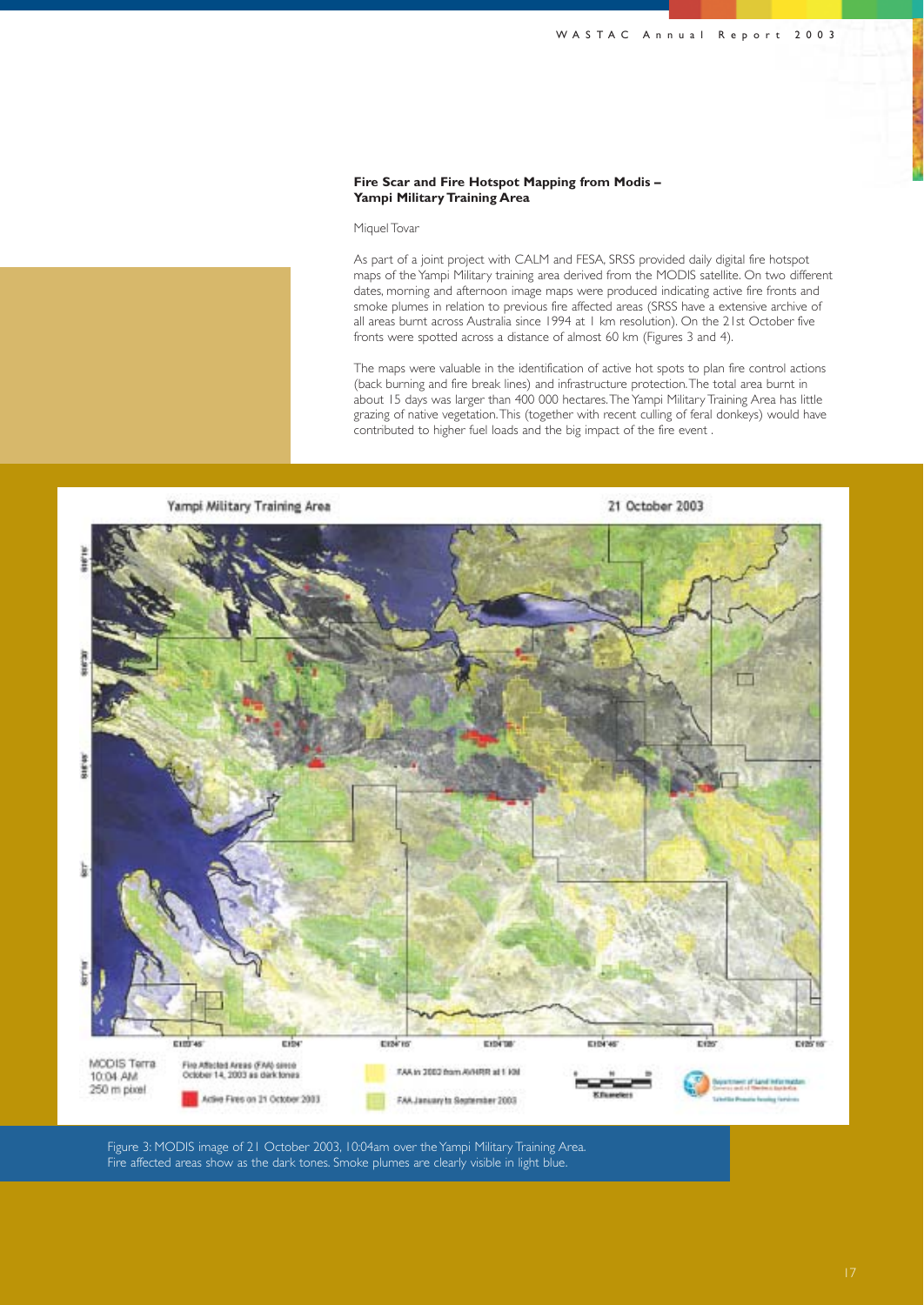## OPERATIONAL APPLIC ATIONS (continued)



Figure 4: MODIS image of 22 October 2003, 1:22pm over the Yampi Military Training Area. Fire affected areas (FAA) are depicted from the AVHRR sensor in 2002 and the MODIS sensor in 2003 to the present incident.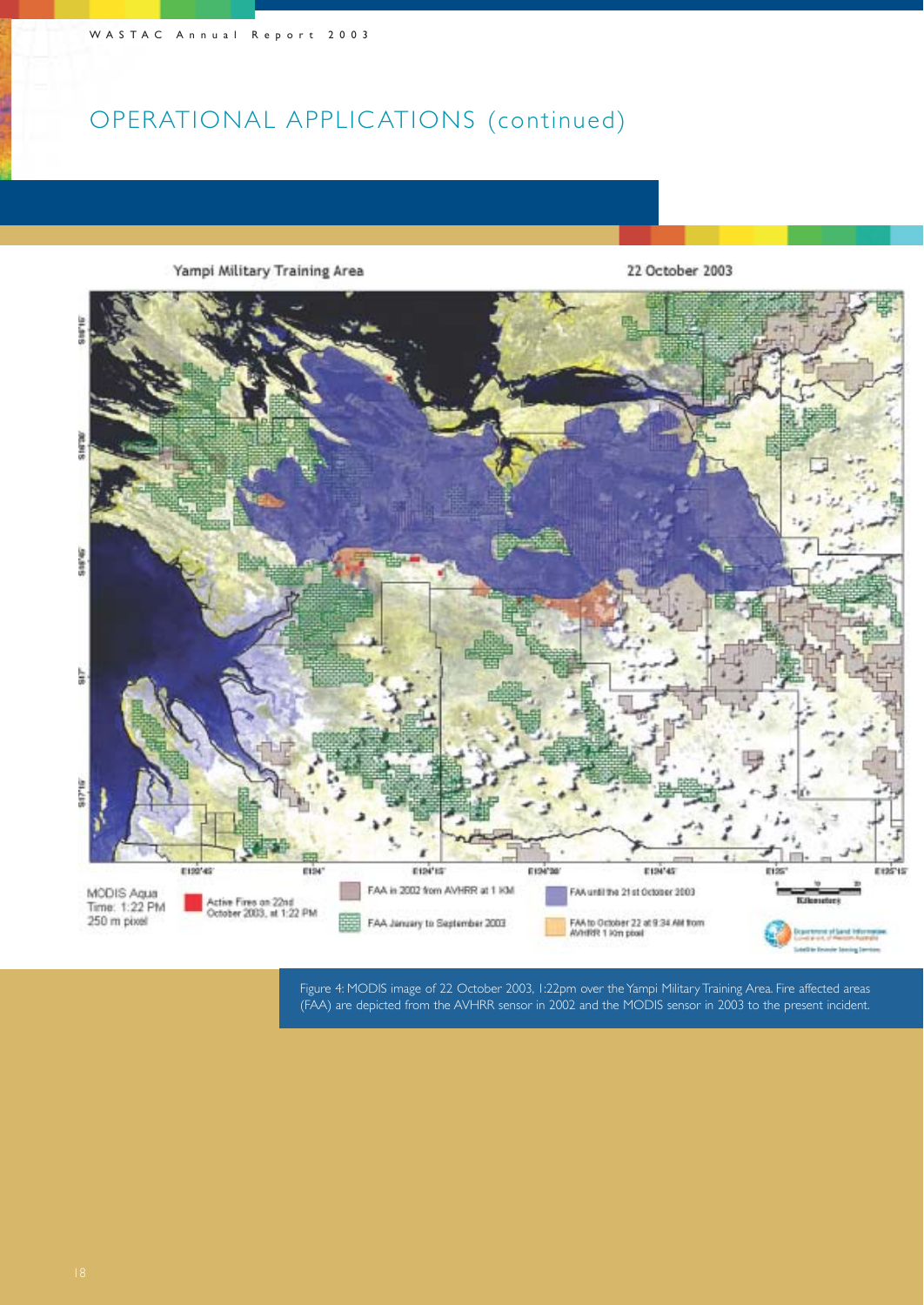

Figure 5: Fishing Hotspots product from NOAA 15 29134 dated 21/12/03 18:50 WST showing the southward-moving Leeuwin Current.

#### **Sea Surface Temperature (SST)**

Mike Steber

SRSS and CSIRO Marine Research continued their collaborative project producing Sea Surface Temperature (SST) images from WASTAC's NOAA-AVHRR satellite data for the fishing industry, state and federal agencies. Customised SST images and standard SST images are purchased through "Fishing Hotspots" on DLI's Land Online website (www.landonline.com.au/hotspots -- Figure 5).

A new web site is currently being developed by a Canberra based company called Earthinsite which will feature SST imagery for the entire continent. This imagery will be sourced from SRSS in near real time. As part of this development SRSS is implementing cloud detection routines to improve the quality of the data.

#### **Pasture Growth Rate Mapping**

Richard Stovold, Arjen Tjalma, Sarfraz Khokhar, Adrian Allen, Graham Donald<sup>1</sup> 1 CSIRO Livestock Industries.

In a collaborative project between the Department of Land Information, CSIRO Livestock Industries and Agriculture Western Australia, two satellite-based measurement tools have been developed to measure the growth rate and amount of feed on offer within agricultural pastures.The tools are Pasture Growth Rate (PGR) and Food On Offer (FOO).

The PGR project provides farmers and decision makers with timely estimates of regional pasture growth rates for the south western corner of Western Australia.The Satellite Remote Sensing Services (SRSS) group's role is to provide specialist services including data acquisition, image processing and web delivery. SRSS are accessing NOAA/AVHRR data at 1 km resolution and for season 2003, MODIS 250 m resolution data, from the WASTAC archive in Perth and Alice Springs and processing the data into fortnightly NDVI composites to show the greenness of pastures.The NDVI composites are then combined with weekly



climatic data supplied by the Bureau of Meteorology to give weekly estimates of PGR within Local Government Areas (LGA) as depicted in Figure 6. A new seven day predicted PGR product has been developed for season 2003.

Improvements to the model development and testing are being undertaken by CSIRO Livestock Industries in conjunction with Agriculture Western Australia which is supplying field validating information. A new PCbased interpretation tool has been developed by Fairport Technologies to chart weekly PGR for each pasture and compare it with forecasted PGR for the following week.The data are being regularly emailed to the client's PC every week for season 2004.

Figure 6: Map of south west Western Australia showing Pasture Growth Rate (PGR) on 27th August 2003 in kg/ha/day.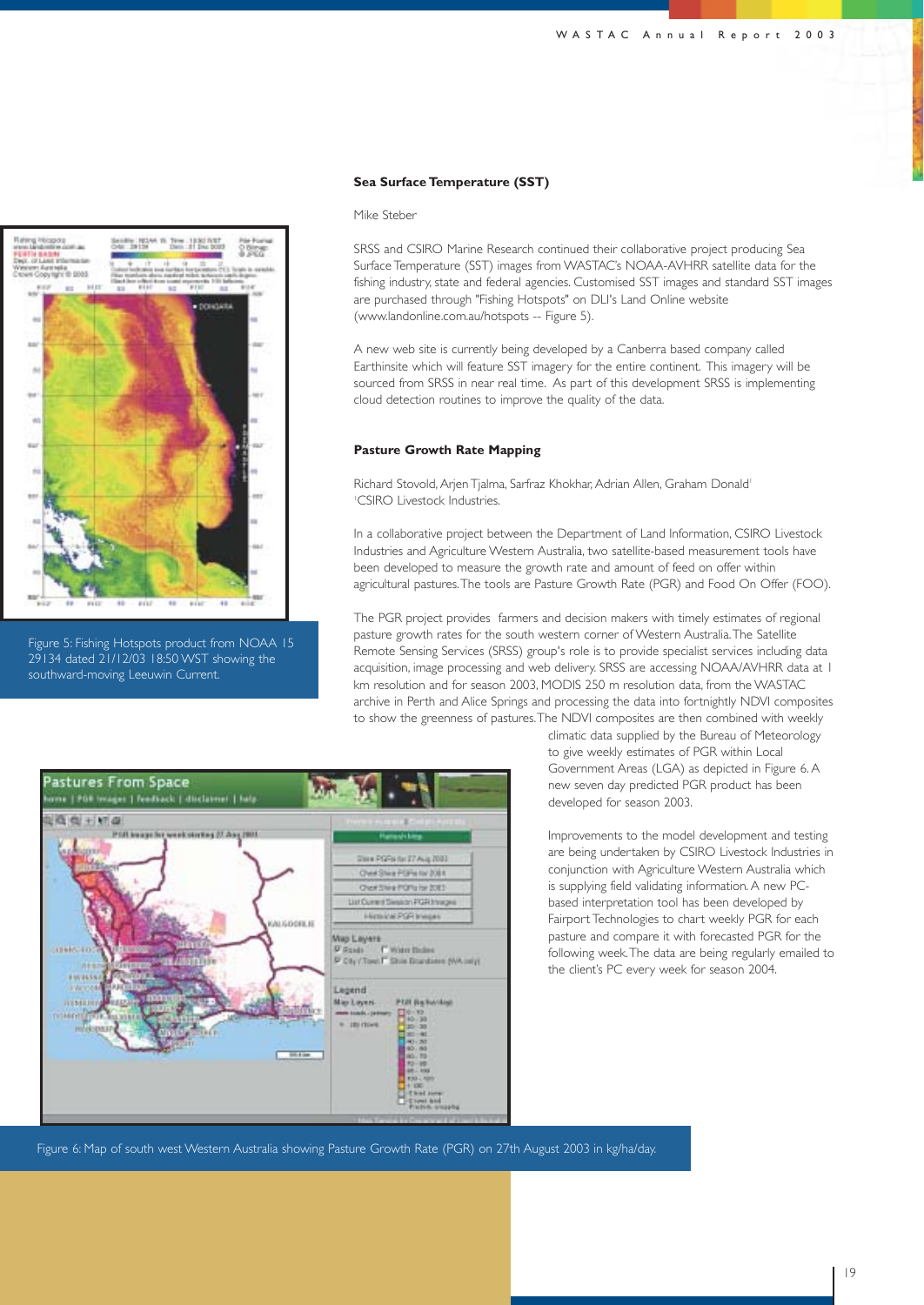## OPERATIONAL APPLIC ATIONS (continued)

The PGR information for season 2004 is now posted to a new public viewable website (www.pasturesfromspace.csiro.au) every week throughout the pasture growing season. PRG maps at low resolution and a weekly mean PGR value per LGA are posted to the website for the farmer to view. For more detailed higher resolution information at paddock scale, farmers can subscribe via Fairports FarmWatch website. Using the PGR tool, the land manager is able to better manage fertiliser use and to target grazing to improve fine wool production and achieve more efficient feed conservation.

The PGR information also has important applications for agribusiness, regional shires, banking and finance sectors. Potential uses include rural strategic planning, insurance, land valuation and assessment and futures forecasting.The Pastures From Space programme is currently being extended and verified across high winter rainfall areas of south eastern Australia as shown in Figure 7



Figure 7: Map of south eastern Australia showing Pasture Growth Rate (PGR) on 27th August 2003 in kg/ha/day.

Further information is available from the websites www.pasturesfromspace.csiro.au and www.agric.wa.gov.au.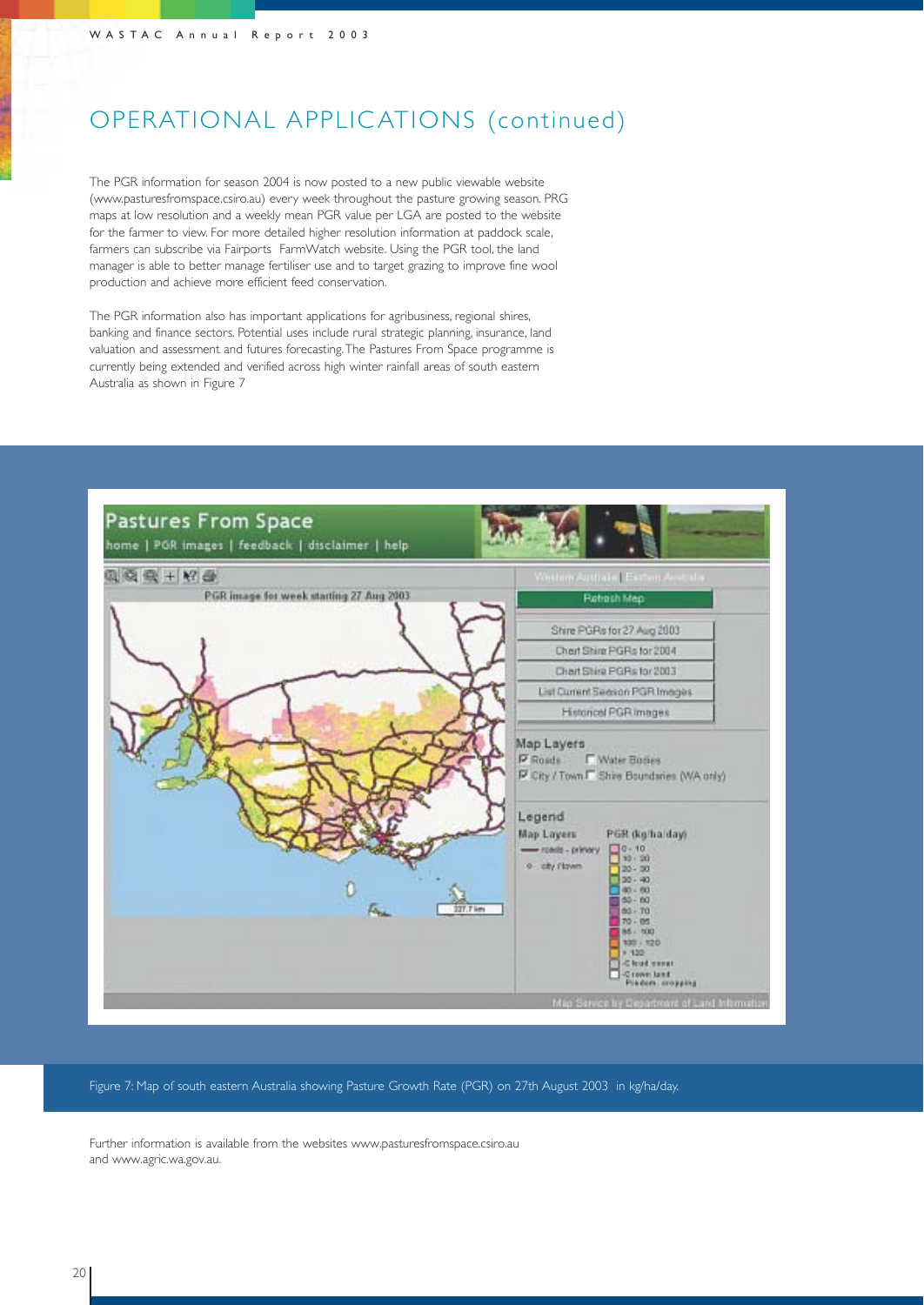### RESEARCH DEVELOPMENTS

The operational applications described in the previous section are underpinned by ongoing research developments, and this section reviews highlights of the research activities being undertaken by the WASTAC partners.

### CSIRO MARINE RESEARCH

#### **Sea Surface Temperatures in Shark Bay and Growth of Snapper**

Alan Pearce and Nadia Tapp<sup>1</sup> 1 Western Australian Fisheries Department, Perth,WA

As part of a Fisheries Department/Edith Cowan University study on the growth of juvenile snapper in Shark Bay, satellite sea-surface temperatures (SSTs) were derived for two regions in the western gulf of the Bay. NOAA-AVHRR data were obtained from WASTAC for a cloudfree image in each month between June 2000 and May 2001 (a period when trawl surveys had been undertaken). Sea surface temperatures were then extracted for a 14\*10 pixel area in Denham Sound (central latitude 25°44'S) and a 11\*13 pixel region in Freycinet Estuary (26°22'S) from the 12 datasets.

The seasonal cycles showed distinct differences between the annual amplitude and phase in the two regions (Figure 1). In the northern region (Denham Sound), the temperature varied from a low of 19.9° in July up to 25.7°C in March (a range of 5.8°C); in the shallower southern region (Freycinet Estuary), the corresponding range was 17.4°C (July) to 26.1°C (February), or 8.7°C.These differences probably reflect both air-sea heat exchange and advective/mixing processes; the water in the northern region was deeper and would have experienced better exchange with the open ocean than the southern region. Spatial variability (note the standard deviation bars in Figure 1) was also greater in the northern region than in the south.

It was postulated that these temperature differences are probably responsible for differing growth rates in the northern and southern populations of juvenile snapper (in their first year of life) in the western gulf of Shark Bay.



Figure 1: Monthly sea-surface temperatures (with spatial standard deviation bars) in Denham Sound in the north (filled circles) and Freycinet Estuary in the south (open circles) in 2000/2001.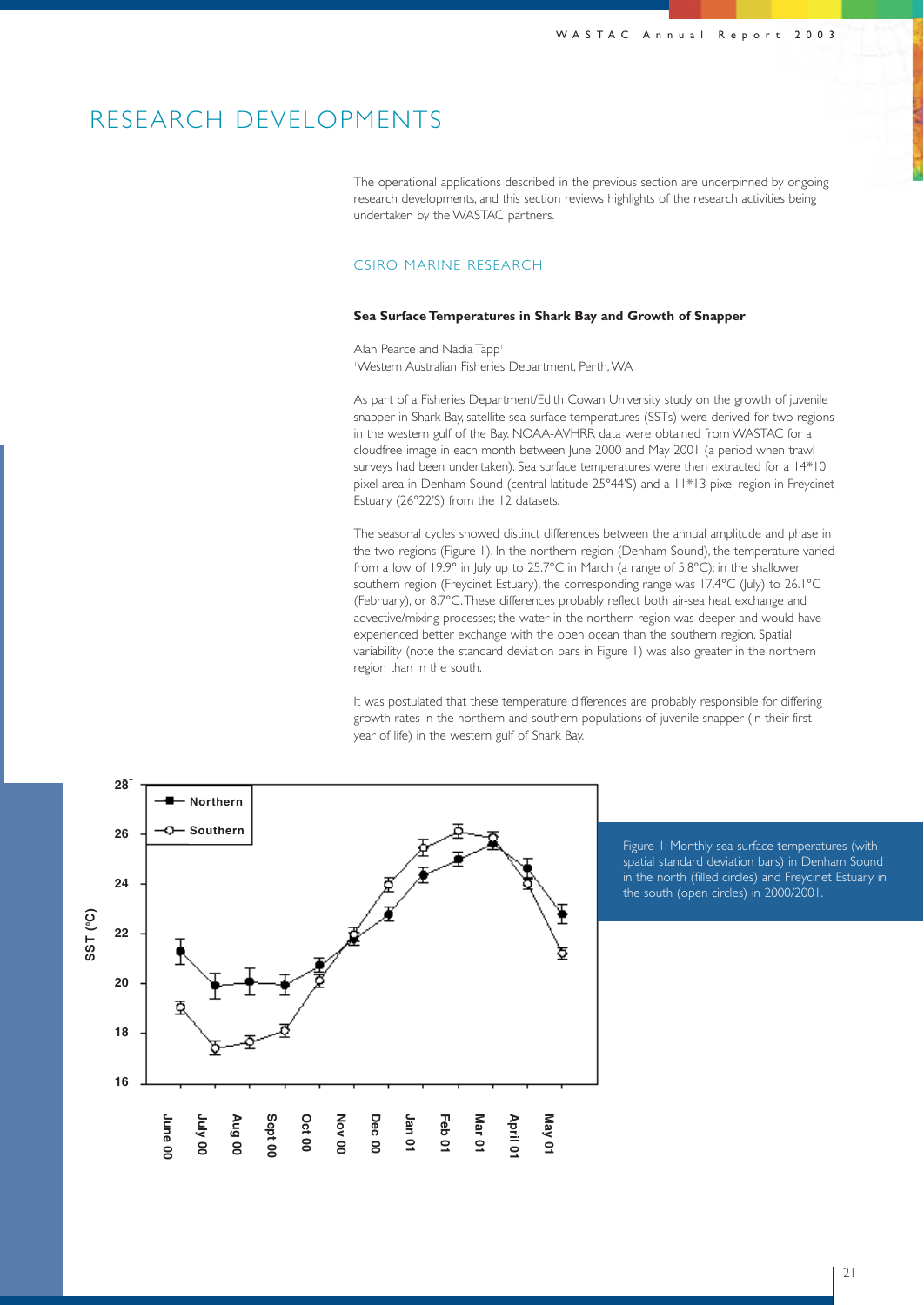## RESEARCH DEVELOPMENTS (continued)

#### **Time-series Sea Surface Temperatures off Two Rocks**

#### Alan Pearce

Monthly oceanographic transects are being undertaken across and beyond the continental shelf off Two Rocks (some 50km north of Fremantle) as part of a biophysical study under the CSIRO Strategic Research Fund for the Marine Environment (SRFME). Physical, nutrient and biological sampling are being carried out at five sites across the shelf at stations A (20m water depth), B (40m), C (100m), D (200m) and E (in 1000m water).

To provide some continuity between the monthly transect surveys, digital NOAA-16 SST transects were extracted from AVHRR data on a daily basis (cloud permitting) for these five sites during 2002, using the Non-Linear SST algorithm. Monthly averages were then derived (Figure 2). Despite the month-to-month variability resulting from just a single year's data, there were clear differences in the temperature structure across the transect.The annual temperature extremes (and months) at three of the stations were:

| <b>Station</b> | Minimum (Month)   | <b>Maximum (Month)</b> | Range |
|----------------|-------------------|------------------------|-------|
|                | $17.7$ (Sept.)    | 22.7 (Feb.)            | 5.0   |
|                | 19.0 (Sept./Oct.) | $22.5$ (Mar.)          | 3.5   |
|                | 18.6 (Nov.)       | $22.4$ (Mar.)          | 3.8   |

The seasonal SST range near the coast was appreciably greater than that further offshore, and tended to lead the offshore peaks by a month. As in the case of the Shark Bay temperatures described above, these temperature extremes were the result of both air-sea heat flux (heating and cooling the shallow inshore waters more rapidly than the deeper shelf and offshore waters) and advection of water by currents (the warm southwards Leeuwin Current along the shelf-break in the autumn/winter months, and the cooler northwards inshore Capes Current in summer). Figure 3 shows the Leeuwin Current and its associated meanders and warm eddies during the September 2003 survey.



Figure 2: Monthly mean satellite-derived SSTs at the three SRFME Transect stations A (inshore, asterisks), C (outer shelf, open circles) and E (offshore deep water, filled circles) for 2002.

Figure 3: AVHRR satellite image of the Leeuwin Current (red/yellow) off the southern West Australian coast on 26th September 2003, matching the SRFME Two Rocks Transect survey on that date.The image shows the brightness temperature in AVHRR Band 4 which has not been atmospherically corrected.The 5 "x"s mark the Transect oceanographic stations, and the curved black line is the approximate edge of the continental shelf.

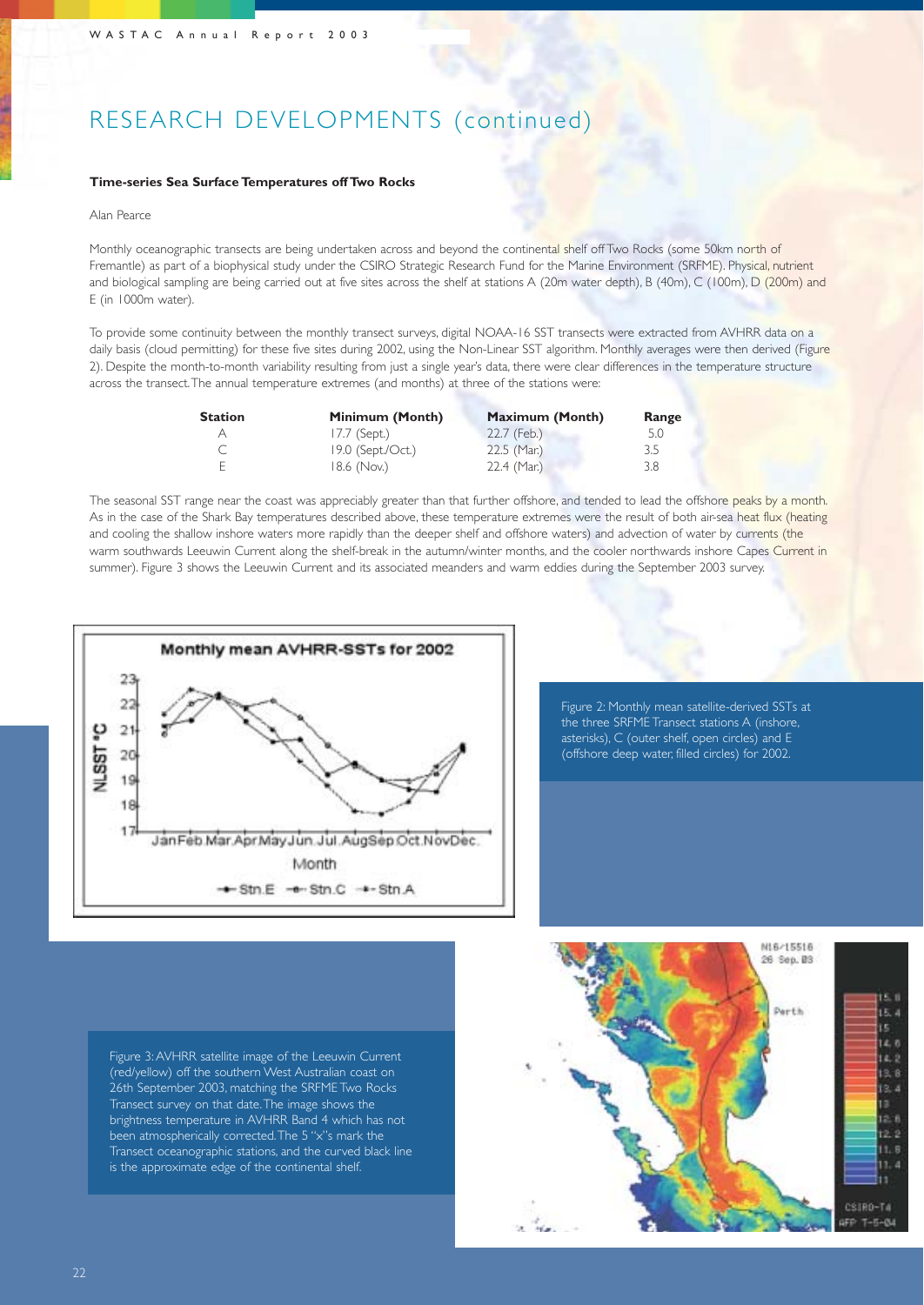#### **Remote Sensing Data Processing**

#### Peter Fearns

The remote sensing tasks within the CSIRO SRFME project have developed to a stage where remotely sensed data may be routinely accessed from the WASTAC archive and ingested into semi-automated processing streams. These processing streams are able to deliver remotely sensed geophysical products to a number of the core SRFME research groups.

The Ocean Colour research group is undertaking routine water sampling of coastal waters with the aim of validating SeaWiFS and MODIS ocean colour products, and the Biophysical research group carries out similar work across the continental shelf into deeper oceanic waters on a monthly basis. Data collected during these trips are also used to validate the satellite ocean colour products and the sea surface temperatures from both AVHRR and MODIS.

The various field programmes not only collect data in the near-surface waters but instruments are also lowered into the water to provide profile measurements of numerous parameters throughout the water column. These profiles enable us to build up a picture of the structure of the ocean, and thus link remotely sensed estimates of near-surface characteristics to structures and processes within the water column. Figure 4 shows a cross section of chlorophyll fluorescence measurements made along a transect off Two Rocks, clearly depicting the "deep chlorophyll maximum" layer just below the step in the bathymetry.

Activities are also underway to process high spatial resolution hyperspectral satellite data with the aim of developing new remotely sensed products for shallow coastal waters.



Figure 4:Vertical section of chlorophyll concentration along the SRFME Two Rocks Transect in February 2003.

#### **References**

Tapp, N. (2003). Do size differences of juvenile snapper (Pagrus auratus) in two regions of Shark Bay,Western Australia, reflect different environmental conditions? M.Sc. thesis, School of Natural Sciences, Edith Cowan University, October 2003.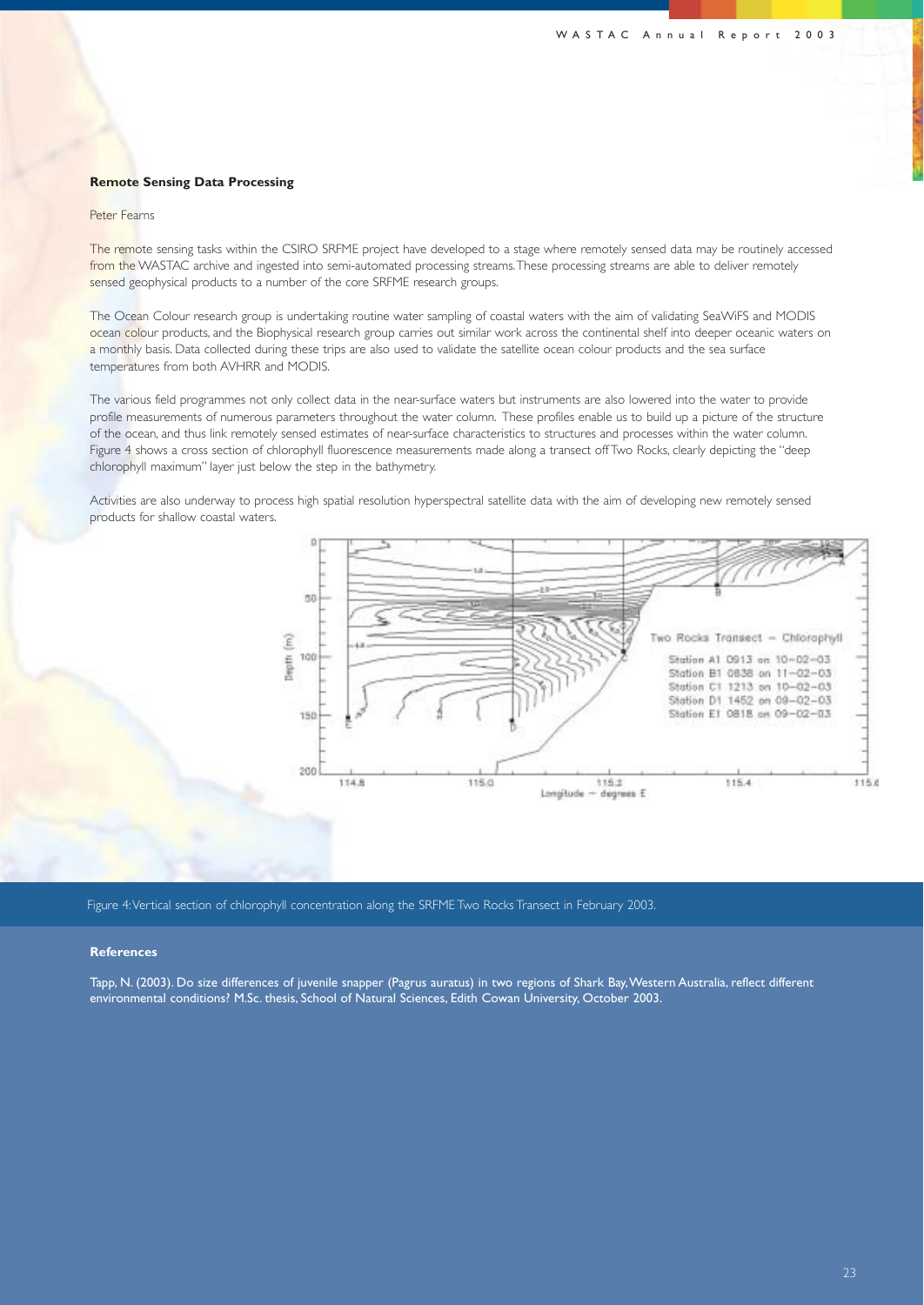## RESEARCH DEVELOPMENTS (continued)

### CURTIN UNIVERSITY OF TECHNOLOGY (REMOTE SENSING AND SATELLITE RESEARCH GROUP)

#### **MODIS Ocean Colour Product Validation**

Wojciech Klonowski, Leon Majewski, Peter Fearns',Tim Harriden' and Lesley Clementson<del>?</del> 1 CSIRO Marine Research, Floreat,WA 2CSIRO Marine Research, Hobart,TAS

To fully utilise the capabilities of MODIS, validation of intermediate and value added products must be undertaken. Currently, validation is being carried out by Curtin University and CSIRO Marine Research through the SRFME joint venture. Coastal waters near Two Rocks (31.50°S;115.57°E; Figure 1) have been sampled monthly since February 2002 with measurements of physical, biological and bio-optical properties between the sea surface and seabed.The sampling is generally limited to the continental shelf, but four times a year a more extensive survey encompassing deeper waters out to 31.86°S;114.78°E is conducted.

Temperature, salinity and fluorescence have been sampled underway from surface waters along the transect as well as through the water column at selected sites for all SRFME field experiments.Water samples are collected for analysis and provide results on pigment composition and concentration, total suspended material and absorption coefficients for dissolved and particulate material. On a select number of voyages, optical measurements have been collected using a Zeiss-based hyperspectral radiometer (developed and calibrated at Curtin University) as well as a Biospherical PRR-600 and/or HOBILabs HydroRad-2.

The monthly SRFME field trips to Two Rocks have created a platform for product validation in a coastal, Case 2, regime while the excursions into deeper waters in the same region have provided opportunities to undertake optical measurements and perform product validation in Case 1 waters.

The MODIS-Aqua water-leaving radiance products (LwN) from the near coincident overpass have been overlaid (blue bars) on the plots of HydroRad-2 derived Lwn (Figure 2). The MODIS and HydroRad-2 results at the deep site (stations C2 and E) are very promising, suggesting that the atmospheric correction routine is performing well in deep, Case 1, waters. The shallow sites (stations A and B), however, display a significant difference between the MODIS and HydroRad-2 results, most likely due to the influence of the bottom signal. Quantifying the influence of the benthic cover is the subject of another study underway at Curtin (see Coastal Water Algorithm Development and Validation).The addition of HPLC results to the optical validation results will allow validation and further refinement of the biooptical algorithms employed in the ocean processing software.



Acknowledgements

Australia

This work is supported by the Strategic Research Fund for the Marine Environment (SRFME).

Figure 1:The deep water transect A to E extends from near Two Rocks (31.54°S, 115.56°E) to deep ocean waters (31.86°S, 114.78°E).The coastal transect extends only as far as station C.





Figure 2: Comparison of in-water (HydroRad) and MODIS-Aqua water-leaving radiance for stations C and E.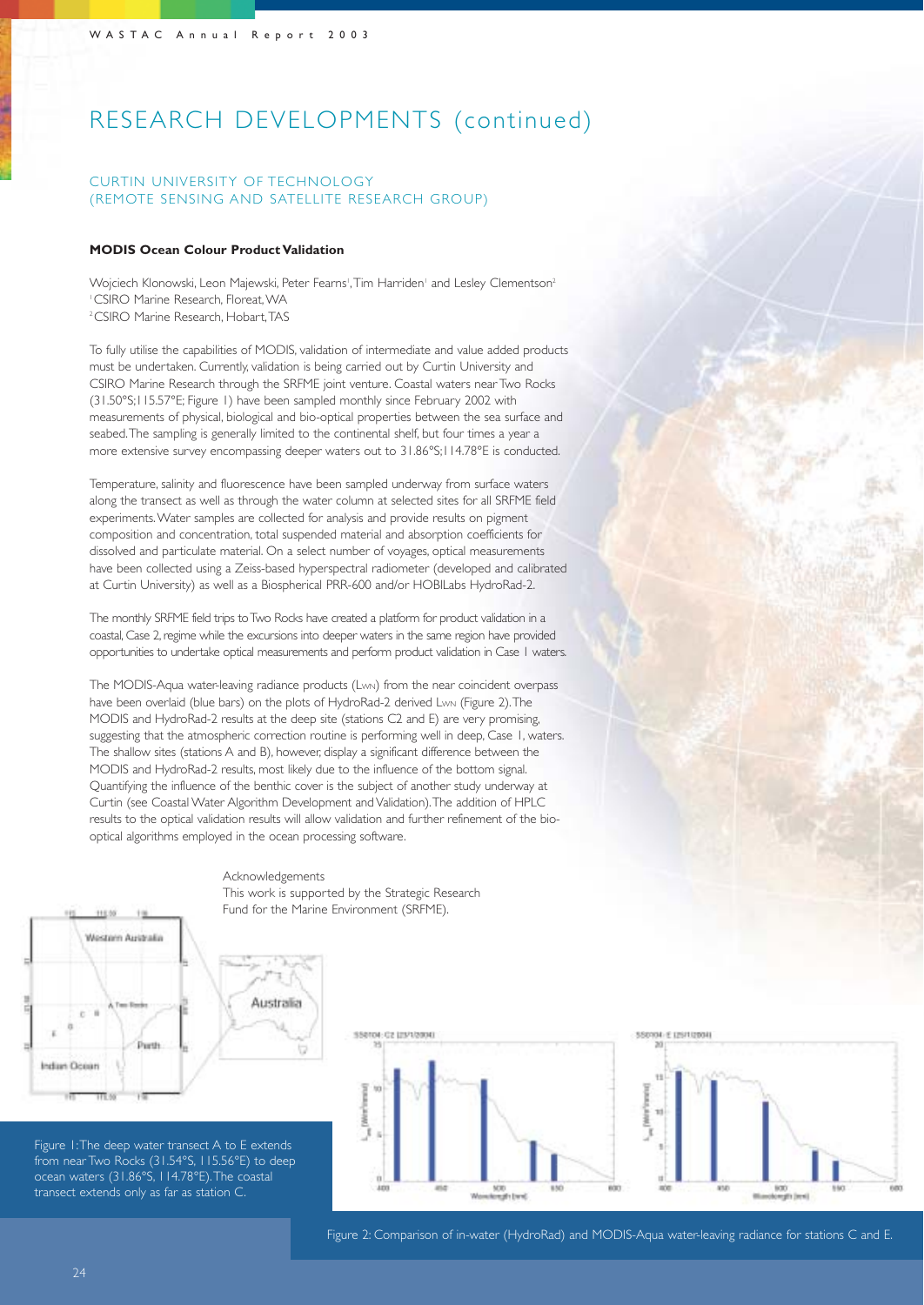#### **Coastal Water Algorithm Development and Validation**

Wojciech Klonowski, Mervyn Lynch, Brendan McGann, Peter Fearns', Lesley Clementson<sup>2</sup> , Arnold Dekker3

1 CSIRO Marine Research, Floreat,WA 2 CSIRO Marine Research, Hobart,TAS 3 CSIRO Land and Water, Canberra, ACT

Most human/ocean interactions occur at the ocean's edge, and monitoring of this coastal zone is of major interest for fisheries, habitat and marine park management. With recent advances in satellite technologies, specifically reduction in footprint size and increased spectral resolution, remote sensing techniques can be applied to coastal management programs.

The task of monitoring such a vast region is best handled through remote sensing and a coordinated validation program. However, this task is made more difficult due to the nature of coastal waters which tend to have complex optical materials present in the water column (Case 2 waters).The shallowness of the observed area means that there may also be some contribution from the benthic cover to the retrieved signal, that is, a bottom signal.

The influence of this bottom signal on remotely sensed data products must be quantified.

An above-water hand-held hyperspectral radiometer has been developed and calibrated at Curtin University.The instrument has been deployed on a number of SRFME validation cruises.The resulting measurements are input to an optimisation model that retrieves the optical properties of the water column as well as the water depth (Figure 3) and bottom cover type. So far, the model has been tested for water depth retrieval and chl-a concentration, and there is ongoing research into CDOM, suspended sediments and bottom classification.

#### Acknowledgements

This work is supported by the Strategic Research Fund for the Marine Environment (SRFME).

#### **Determination of Marine Bioregions Using MODIS**

Leon Majewski and Mervyn Lynch

MODIS data products have many environmental applications, one of which may be the determination of bioregions. Bioregions may be regarded as a system of related, interconnected ecosystems. More specifically, they are assemblages of flora, fauna and the supporting geophysical environment contained within distinct but dynamic spatial boundaries.

The "distinct but dynamical" nature of bioregions means they are hard to quantify using standard ground-based procedures.This is especially the case for ocean bioregions.This work considers the use of MODIS data products for the characterisation of marine bioregions.

MODIS ocean products (including sea surface temperature and chlorophyll-a concentration) are used in the classification procedure. For instance, the SST product provides information regarding the geophysical and climatic processes while the chl-a product yields information on organism distribution. As a first approximation, a bioregion will have similar characteristics. By this definition, similarity in the mean, variance and phase of any inherent cycles present within a MODIS product in a spatially contiguous region would indicate the presence of a bioregion (Figure 4).

The determination of bioregions can aid in the management of WA marine resources, both coastal and pelagic, through accurate classification of the bioregions, depiction of what is the 'normal' cycle of particular products and what is an anomaly.They may also be used for marine park identification and monitoring.



Figure 3: Comparison of the measured and model retrieved depth.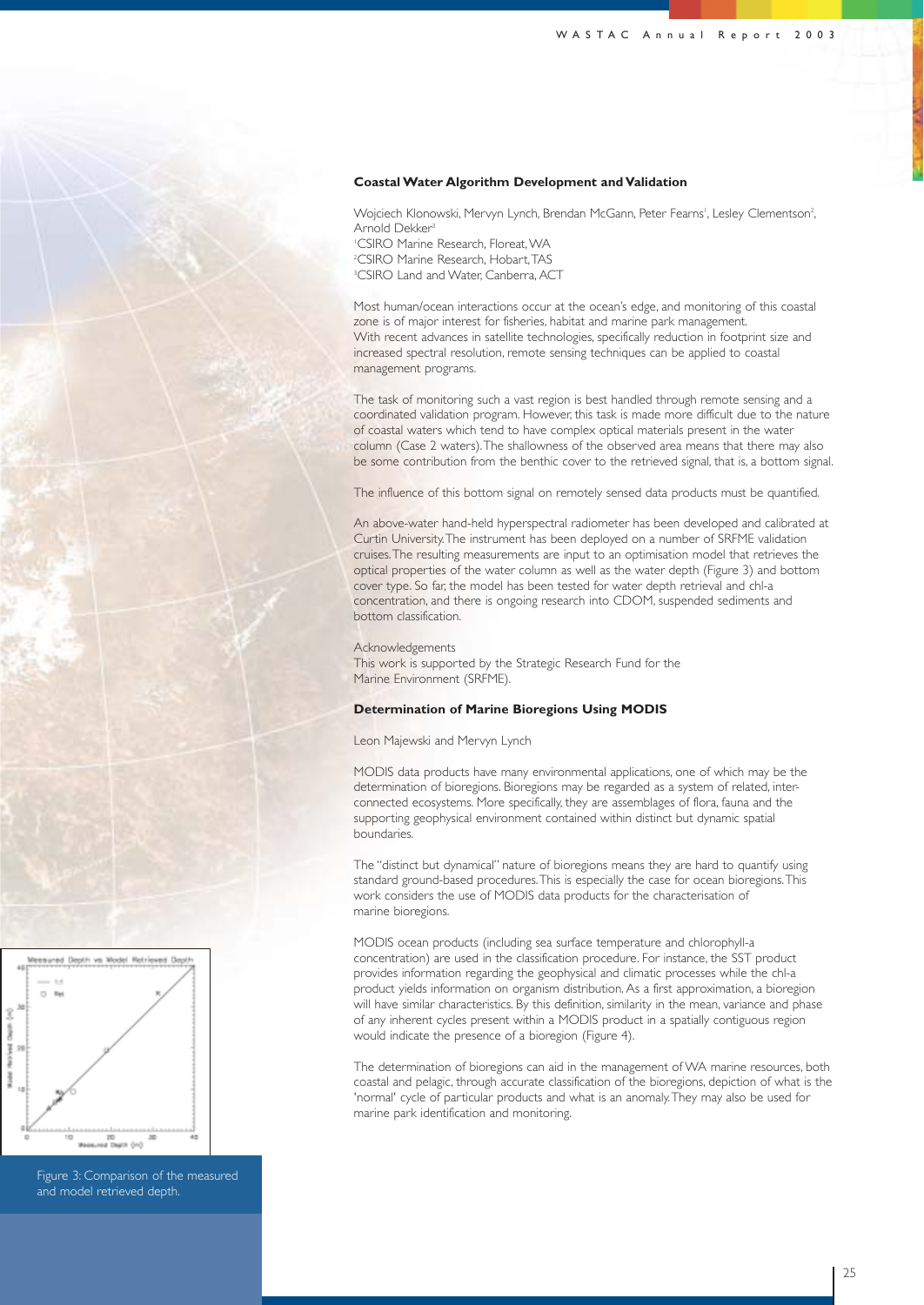## RESEARCH DEVELOPMENTS (continued)

#### **Development of a MODIS Primary Production Product**

Leon Majewski, Mervyn Lynch, Brendan McGann, Peter Fearns1, Lesley Clementson<sup>2</sup>, Arnold Dekker<sup>3</sup> 1CSIRO Marine Research, Floreat,WA 2CSIRO Marine Research, Hobart,TAS

<sup>3</sup>CSIRO Land and Water, Canberra, ACT

Phytoplankton primary production is basically a measure of how much photosynthesis is occurring within the marine ecosystem.This work aims to develop a remotely sensed primary production product using MODIS data.To accomplish this, we need to express primary production as a function of the bio-optical properties of phytoplankton and the physical properties in the surrounding environment that can be measured by remote means.The task is somewhat complicated in shallow Case 2 waters by the presence of various benthic covers (e.g. reefs and sea grasses) and other optically active constituents.

Previously chlorophyll-a concentration alone was used as an indicator of primary production, but this proved too simplistic to describe the variability present in field measurements.The most recent algorithms also include other factors such as the amount and spectral nature of light incident on the sea surface and how this light is attenuated through the water column. Physical factors such as the water temperature are used as an indicator of the photosynthetic rate.

A number of global primary production algorithms have been implemented, but some preliminary investigations have indicated that a local algorithm is required. This project aims to provide a validated, local, primary production algorithm.



Figure 4:The determination of bioregions from the MODIS chlorophyll product may be achieved through the ratio of the mean to standard deviation of the product.

#### Acknowledgements

This work is supported by the Strategic Research Fund for the Marine Environment (SRFME).

#### **An Ocean Colour Remote Sensing Study of the Phytoplankton Cycle off the West Australian Coast**

Marco Marinelli, Mervyn | Lynch and Alan Pearce<sup>1</sup> 1CSIRO Marine Research, Floreat,WA

The lack of upwelling-favourable conditions in the southeastern Indian Ocean results in the majority of the southeastern Indian Ocean surface waters being nutrient-poor, which is reflected in the generally low productivity of this region. Several areas either on or close to the Western Australian coastline and south of the adjacent Indonesian islands are notably more productive. Measurements of chlorophyll-a concentration, the major photosynthetic pigment contained in phytoplankton, may be directly related to oceanic bioproductivity. Using data collected by the Coastal Zone Color Scanner (CZCS) between 1979-86, this project aimed to understand the spatial and temporal changes that occurred in chlorophyll-a abundance in the southeastern Indian Ocean.

The highest seasonal mean concentrations occur in Summer (January-March) and Autumn (April-June), the former occurring in waters of the North West Shelf and the latter in coastal areas of Western Australia south of North West Cape. Concentrations observed in the offshore oceanic regions are mostly low, with the exception of the adjacent Indonesian islands and an area directly south of Albany (possibly due to northwards flow of subantarctic nutrient-rich waters). A considerable interannual variation was also noted, with the highest mean chlorophyll concentrations occurring in 1981, 1982 and 1983.

The influence of the forcing terms on chlorophyll-a appears to vary significantly between the waters of the North West Shelf and the Western and southwestern Australian coastline.This is most notable in the interseasonal variations.The changes observed interannually and their influence on chlorophyll-a are not easily discernible, but there may be some connection with the La Nina/El Nino related variations in both currents and winds.

The initial CZCS work is now being extended using data from SeaWiFS and MODIS to evaluate the relationship over an extended interval and to test the consistency of the contribution of the various forcing terms to explaining the temporal variance in the biological response of the ocean off the Western Australian coast.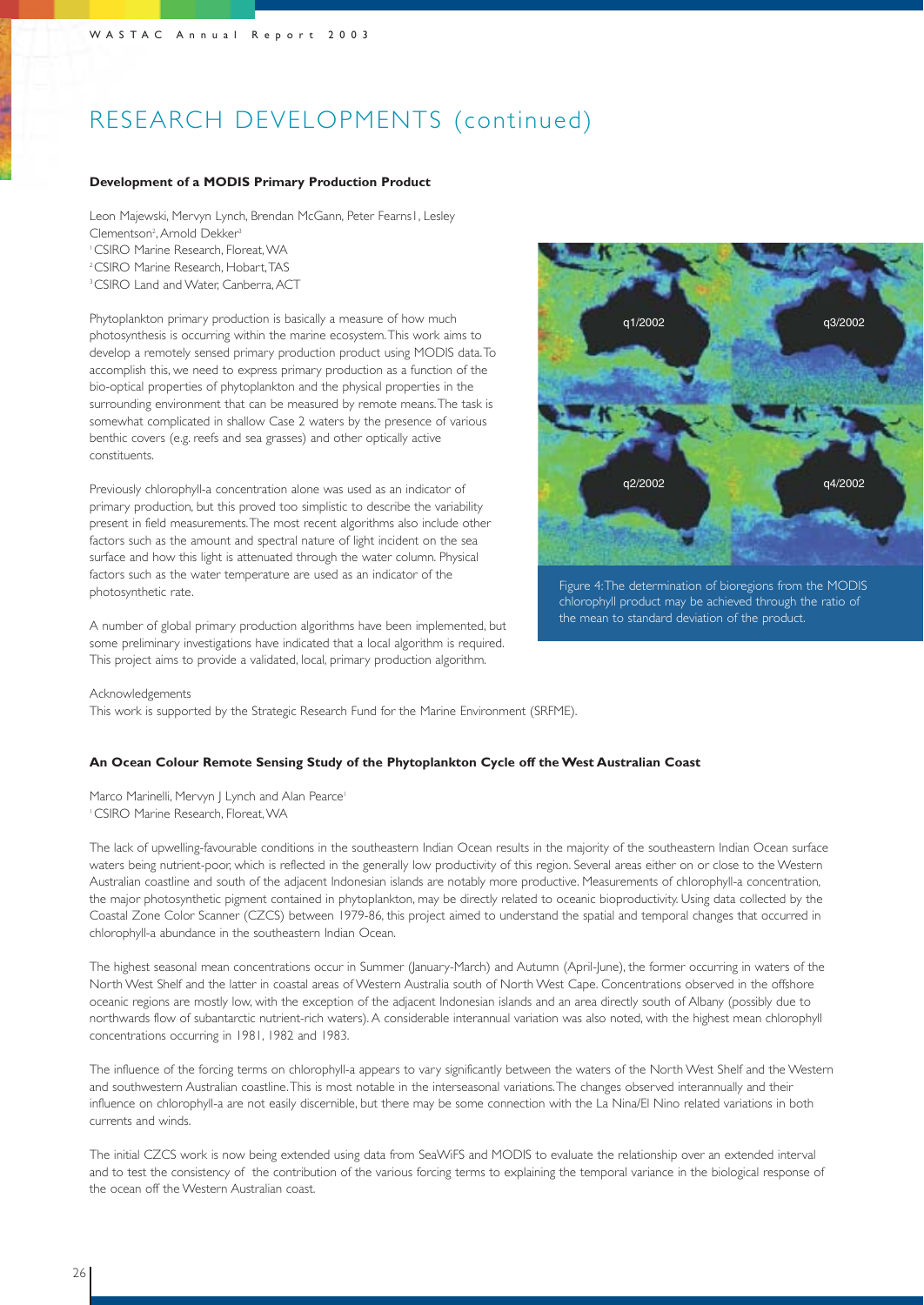#### **Early Detection of Conditions Suitable for Tropical Cyclone Development**

Gregory S. Hamilton and Mervyn J Lynch

The social and economic effect of tropical cyclones on the north of Western Australia is significant. Many of the systems that eventually impact on the region develop over regions of the Timor Sea that can only be adequately monitored using satellite remote sensing techniques. Early detection and accurate forecasting enable planners to take appropriate action to mitigate the effects of these systems.

The antecedent conditions required for tropical cyclone development are well known. A variety of remote sensing platforms were used to monitor potential cyclogenesis conditions in remote parts of the Timor Sea.These satellite products included sea surface temperature, sea surface winds and total precipitable water derived from several operational satellites including AVHRR, GMS and DMSP. Applying data from these satellites to three case studies demonstrated a clear ability to recognise early signs of a cyclone developing.This work was further extended by the development of an index (the 'Hamilton Index' for want of a name) which was applied to the case studies to provide an indication of an area having enhanced cyclogenetic potential.

#### **Atmospheric Correction of Satellite Observations of Ocean Colour with the Navy Aerosol Model**

Jim Davies, Mervyn Lynch and Ian Barton<sup>1</sup> 1CSIRO Marine Research, Hobart,TAS

An over-ocean atmospheric correction scheme was developed and validated.The atmospheric correction scheme employed the Navy aerosol model for the aerosol component. A fundamental difficulty was exposed in atmospheric correction schemes that rely on the extrapolation of aerosol optical properties that are retrieved in the near infrared region and then applied to the visible portion of the spectrum.

#### **Modelling Ocean Colour**

Peter Fearns', Mervyn Lynch and John Parslow<sup>2</sup> 1CSIRO Marine Research, Floreat,WA 2CSIRO Marine Research, Hobart,TAS

Algorithms relating satellite-measured reflectance or water-leaving radiance to in-water constituent concentrations have been developed by empirical means. Understanding the underlying relationships between constituent optical properties and water-leaving radiance has led to improvements in the form of concentration retrieval algorithms developed by empirical means. Still, there is as yet no algorithm in operational use derived from an analytical development. Current knowledge has progressed to the point where analytical expressions can predict reasonable water-leaving radiance values, but discrepancies between modelled and measured signals are yet to be satisfactorily explained.

The research project undertakes an investigation of the relationship between the reflectance and the two quantities water absorption and backscattering properties.These are related by a quantity f which is a function of optical and geometrical parameters, and the project includes a modeling study of f.

A further element of the study concerns the Q factor which describes how the ratio of the in-water upwelling irradiance to the water-leaving radiance varies with the direction of observation of the latter. A Monte Carlo model explored these relationships and related Q to chlorophyll concentration and solar zenith angle.

#### **An Investigation of Cloud Properties using NOAA TOVS and MODIS Sensors**

Helen Chedzey', Mervyn Lynch, Paul Menzel', and Brendan McGann <sup>1</sup> Satellite Applications Branch, NOAA NESDIS, University of Wisconsin, Madison

The study of cloud properties has recently been enhanced with the additional spectral information available on the MODIS sensor. Nevertheless, the less sophisticated earlier generation satellites provide longer-term observations of cloud properties which may provide valuable insights into trends in cloud radiometric properties, cloud amount and cloud heights.The objective of this study therefore is twofold:

1) to analyse archival satellite data sets (eg from the NOAA TOVS instrument) over several decades to search for climate change signatures. 2) to use sensors such as MODIS to track changes in cloud properties as the clouds advect across the oceans, across latitude and as they cross land-sea interfaces where the changes in surface forcing may make discernable adjustments in some of the cloud properties that we observe from these new sensors.

Time permitting, the information gained will be applied to a study of the NW Australian cloud bands.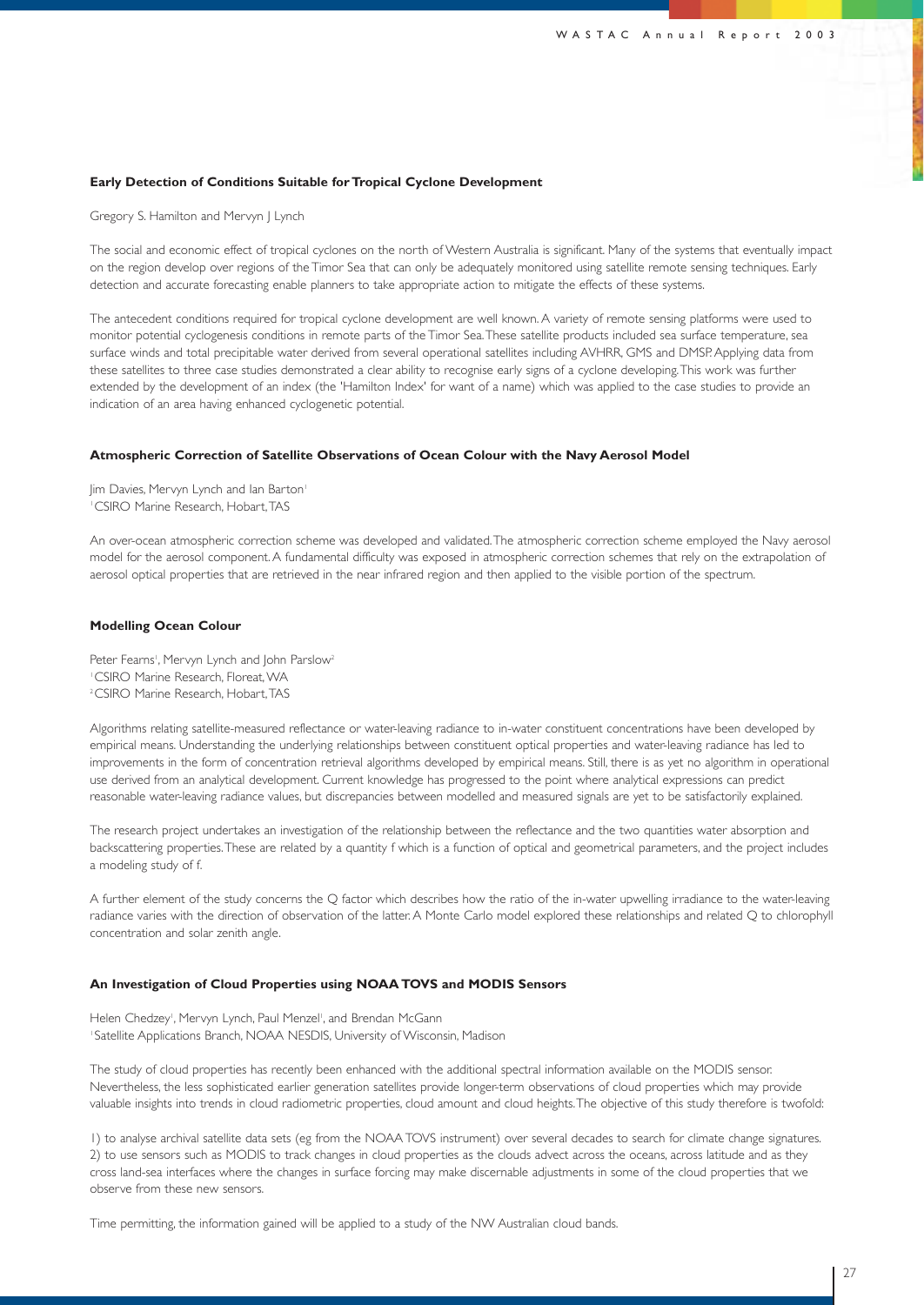## RESEARCH DEVELOPMENTS (continued)

#### **Remote Sensing of Great Barrier Reef Waters**

Matthew Slivkoff, Mervyn Lynch, Miles Furnas<sup>1</sup> and Brendan McGann 1Australian Institute of Marine Sciences,Townsville, QLD.

The application of satellite data to the monitoring and management of shallow water systems such as barrier reefs is still evolving as a science. We need to learn more about how to use satellite products effectively and to identify indicators of change and the associated sensitivities. Implicit in this research is the need to validate the satellite products with in situ bio-optical observations taken while observing appropriate protocols. In this work a portable dual channel hyperspectral spectrometer is being constructed and will be deployed to assist in the development of shallow water algorithms.These algorithms will need to include retrieval of the substrate reflectance, the water depth and the concentration of pigments and other coloured constituents.

#### **Chlorophyll Production in Indonesian Waters.**

Umi Zakiyah<sup>1</sup>, Mervyn Lynch and Brendan McGann 1University of Brawijaya, Indonesia

Following the acquisition of data from several cruise programs in Indonesian waters, an analysis of the spatial and temporal variability primarily of chlorophyll is now being undertaken.The work is progressing by establishing the regional variability in seasonal forcing (river runoff, Monsoonal winds, wind driven upwelling etc) and then relating these to chlorophyll observations from the SeaWiFS sensor. # Supported by AusAID

#### **Characterisation of Ocean Waters using SeaWiFS Data**

#### Brendon McAtee and Mervyn Lynch

The aim of this project was to develop and validate algorithms designed to estimate subsurface reflectance. Following the development of appropriate algorithms, the predictions were provided for a number of selected sites in the Australian EEZ to investigate variability among the sites and also the variability over the annual cycle at a specific site. Validation cruise work was initiated with participation from Curtin University, CSIRO and DSTO.

#### **The Estimation of Aerosol Optical Depths over the Ocean**

Jackie Marsden<sup>i</sup>, Mervyn Lynch and Ross Mitchell<sup>2</sup> 1Department of Land Information, Perth,WA

<sup>2</sup> CSIRO Atmospheric Research, Canberra, ACT

The thrust of this work was to attempt an analytical solution of the radiative transfer equation for the aerosol optical depth inclusive of first and second order Rayleigh (R) and Mie (M) scattering processes. As well as the processes R-R and M-M, the coupled events R-M and M-R were included.The appropriate algorithms were implemented and data sets from NOAA AVHRR processed to yield optical depth fields.The validation of these satellite products included solar photometer data sets for the Cape Grim Baseline Station in Tasmania.

#### **The Determination of Aerosol Optical Thickness and Land Surface BRDF**

#### Frank Yu, Mervyn Lynch and Brendan McGann

One of the key requirements for agencies remotely sensing the land surface environment is an accurate so-called atmospheric correction scheme and an algorithm that determines the bidirectional reflectance of the surface.This work has progressed in two stages. Firstly, to use geostationary data sets (multiple observations per day) to produce an overdetermined system of equations that may then be inverted to simultaneously recover aerosol optical thickness and the BRDF. In this work it was necessary to stabilise the inversion procedure using regularisation methods. Secondly, the goal was to apply a similar scheme to the foregoing to polar orbiting satellite data such as is available from MODIS and SeaWiFS.This latter stage of the work is more problematic because there are less observations to work with and certainly they are not available at hourly intervals throughout the day as was the case with the geostationary sensors.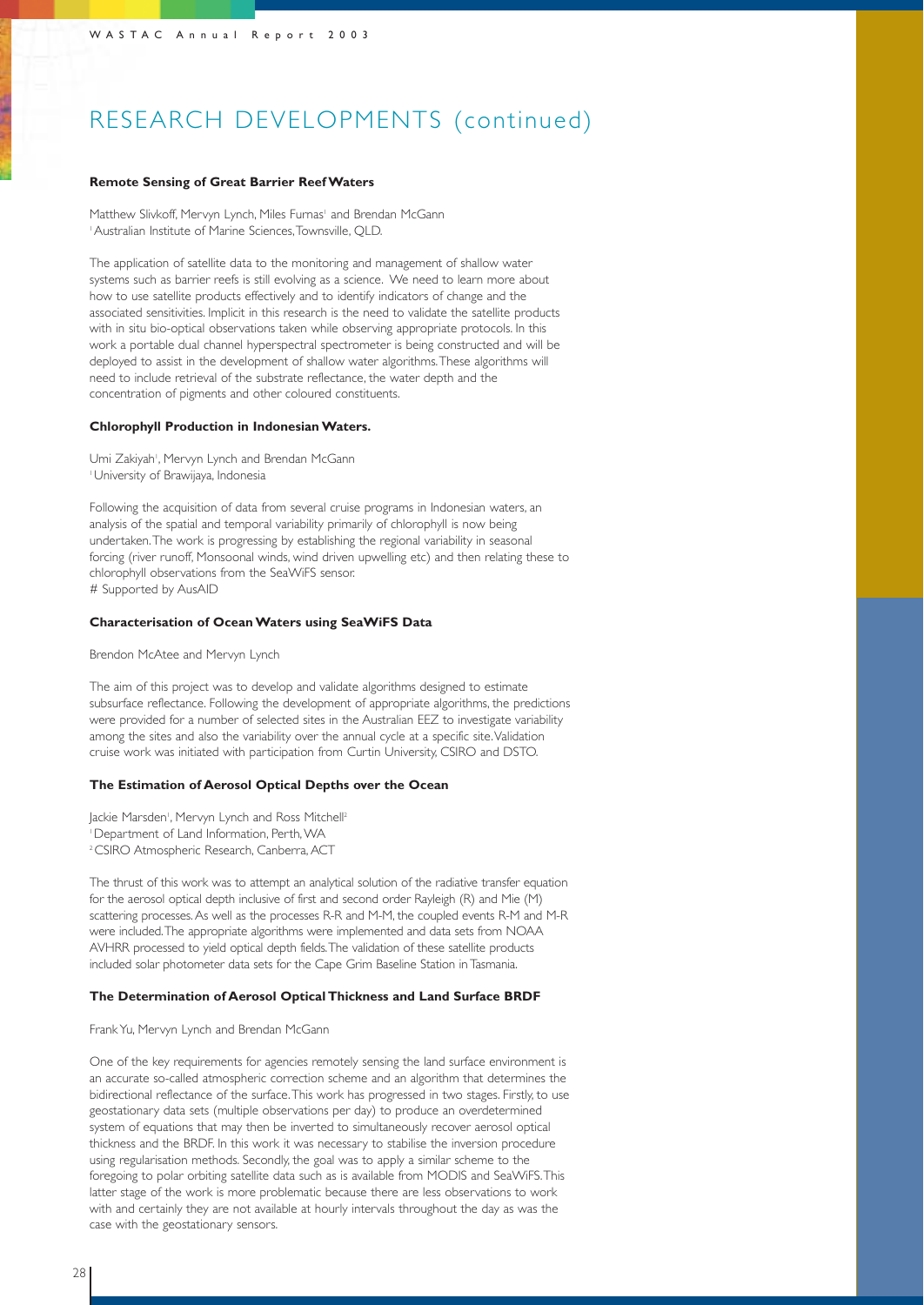



Figure 1: Raw MODIS data from two consecutive Aqua orbits on the 22/11/2003 covering Western Australia (upper. 14:20 WST; lower. 12:43 WST), showing Bands 1/4/3 as RGB.The images are geometrically distorted and show striping.



### DEPARTMENT OF LAND INFORMATION (SATELLITE REMOTE SENSING SERVICES)

#### **From Raw Data to Standardised Surface Reflectances**

#### Stefan Maier

Before algorithms can be applied to suit a certain application, raw satellite data (Figure 1) have to undergo various pre-processing steps.

The first step is the radiometric and geometric calibration, which removes the sensorspecific artifacts by taking into account sensor sensitivity and scanning geometry (Figure 2).

Until recently the standard processing stopped at this stage, but with the new generation of sensors like MODIS it is possible to proceed further.The light that reaches the satellite sensor from the land surface is influenced by the atmosphere that lies in between. If this influence was always the same, it would not be a problem. However, as there are changes with observation geometry (i.e. illumination and viewing direction) and the state of the atmosphere (e.g. water vapour content, ozone content, type and amount of aerosols), it has to be corrected.The MODIS sensor has spectral bands specifically designed to derive information about the atmosphere. Utilising this information it is possible to automatically correct the atmospheric effect on the bands used for land surface applications (Figure 3).



Figure 2:The MODIS data of Figure 1 after radiometric and geometric calibration.The image is bluish and has low contrast due to the scattering and absorption of light by the atmosphere.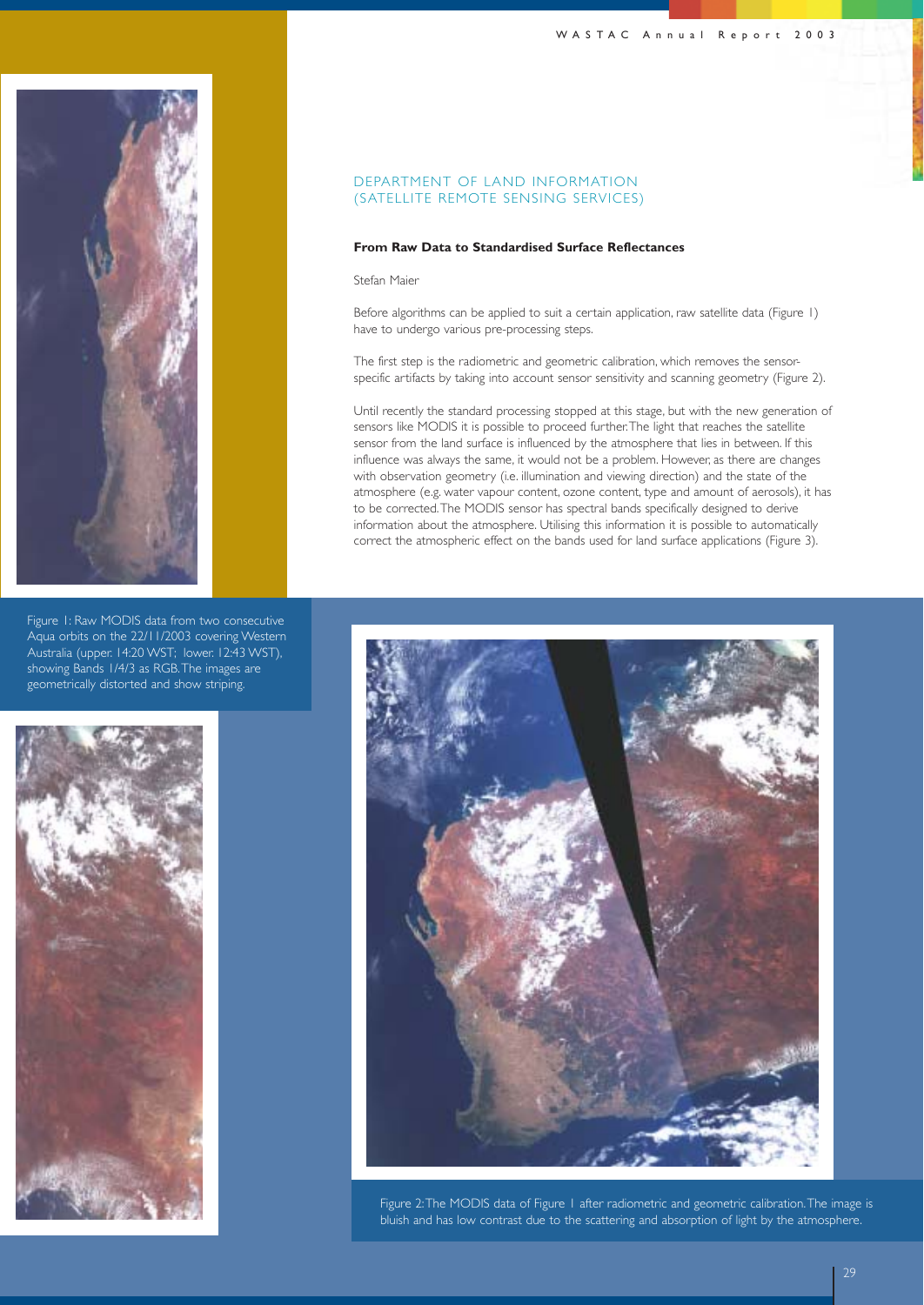## RESEARCH DEVELOPMENTS (continued)

After the atmospheric correction, the boundary between the two orbits is still visible because of the different observation geometries. In the western orbit, the ground is observed in the backscatter direction (i.e. the sun is behind the sensor) and the sensor thus mainly observes sunlit areas on the ground. In the eastern orbit, by contrast, the sensor observes the ground in the forward-scatter direction (i.e. the sun is opposite the sensor) and thus observes mainly shadow areas.This effect is corrected by standardising the reflectances to a nadir viewing (vertically downward) geometry (Figure 4).

### **MODIS Direct Broadcast Surface Reflectance Development**

#### Brendon McAtee

In November 2003,WASTAC initiated the task of implementing a scheme for operationally producing atmospherically-corrected surface reflectance in near real time (direct broadcast) from the Moderate Resolution Imaging Spectroradiometer (MODIS) satellite sensor. Direct broadcast surface reflectance data have a range of applications including fire detection and emergency management as well as in agriculture through projects such as Pastures From Space. Existing software developed by NASA for compiling archives of surface reflectance data for the global science community, through the Goddard Space Flight Centre's Distributive Active Archive Center (DAAC), is being modified so as to run in the operational environment of DLI as part of the International MODIS/AIRS Processing Package (IMAPP).The project, which is on track for completion in late 2004, will place WASTAC at the forefront of the distribution and application of direct broadcast MODIS data both within Australia and internationally.



Figure 3: MODIS data after atmospheric correction (applied to land pixels only). The join between the two orbits is clearly visible in the lower right of the image.



Figure 4: MODIS atmospherically and observation-geometry corrected reflectances (corrections applied to land pixels only).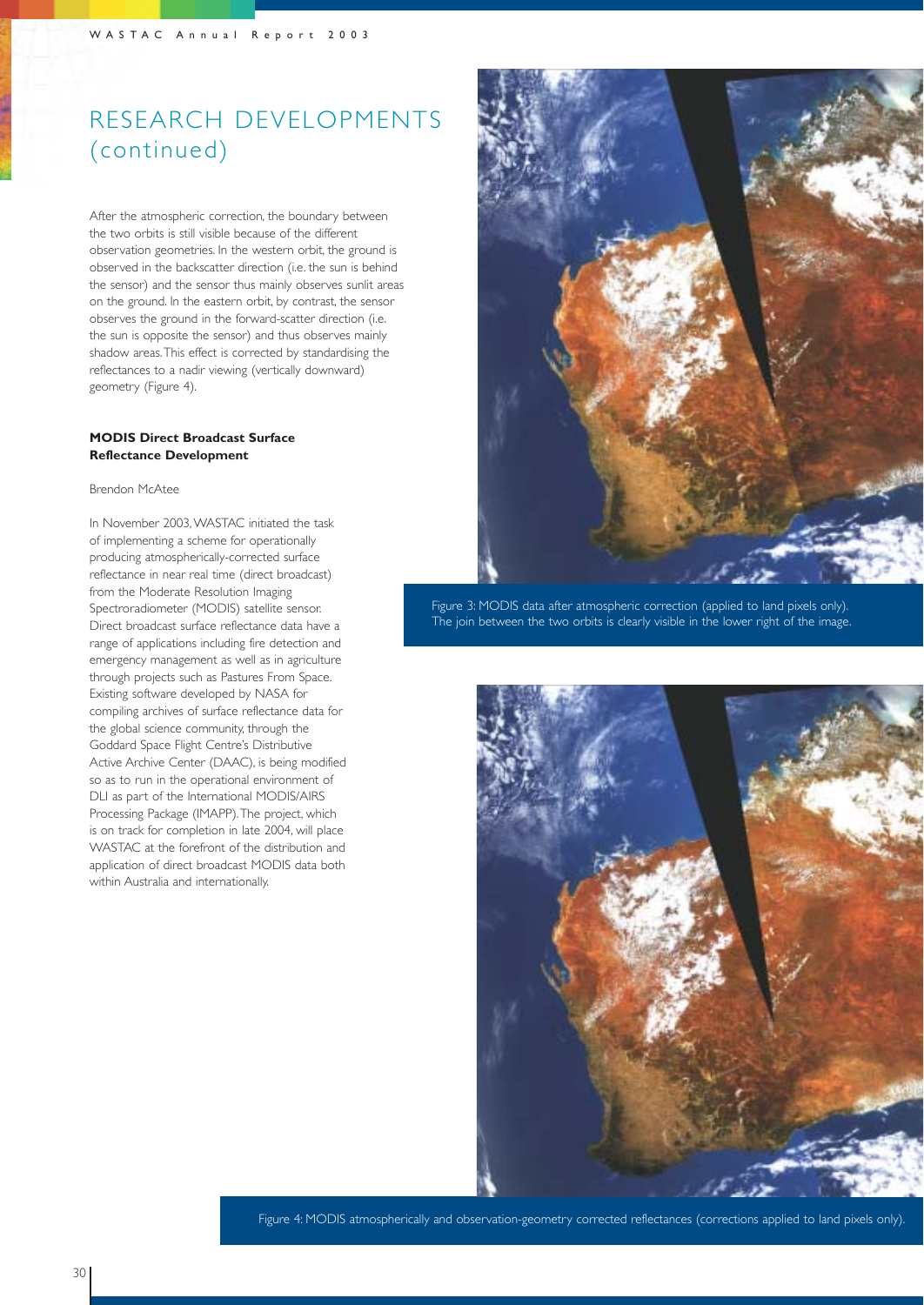

## WASTAC ANNUAL REPORT FINANCIAL STATEMENTS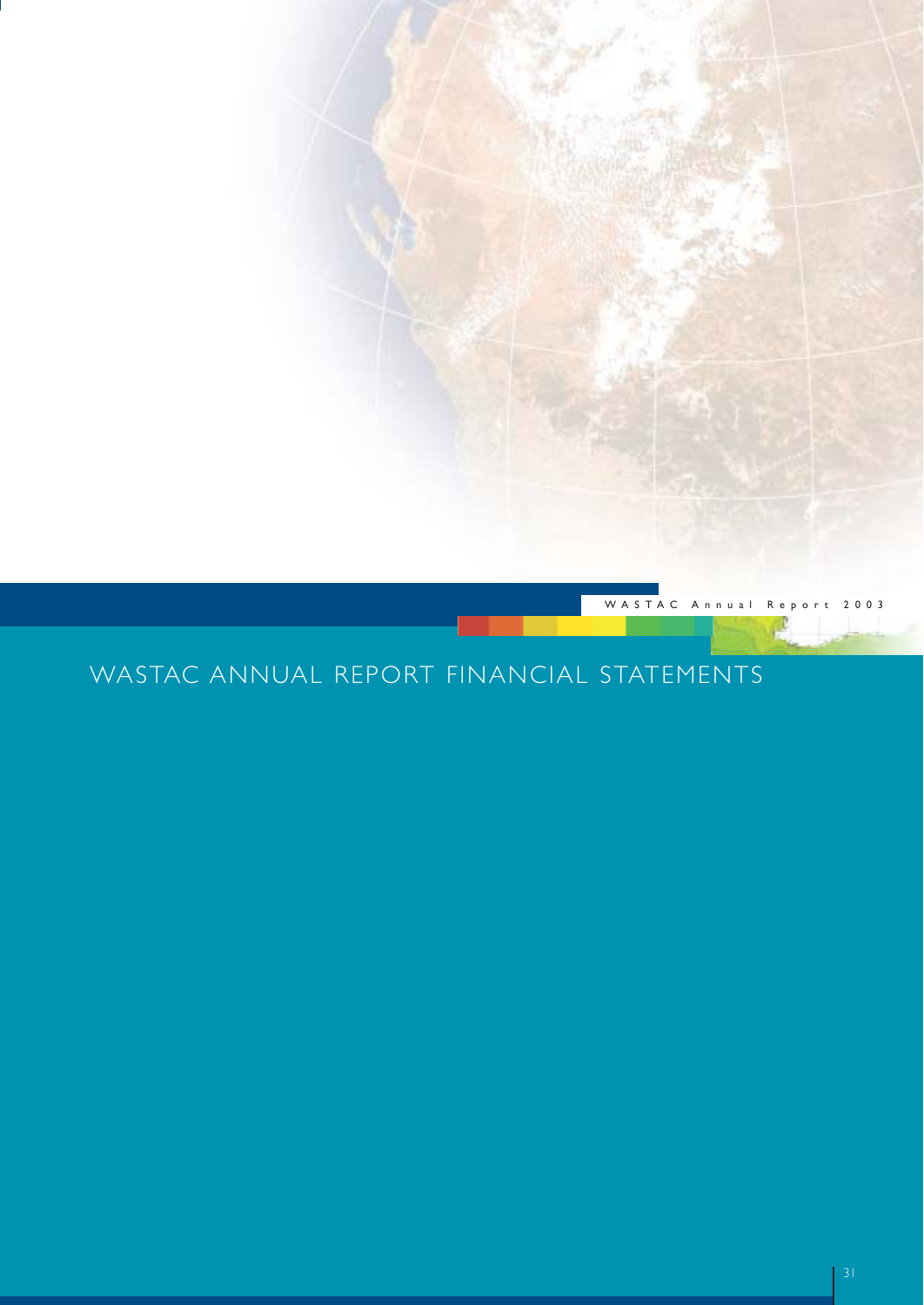## WASTAC L-BAND BUDGET 2004

### **Estimated expenditure for the year January 2004 – December 2004**

|                  |                                                                   | <b>PER ANNUM</b> |            |  |
|------------------|-------------------------------------------------------------------|------------------|------------|--|
|                  |                                                                   | \$<br>2004       | \$<br>2003 |  |
| $\mathbf{L}$     | Telstra Rental                                                    | 7000             | 7000       |  |
| 2.               | Data Tapes                                                        | 2000             | 7000       |  |
| 3.               | System maintenance/repairs                                        | 6000             | 6000       |  |
| 4.               | Telecommunications lic/maint of facility                          | 1500             | 1500       |  |
| .5.              | Consultants                                                       | 2000             | 2000       |  |
| 6.               | Sundry consumables                                                | 1500             | 1500       |  |
| 7.               | Travelling - Airfares                                             | 3000             | 3000       |  |
| 8.               | Provision for major equipment                                     | 12000            | 7000       |  |
| 9.               | Annual Report                                                     | 5000             | 5000       |  |
|                  | <b>TOTAL:</b>                                                     | \$40,000         | \$40,000   |  |
|                  | Estimated income/revenue for the year January 2004- December 2004 |                  |            |  |
| Ι.               | Contributions received (\$10,000 each)                            | 40000            | 40000      |  |
| $\overline{2}$ . | Interest                                                          | 6000             | 6000       |  |
|                  | <b>TOTAL INCOME:</b>                                              | \$46,000         | \$46,000   |  |
|                  | Extra-ordinary expenditure January 2004 - December 2004           |                  |            |  |
|                  | Capital Reserve:                                                  |                  |            |  |
| $\mathsf{L}$     | Antenna replacement and componentry                               | 150,000          | 150,000    |  |
| 1.2              | Receiver upgrade for METOP satellite                              | 30,000           |            |  |
|                  | <b>TOTAL:</b>                                                     | \$180,000        | \$150,000  |  |

## WASTAC X-Band BUDGET 2004

### **Estimated expenditure for the year January 2004 – December 2004**

|                  |                                                                            | <b>PER ANNUM</b> |                 |  |
|------------------|----------------------------------------------------------------------------|------------------|-----------------|--|
|                  |                                                                            | \$               | \$              |  |
|                  |                                                                            | 2004             | 2003            |  |
|                  |                                                                            |                  |                 |  |
| $\perp$          | Data Tapes                                                                 | 5.000            | 10.000          |  |
| 2.               | System maintenance                                                         | 15.000           | 20,000          |  |
| 3.               | System repairs                                                             | 4.000            | 4.000           |  |
| 4.               | Consultants, product development                                           | 70.000           | 25,000          |  |
| 5.               | Sundry consumables                                                         | 2,000            | 5,000           |  |
| 6.               | Travelling - Airfares                                                      | 8,000            | 5,000           |  |
| 7.               | Provision for major equipment                                              | 15,000           | 15,000          |  |
|                  | <b>TOTAL:</b>                                                              | \$119,000        | \$84,000        |  |
|                  | Estimated income/revenue for the year January 2004 - December 2004         |                  |                 |  |
|                  | Annual Contributions (\$20,000 each from<br>BoM.DLI,CSIRO,Geoscience Aust) | 80,000           | 80,000          |  |
| $\mathfrak{D}$ . | Interest                                                                   | 6.000            | 4.000           |  |
|                  | <b>TOTAL INCOME:</b>                                                       | \$86,000         | \$84,000        |  |
|                  | Additional committed expenditure January 2004 - December 2006              |                  |                 |  |
| $\mathbf{L}$     | Withholding payment to SeaSpace Corp. 13 Oct.2006                          | 31,815 (exl GST) | 31,815(exl GST) |  |
| 2.               | Contract for Research and development                                      |                  | 50.000          |  |
| 3.               | Receiver upgrade for NPP/NPOESS satellies                                  | 150,000          |                 |  |
|                  | <b>TOTAL:</b>                                                              | \$181,815        | \$81,815        |  |
|                  |                                                                            |                  |                 |  |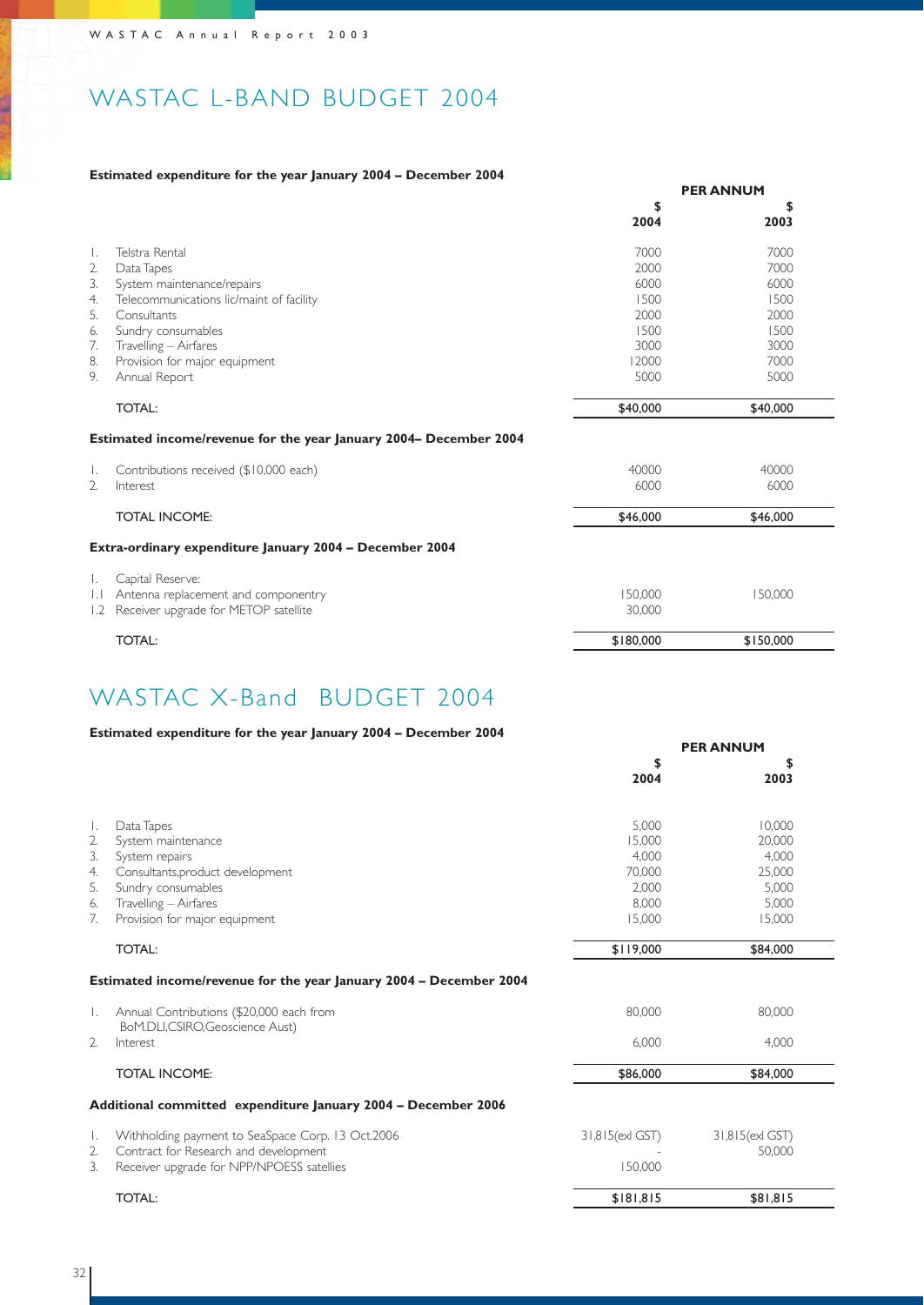## INDEPENDENT AUDITOR'S REPORT – L BAND

We have audited the attached financial statements for the year ended 31 December 2003 and in our opinion they fairly represer transactions of the Consortium pertaining to L-Band for the year then ended, the financial status as at 31 December 2003 and associated cash flows. The statements are based on proper accounts and records.

Jasey Ng CPA

Performance Auditor Department of Land Information

21 May 2004

## INDEPENDENT AUDITOR'S REPORT – X BAND

We have audited the attached financial statements for the year ended 31 December 2003 and in our opinion they fairly represent the transactions of the Consortium pertaining to X-Band for the year then ended, the financial status as at 31 December 2003 and associated cash flows.The statements are based on proper accounts and records.

#### **Emphasis of Matter**

Without qualification to the opinion expressed above, attention is drawn to the following matter:

#### **Joint Venture Agreement for X-Band**

A formal joint venture agreement for the operation of X-Band has not been signed yet at the time of audit.The audit of the attached financial statements was based on financial information and advice provided by the Consortium's agent (Curtin University of Technology) to report the financial performance and position of X-Band separately from those of L-Band.

Jasey Ng CPA

Performance Auditor Department of Land Information

21 May 2004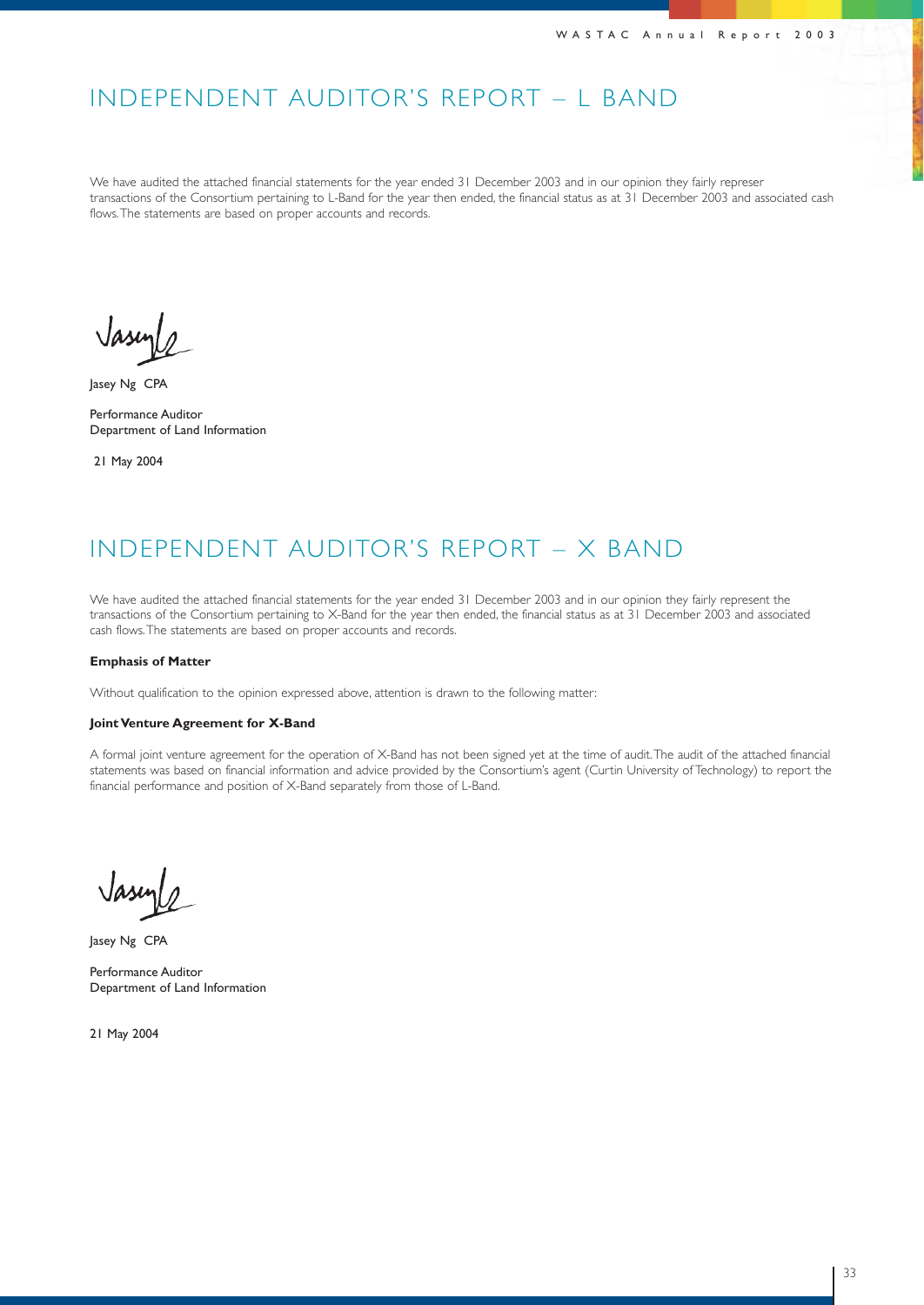## STATEMENT OF FINANCIAL PERFORMANCE FOR THE PERIOD 1 JANUARY TO 31 DECEMBER 2003

|                                        | <b>NOTE</b><br>2003<br>\$ | 2002<br>\$ |
|----------------------------------------|---------------------------|------------|
| <b>INCOME</b>                          |                           |            |
| Contributions Received                 | 30,000<br>$\overline{4}$  | 50,000     |
| Sundry Income                          |                           | 36         |
| Interest Received                      | 6,657                     | 5,947      |
| <b>TOTAL INCOME</b>                    | 36,657                    | 55,983     |
| <b>EXPENDITURE</b>                     |                           |            |
| Data Tapes and Disks                   | 6,250                     | 2,413      |
| Printing, Stationery & Photocopying    | 4,360                     | 5, 141     |
| System Maintenance/Repairs             | 5,138                     |            |
| Telephone                              | 7,595                     | 6,532      |
| Telecommunications License of Facility | 1,058                     | 1,030      |
| Consultants                            |                           | 183        |
| Desktop Equipment                      |                           | 10,798     |
| Aarnet charges                         |                           | 97         |
| Depreciation                           | 6,473                     | 7,557      |
| <b>TOTAL EXPENDITURE</b>               | 30,874                    | 33,751     |
| NET SURPLUS / (DEFICIT)                | 5,783                     | 22,232     |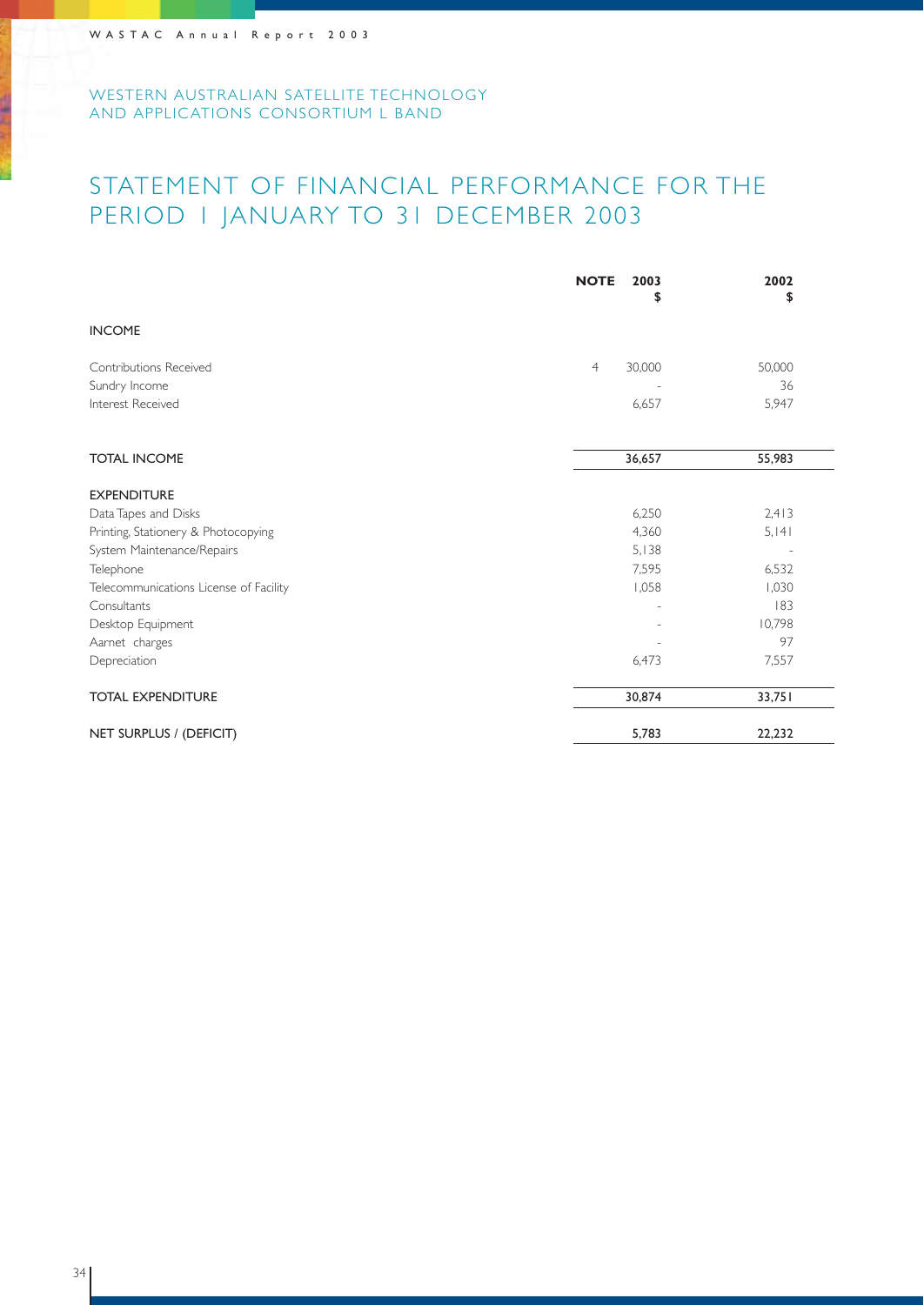## STATEMENT OF FINANCIAL POSITION AS AT 31 DECEMBER 2003

|                                 | <b>NOTE</b><br>2003<br>\$ | 2002<br>\$ |
|---------------------------------|---------------------------|------------|
| <b>CURRENT ASSETS</b>           |                           |            |
| Cash at Bank                    | 201,750                   | 189,494    |
| <b>TOTAL CURRENT ASSETS</b>     | 201,750                   | 189,494    |
| <b>NON - CURRENT ASSETS</b>     |                           |            |
| Computer Equipment              | 2a, 5<br>7,100            | 9,811      |
| Other Equipment                 | 2b, 5<br>42,004           | 45,766     |
| <b>TOTAL NON-CURRENT ASSETS</b> | 49,104                    | 55,577     |
| <b>TOTAL ASSETS</b>             | 250,854                   | 245,071    |
| <b>CURRENT LIABILITIES</b>      |                           |            |
| NON-CURRENT LIABILITIES         |                           |            |
| <b>TOTAL LIABILITIES</b>        |                           |            |
| <b>NET ASSETS</b>               | 250,854                   | 245,071    |
| <b>EQUITY</b>                   |                           |            |
| Retained Profits/(Losses)       | 3<br>250,854              | 245,071    |
| <b>TOTAL EQUITY</b>             | 250,854                   | 245,071    |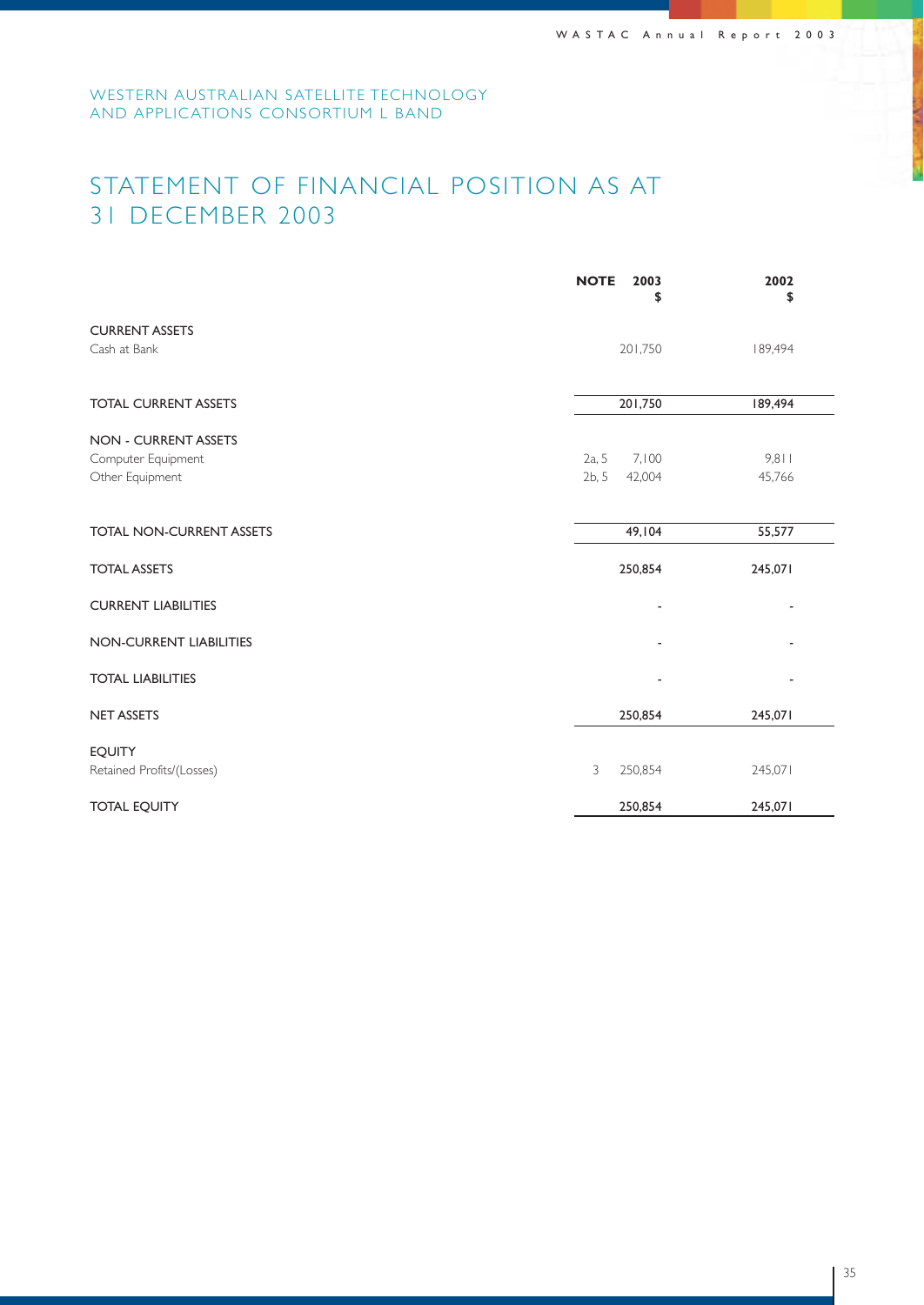## CASH FLOW STATEMENT FOR THE 12 MONTHS TO 31 DECEMBER 2003

|                                        | 2003<br>\$ | 2002<br>\$ |
|----------------------------------------|------------|------------|
| <b>INFLOWS</b>                         |            |            |
| Contributions Received                 | 30,000     | 50,000     |
| Sundry Income                          |            | 36         |
| Interest Received                      | 6,657      | 5,947      |
| <b>TOTAL INFLOWS</b>                   | 36,657     | 55,983     |
| <b>OUTFLOWS</b>                        |            |            |
| Data Tapes and Disks                   | 6,250      | 2,413      |
| Printing, Stationery & Photocopying    | 4,360      | 5, 141     |
| System Maintenance/Repairs             | 5,138      |            |
| Telephone                              | 7,595      | 6,532      |
| Telecommunications License of Facility | 1,058      | 1,030      |
| Consultants                            |            | 183        |
| Equipment                              |            | 26,468     |
| Aarnet charges                         |            | 97         |
| <b>TOTAL OUTFLOWS</b>                  | 24,401     | 41,864     |
| <b>EXCESS OF INFLOWS OVER OUTFLOWS</b> | 12,256     | 14,119     |
| CASH AT BEGINNING OF PERIOD            | 189,494    | 175, 375   |
| CASH AT END OF PERIOD                  | 201,750    | 189,494    |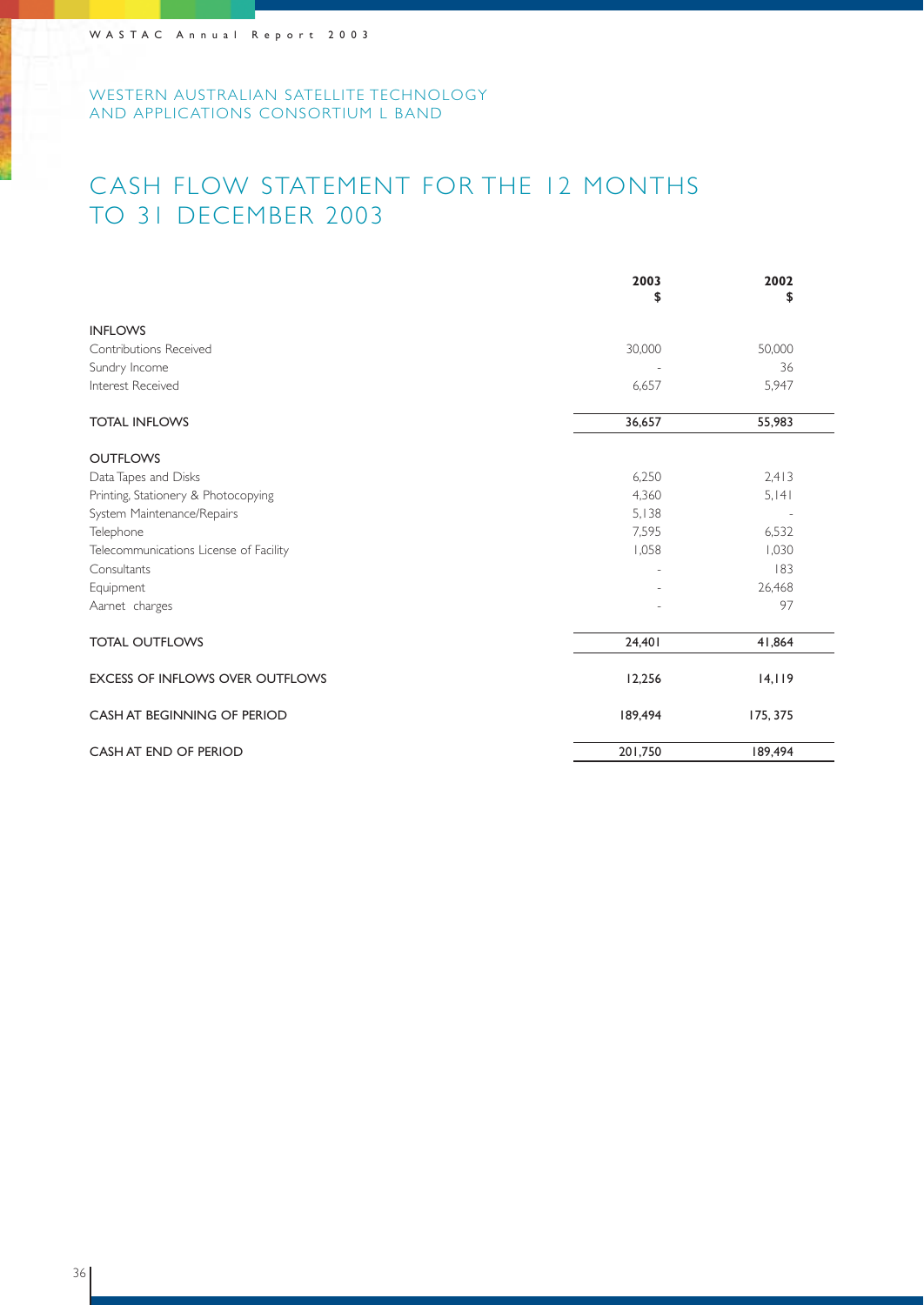## NOTES TO AND FORMING PART OF THE FINANCIAL STATEMENT FOR THE PERIOD 1 JANUARY TO 31 DECEMBER 2003

### **1. STATEMENT OF ACCOUNTING POLICIES**

The following accounting policies have been adopted in the preparation of financial statements.

#### **1a. General Methodology**

The financial statements, prepared in accordance with the provisions of approved Australian Accounting Standards Reporting are on the accrual basis of accounting and the accounts have been prepared under the historical convention.

Where necessary, comparative figures for the previous year have been adjusted to conform with changes in presentation and classifications made in the current year.

#### **1b. Depreciation**

Equipment presented in these financial statements is depreciated in accordance with the following methodology

| Other Equipment    | 12.5% reducing balance method                                                                    |
|--------------------|--------------------------------------------------------------------------------------------------|
| Computer Equipment | 25% reducing balance method. Desktop Computer Equipment is fully expensed in the month of        |
|                    | purchase. This differs from Curtin University where only personal desktop computers costing less |
|                    | than \$5,000 are expensed in the month of purchase                                               |

|    |                                                  | 2003       | 2002       |
|----|--------------------------------------------------|------------|------------|
|    |                                                  | \$         | \$         |
| 2. | <b>NON CURRENT ASSETS</b>                        |            |            |
|    | 2a. Computer Equipment (at cost)                 | 191,553    | 191,553    |
|    | Accumulated Depreciation                         | (184, 453) | (181,742)  |
|    | TOTAL COMPUTER EQUIPMENT                         | 7,100      | 9,811      |
|    | 2b. Other Equipment (at cost)                    | 208,590    | 208,590    |
|    | Accumulated Depreciation                         | (166, 586) | (162, 824) |
|    | <b>TOTAL OTHER EQUIPMENT</b>                     | 42,004     | 45,766     |
|    | <b>TOTAL NON CURRENT ASSETS</b>                  | 49,104     | 55,577     |
| 3. | <b>RETAINED PROFITS/(LOSSES)</b>                 |            |            |
|    | Retained Profits/(Losses) at beginning of period | 245,071    | 222,839    |
|    | Net Surplus/(Deficit) for the period             | 5,783      | 22,232     |
|    | RETAINED PROFITS/(LOSSES) AT END OF PERIOD       | 250,854    | 245,071    |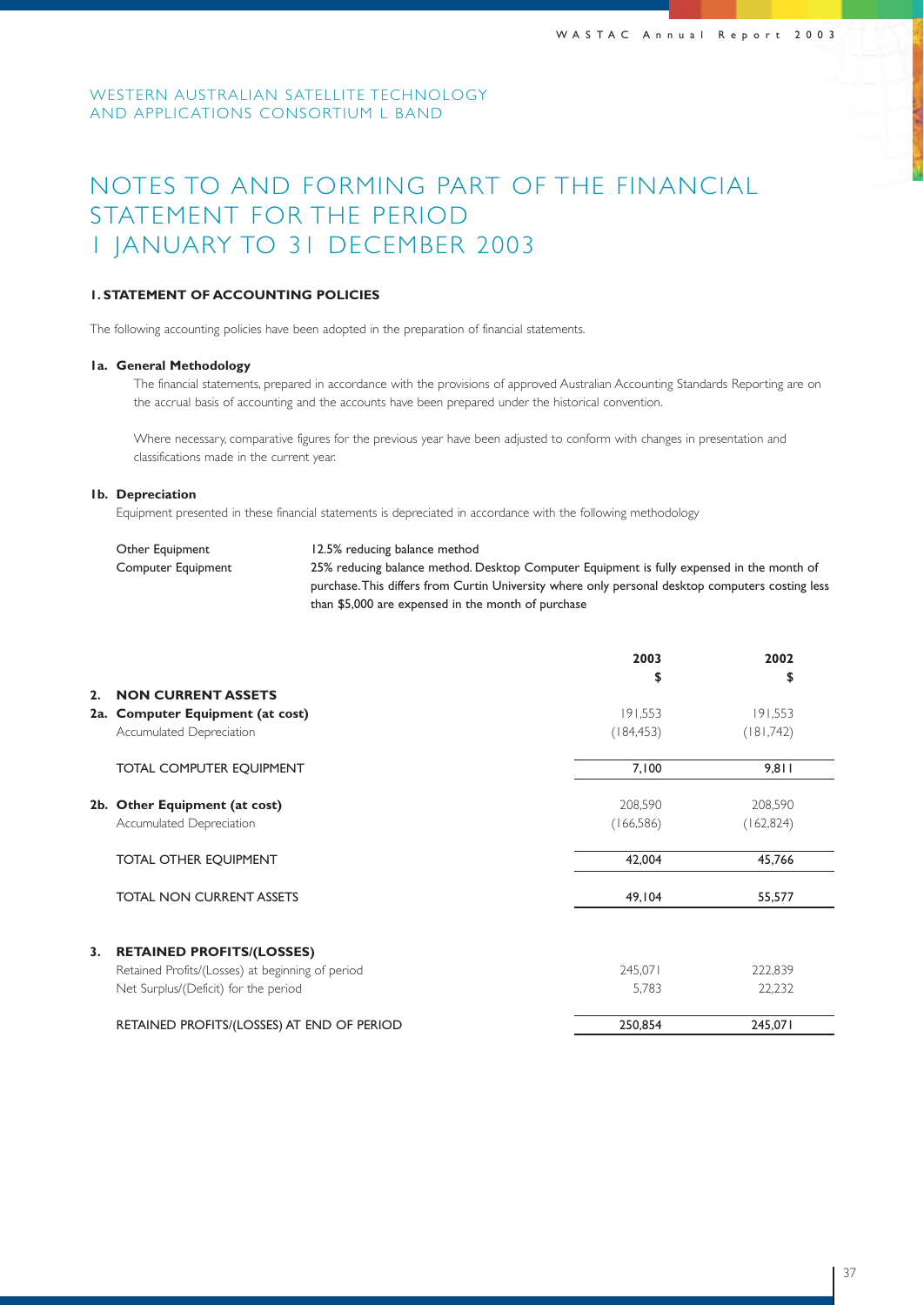## NOTES TO AND FORMING PART OF THE FINANCIAL STATEMENT FOR THE PERIOD 1 JANUARY TO 31 DECEMBER 2003

| 4. | <b>CONTRIBUTIONS RECEIVED</b>                                               | 2003   | 2002   |
|----|-----------------------------------------------------------------------------|--------|--------|
|    |                                                                             | ⊅      | \$     |
|    | Department of Land Information (formerly Department of Land Administration) | 10.000 | 10.000 |
|    | Bureau of Meteorology                                                       | 10.000 | 10.000 |
|    | CSIRO-Farth Observation Centre                                              | 10.000 | 10.000 |
|    | Curtin University of Technology for 2001                                    |        | 10.000 |
|    | Curtin University of Technology for 2002                                    |        | 10.000 |
|    | TOTAL CONTRIBUTIONS RECEIVED                                                | 30,000 | 50,000 |

### **5. FIXED ASSETS SCHEDULE**

| 2003 Asset Class                       | Computer                 | Other                    |                          |
|----------------------------------------|--------------------------|--------------------------|--------------------------|
|                                        | <b>Equipment</b>         | <b>Equipment</b>         | <b>Total</b>             |
|                                        | \$                       |                          | \$                       |
| Carrying amount at beginning of period | 9.811                    | 45.766                   | 55,577                   |
| <b>Additions</b>                       |                          | $\overline{\phantom{a}}$ | $\overline{\phantom{a}}$ |
| Disposal                               |                          | $\overline{\phantom{a}}$ | $\overline{\phantom{a}}$ |
| Depreciation                           | (2,711)                  | (3,762)                  | (6, 473)                 |
| Accumulated depreciation disposal      | $\overline{\phantom{a}}$ | $\overline{\phantom{a}}$ |                          |
| Carrying amount at end of period       | 7.100                    | 42,004                   | 49,104                   |

| 2002 Asset Class                       | Computer<br><b>Equipment</b> | Other<br><b>Equipment</b> | <b>Total</b> |
|----------------------------------------|------------------------------|---------------------------|--------------|
|                                        | \$                           | \$                        | \$           |
| Carrying amount at beginning of period | 13.070                       | 34.394                    | 47.464       |
| Additions                              | $\overline{\phantom{a}}$     | 15,670                    | 15,670       |
| Disposal                               |                              |                           |              |
| Depreciation                           | (3,259)                      | (4,298)                   | (7, 557)     |
| Accumulated depreciation disposal      |                              |                           |              |
| Carrying amount at end of period       | 9.811                        | 45,766                    | 55,577       |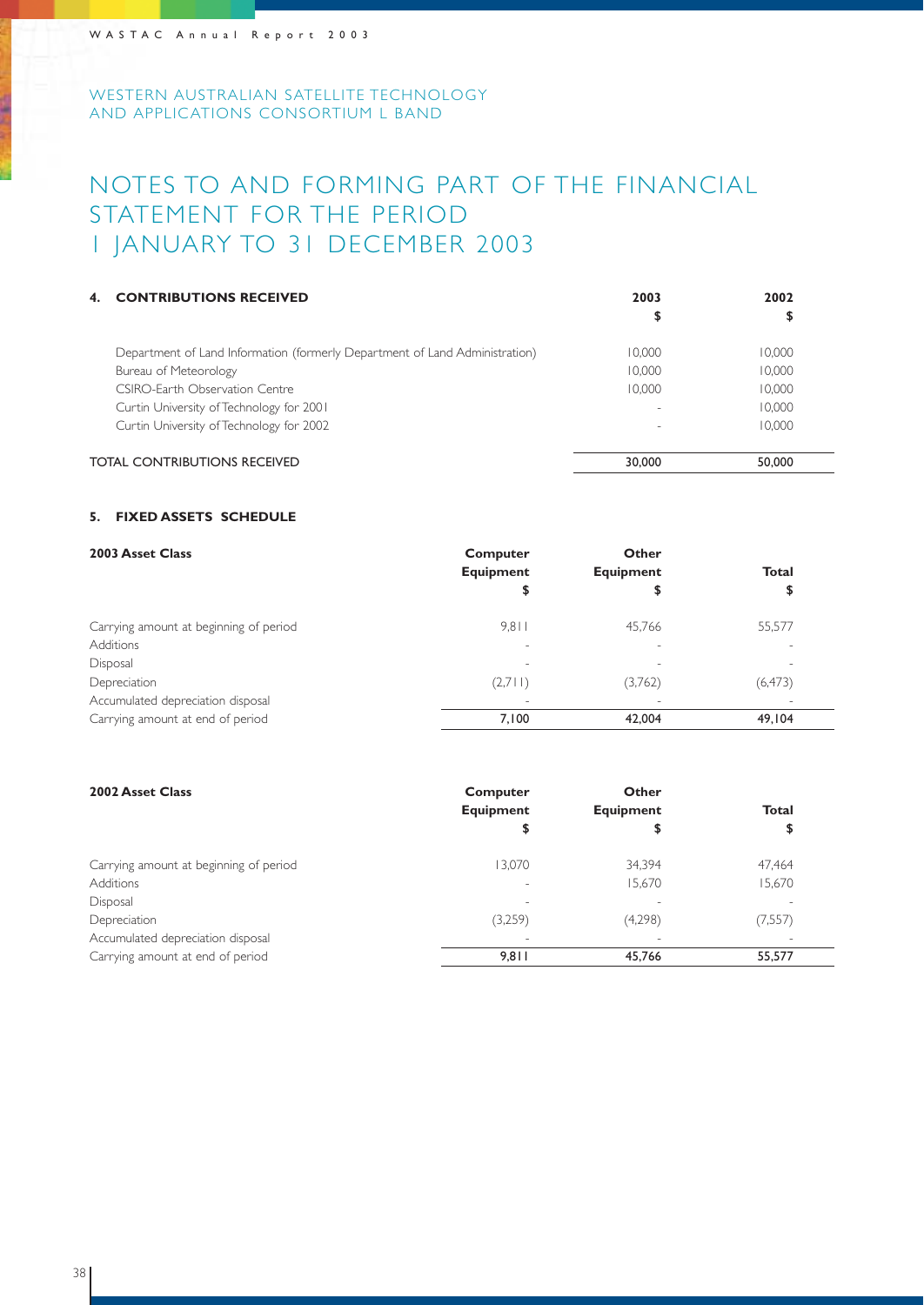## STATEMENT OF FINANCIAL PERFORMANCE FOR THE PERIOD 1 JANUARY TO 31 DECEMBER 2003

|                                             | <b>NOTE</b> | 2003<br>\$       | 2002<br>\$ |
|---------------------------------------------|-------------|------------------|------------|
| <b>INCOME</b>                               |             |                  |            |
| Contributions Received<br>Interest Received | 4<br>5      | 80,000<br>16,157 | 230,000    |
| <b>TOTAL INCOME</b>                         |             | 96,157           | 230,000    |
| <b>EXPENDITURE</b>                          |             |                  |            |
| Outsourced Work                             |             |                  | 987        |
| Travel                                      |             | 874              | 4,156      |
| Printing, Stationery & Photocopying         |             |                  | 774        |
| Depreciation                                |             | 61,577           | 66,486     |
| Maintenance of Equipment                    |             | 10,004           | 7,800      |
| Equipment purchase                          |             | 14,408           | 17,142     |
| Telecommunications License of Facility      |             |                  | 2,358      |
| <b>IDM Media Costs</b>                      |             | 9,250            |            |
| <b>TOTAL EXPENDITURE</b>                    |             | 96,113           | 99,685     |
| NET SURPLUS / (DEFICIT)                     |             | 44               | 130,315    |

## STATEMENT OF FINANCIAL POSITION AS AT 31 DECEMBER 2003

|                                                | <b>NOTE</b><br>2003<br>\$ | 2002<br>\$ |
|------------------------------------------------|---------------------------|------------|
| <b>CURRENT ASSETS</b><br>Cash at Bank          | 196,466                   | 198,475    |
| <b>TOTAL CURRENT ASSETS</b>                    | 196,466                   | 198,475    |
| <b>NON - CURRENT ASSETS</b><br>Other Equipment | 482,344<br>2, 6           | 480,291    |
| <b>TOTAL NON-CURRENT ASSETS</b>                | 482,344                   | 480,291    |
| <b>TOTAL ASSETS</b>                            | 678,810                   | 678,766    |
| <b>CURRENT LIABILITIES</b>                     |                           |            |
| NON-CURRENT LIABILITIES                        |                           |            |
| <b>TOTAL LIABILITIES</b>                       |                           |            |
| <b>NET ASSETS</b>                              | 678,810                   | 678,766    |
| <b>EQUITY</b><br>Retained Profits/(Losses)     | 3<br>678,810              | 678,766    |
| <b>TOTAL EQUITY</b>                            | 678,810                   | 678,766    |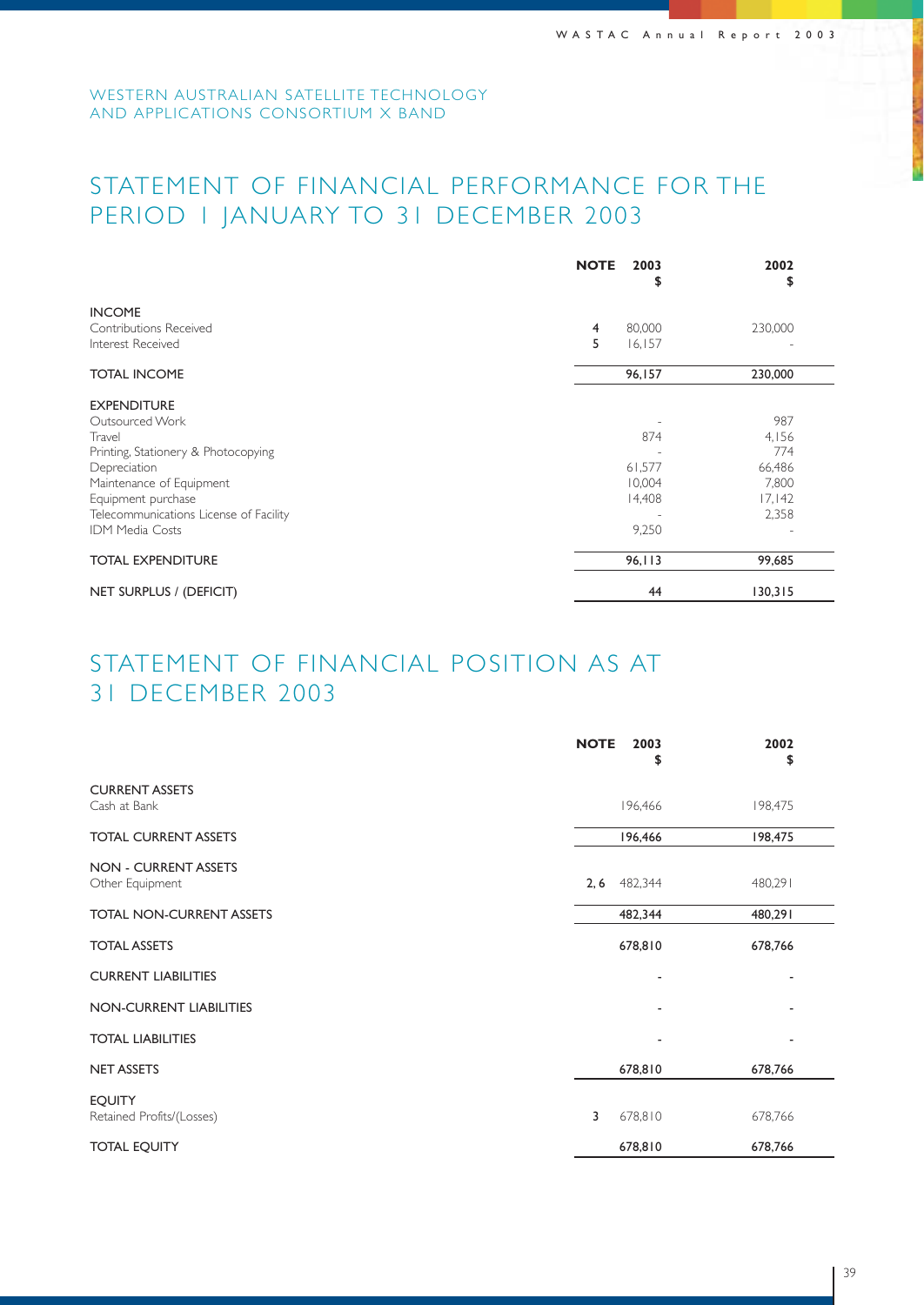## CASH FLOW STATEMENT FOR THE 12 MONTHS TO 31 DECEMBER 2003

|                                                     | 2003<br>\$ | 2002<br>\$ |
|-----------------------------------------------------|------------|------------|
| <b>INFLOWS</b>                                      |            |            |
| <b>Contributions Received</b>                       | 80,000     | 230,000    |
| Interest Received                                   | 16, 157    |            |
| <b>TOTAL INFLOWS</b>                                | 96,157     | 230,000    |
| <b>OUTFLOWS</b>                                     |            |            |
| Outsourced Work                                     |            | 987        |
| Travel                                              | 874        | 4,156      |
| Printing, Stationery & Photocopying                 |            | 774        |
| Mechanical and Equipment Maintenance                | 10.004     | 7,800      |
| Final Payment on X Band Satellite Receiving Station | 63,630     |            |
| Equipment purchase                                  | 14,408     | 17,142     |
| Telecommunications License of Facility              |            | 2,358      |
| <b>IDM Media cost</b>                               | 9,250      |            |
| <b>TOTAL OUTFLOWS</b>                               | 98,166     | 33,217     |
| (SHORTAGE)/EXCESS OF INFLOWS OVER OUTFLOWS          | (2,009)    | 196,783    |
| CASH AT BEGINNING OF PERIOD                         | 198,475    | 1,692      |
| CASH AT END OF PERIOD                               | 196,466    | 198,475    |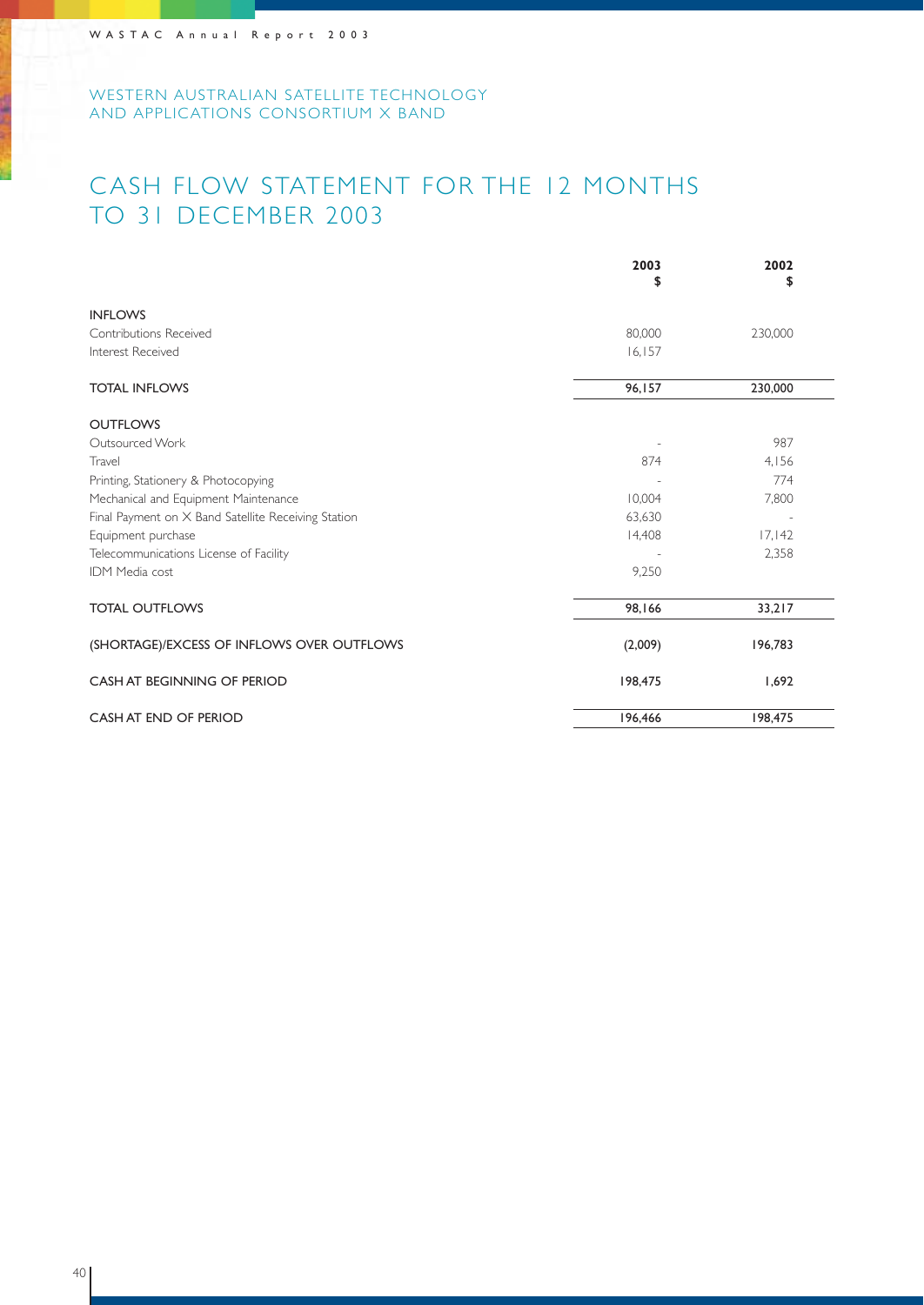## NOTES TO AND FORMING PART OF THE FINANCIAL STATEMENT FOR THE PERIOD 1 JANUARY TO 31 DECEMBER 2003

#### **1. STATEMENT OF ACCOUNTING POLICIES**

The following accounting policies have been adopted in the preparation of financial statements

#### **1a. General Methodology**

The financial statements, prepared in accordance with the provisions of approved Australian Accounting Standards Reporting are on the accrual basis of accounting and the accounts have been prepared under the historical cost convention.

Where necessary, comparative figures for the previous year have been adjusted to conform with changes in presentation and classifications made in the current year.

#### **1b. Depreciation**

Equipment presented in these financial statement is depreciated in accordance with the following methodology

| Other Equipment    | 12.5% reducing balance method                                                                    |
|--------------------|--------------------------------------------------------------------------------------------------|
| Computer equipment | 25% reducing balance method. Desktop Computer Equipment is fully expensed in the month of        |
|                    | purchase. This differs from Curtin University where only personal desktop computers costing less |
|                    | than \$5,000 are expensed in the month of purchase                                               |

|                                                                                                                                                                                                                                                              | 2003<br>\$                           | 2002<br>\$                                                |
|--------------------------------------------------------------------------------------------------------------------------------------------------------------------------------------------------------------------------------------------------------------|--------------------------------------|-----------------------------------------------------------|
| <b>NON CURRENT ASSETS</b><br>2.<br>Other Equipment (at cost)<br>Accumulated Depreciation                                                                                                                                                                     | 616.913<br>(134,569)                 | 553,283<br>(72,992)                                       |
| <b>TOTAL OTHER EQUIPMENT</b>                                                                                                                                                                                                                                 | 482,344                              | 480,291                                                   |
| <b>TOTAL NON CURRENT ASSETS</b>                                                                                                                                                                                                                              | 482,344                              | 480,291                                                   |
| 3.<br><b>RETAINED PROFITS/(LOSSES)</b><br>Retained Profits at beginning of period<br>Net Surplus/(Deficit) for the period                                                                                                                                    | 678.766<br>44                        | 548,451<br>130.315                                        |
| RETAINED PROFITS/(LOSSES) AT END OF PERIOD                                                                                                                                                                                                                   | 678,810                              | 678,766                                                   |
| <b>CONTRIBUTIONS RECEIVED</b><br>4.<br>Annual Membership-Department of Land Information<br>Annual Membership-CSIRO<br>Annual membership-Bureau of Meteorology<br>Annual Membership-Geoscience Australia<br><b>AUSI IG</b><br>Bureau of Meteorology- Seaspace | 20,000<br>20,000<br>20,000<br>20,000 | 20,000<br>20,000<br>20,000<br>20,000<br>50,000<br>100,000 |
| <b>TOTAL CONTRIBUTIONS RECEIVED</b>                                                                                                                                                                                                                          | 80,000                               | 230,000                                                   |
| 5.<br><b>INTEREST RECEIVED</b><br>For period June to November 2001<br>For period December 2001 to May 2002<br>For period June to November 2002<br>For period December 2002 to May 2003                                                                       | 8.044<br>1,671<br>3,567<br>2,875     |                                                           |
| <b>TOTAL INTEREST RECEIVED</b>                                                                                                                                                                                                                               | 16, 157                              |                                                           |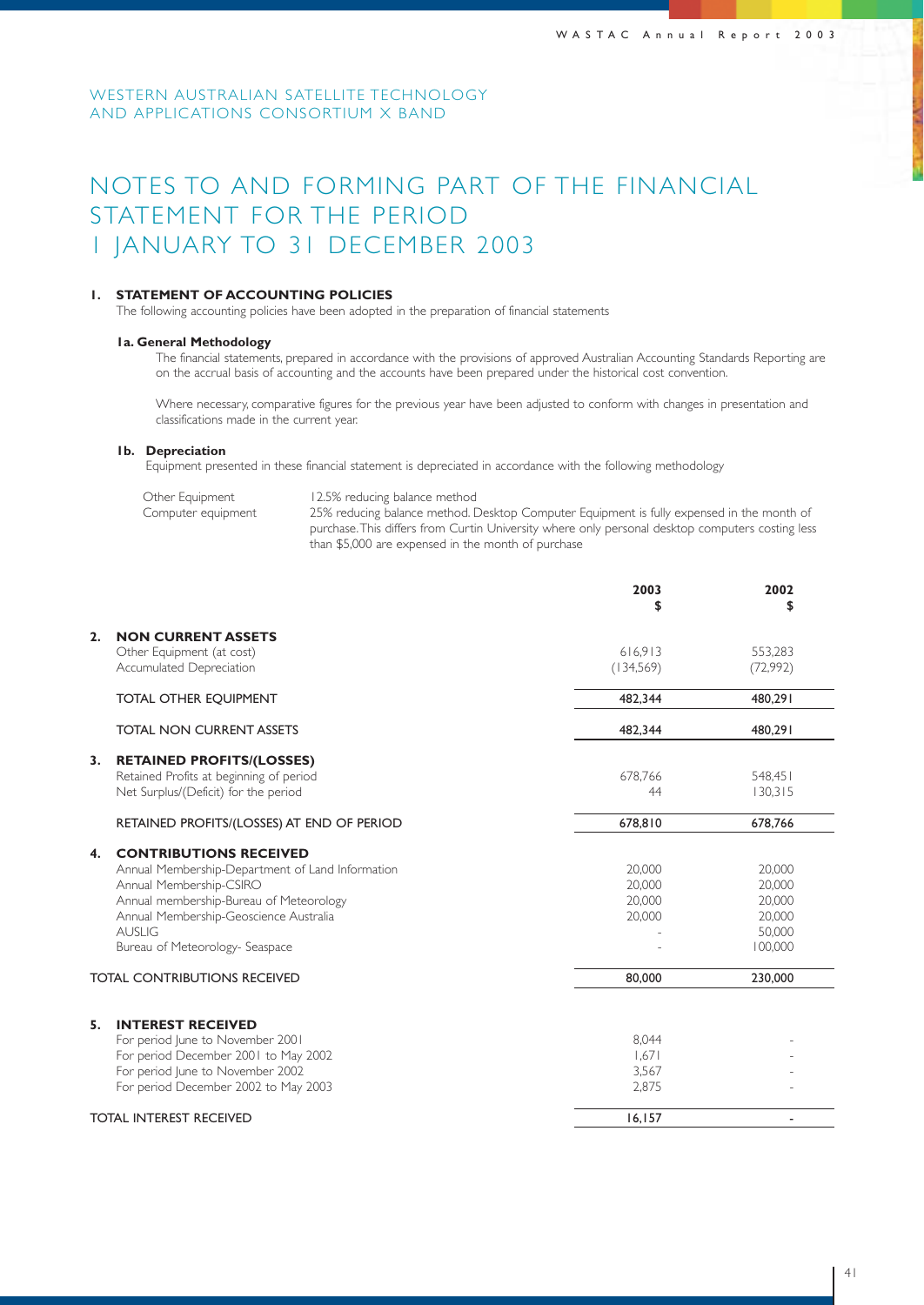## NOTES TO AND FORMING PART OF THE FINANCIAL STATEMENT FOR THE PERIOD 1 JANUARY TO 31 DECEMBER 2003

### **6. FIXED ASSET SCHEDULE**

| 2003 Asset Class                                                                                                            | <b>Other Equipment</b><br>\$   |
|-----------------------------------------------------------------------------------------------------------------------------|--------------------------------|
| Carrying amount at beginning of period<br><b>Additions</b><br>Disposal<br>Depreciation<br>Accumulated Depreciation Disposal | 480,291<br>63,630<br>(61, 577) |
| Carrying amount at end of period                                                                                            | 482,344                        |
| 2002 Asset Class                                                                                                            | <b>Other Equipment</b><br>\$   |
| Carrying amount at beginning of period<br><b>Additions</b><br>Disposal                                                      | 546,759                        |
| Depreciation<br>Accumulated Depreciation Disposal                                                                           | (66, 468)                      |
| Carrying amount at end of period                                                                                            | 480.291                        |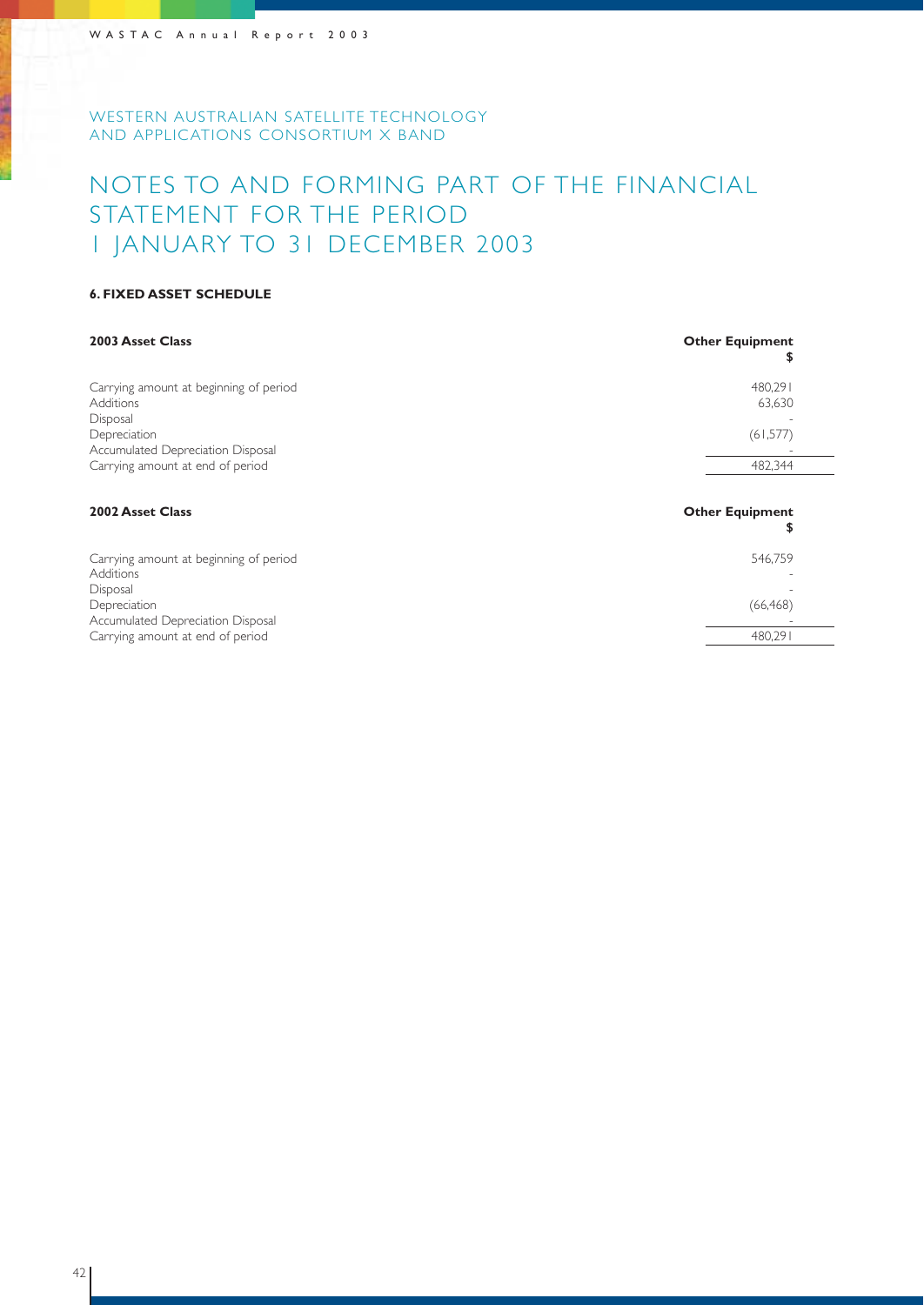## EQUIPMENT AS AT 31 DECEMBER 2003

| <b>ASSET#</b>                | <b>DESCRIPTION</b>                          | <b>ORIGINAL</b><br><b>COST</b> | <b>ACCUMULATED</b><br><b>DEPRECIATION</b> | <b>WRITTEN</b><br><b>DOWN</b><br><b>VALUE</b> |
|------------------------------|---------------------------------------------|--------------------------------|-------------------------------------------|-----------------------------------------------|
| COMPUTER EQUIPMENT           |                                             |                                |                                           |                                               |
| 01358800                     | SYSTEM SATELLITE TRACKING STATION           | 110,000                        | 110,000                                   |                                               |
| 02478800                     | 2.3 GB 8 MM EXABYTE                         | 6,272                          | 6,272                                     |                                               |
| 02552700                     | TAPE DRIVE 2 GBYTE X801A                    | 6,840                          | 6,840                                     |                                               |
| 02553701                     | <b>ACQNR</b>                                | 3,800                          | 3,800                                     |                                               |
| 02585200                     | PAINTJET XL C1602A                          | 2,425                          | 2,425                                     |                                               |
| 02629700                     | CARTRIDGE SYSTEM 2.5 G BYTE 8 M             | 4,950                          | 4,950                                     |                                               |
| 03914000                     | MICROWAVE COMMUNICATION SYSTEM              | 57,266                         | 50,166                                    | 7,100                                         |
|                              | TOTAL COMPUTER EQUIPMENT                    | 191,553                        | 184,453                                   | 7,100                                         |
| OTHER EQUIPMENT              |                                             |                                |                                           |                                               |
| 01358700                     | SATELITE STATION TRACKING                   | 140,000                        | 124,830                                   | 15,488                                        |
| 01948500                     | POWER CONDITIONER                           | 2,000                          | 1,720                                     | 286                                           |
| 02009000                     | <b>MA 23 CC</b>                             | 20,365                         | 17,450                                    | 2,976                                         |
| 02553700                     | RECEIVER NOAA I/F FORMAT                    | 19,500                         | 16,056                                    | 3,516                                         |
| 03852500                     | CX-FSIP4 CISCO 4 PORT S/INTER               | 7,440                          | 4,758                                     | 2,738                                         |
| 03852501                     | PA-7KF-E1/75 CISCO DUAL E1 G70              | 3,400                          | 2,174                                     | 1.251                                         |
| 03852502                     | CABEI BNC FSIP MIP-CEI BNC 75               | 215                            | 137                                       | 79                                            |
| 05132000                     | RADIO NETWORK BUREAUTO CURTIN               | 15,670                         |                                           | 15,670                                        |
| <b>TOTAL OTHER EQUIPMENT</b> |                                             | 208,590                        | 166,586                                   | 42,004                                        |
| <b>TOTAL EQUIPMENT</b>       |                                             | 400,143                        | 351,039                                   | 49,104                                        |
|                              | DESKTOP COMPUTER EQUIPMENT (EXPENSED)       |                                |                                           |                                               |
| 03904000                     | <b>HEWLET PACKARD 715/64 WORKSTATION</b>    | 25,208                         |                                           |                                               |
| 03923700                     | LYNXPACK 6000E DDS2 4/8GB TAPE              | 2,098                          |                                           |                                               |
| 03923800                     | LYNXPACK 6000E DDS2 4/8GB TAPE              | 2,098                          |                                           |                                               |
| 04085100                     | 9GB DIS DRIVE                               | 2,435                          |                                           |                                               |
| 04522800                     | <b>WIDE DISK DRIVES</b>                     | 2,164                          |                                           |                                               |
| 04536800                     | AMSUCARD FOR INST P/C                       | 6,765                          |                                           |                                               |
| 04619200                     | <b>MONITOR</b>                              | 834                            |                                           |                                               |
| 05131500                     | DLT 4000 TAPE DRIVE                         | 2,950                          |                                           |                                               |
| 05131600                     | DLT 4000 TAPE DRIVE                         | 2,950                          |                                           |                                               |
| 05131700                     | LINUX PC                                    | 4,263                          |                                           |                                               |
|                              | TOTAL DESKTOP COMPUTER EQUIPMENT (EXPENSED) | 51,765                         |                                           |                                               |